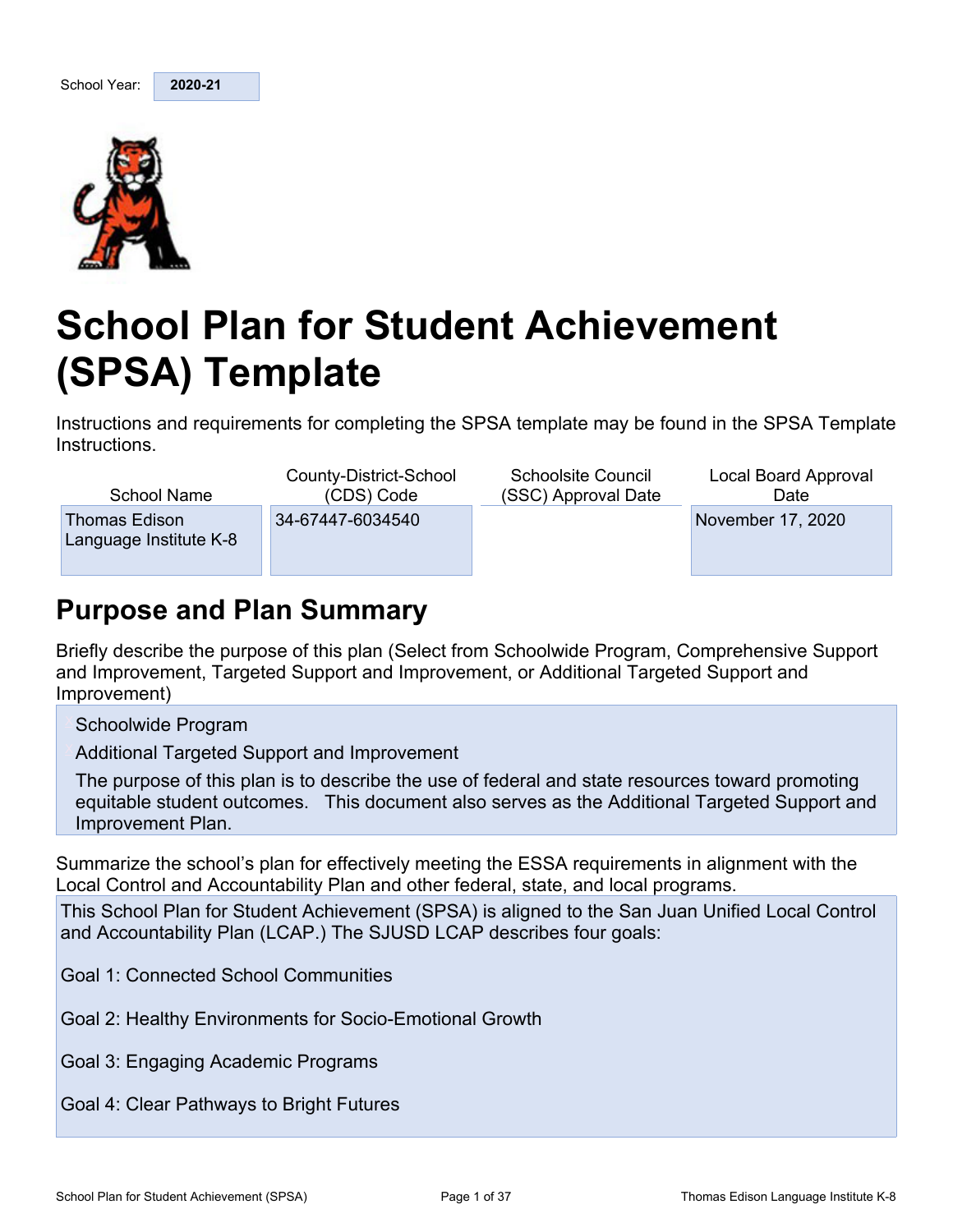Site goals include actions, services and expenditures that meet the state and federal requirements. Title I funded activities:

- Are aligned to meet the challenging State academic content standards (Every Student Succeeds Act [ESSA] sections 1112[a][3][B][i] and 1112[b]);
- Are evidenced-based educational strategies (ESSA sections 1003[b][1][B]; 1114[d]; and 1115[h]);
- Are reasonable, necessary, and allocable cost to the program (2 CFR 200.404 200.405);
- Supplement the funds that would, in the absence of such funds, be made available from State and local sources, and do not supplant such funds (ESSA Section 1118[b][1]);

All goals, actions and resources are directed toward improving academic and social-emotional outcomes for students. Resources are directed toward intervention, professional development, and supplemental materials.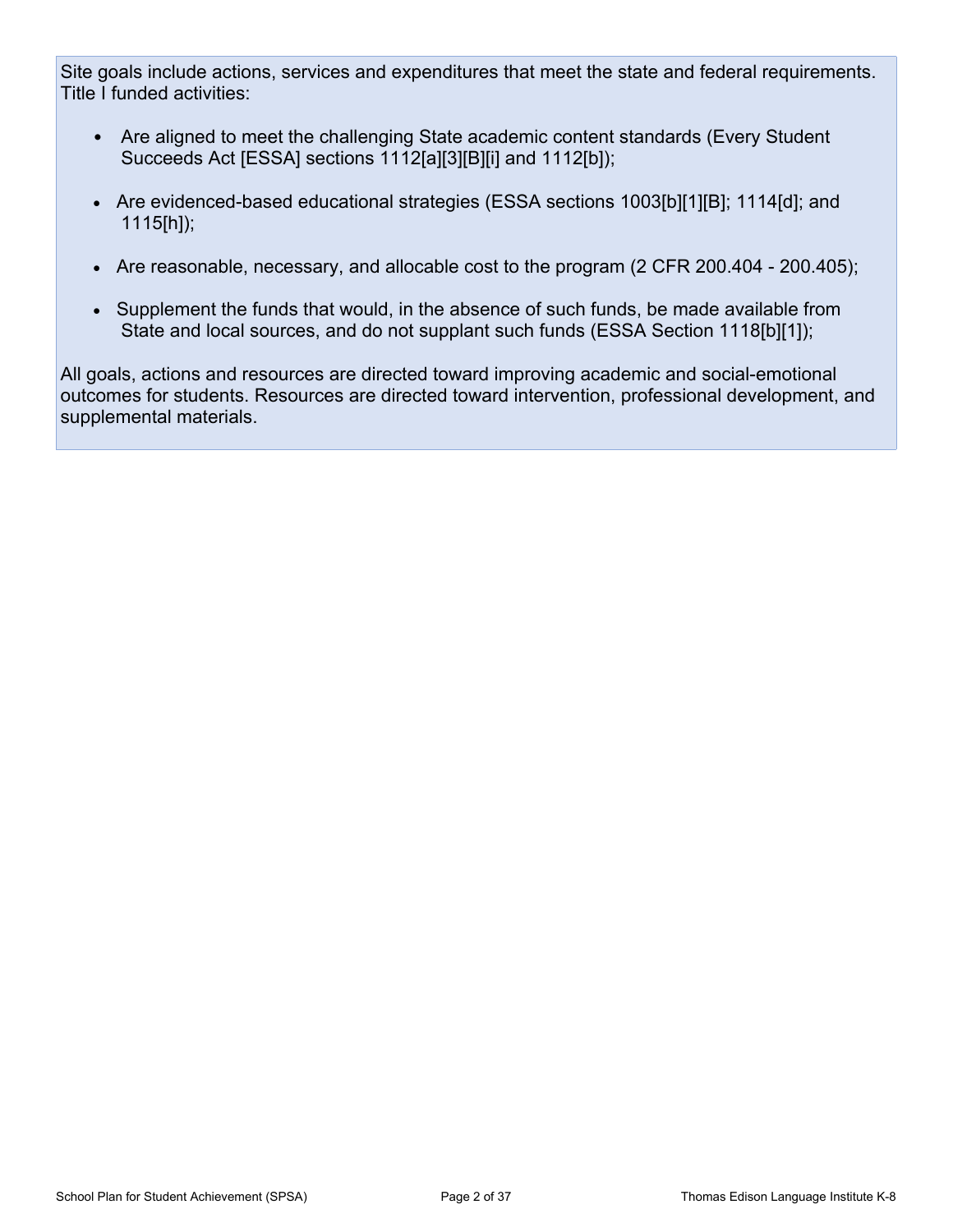# **Table of Contents**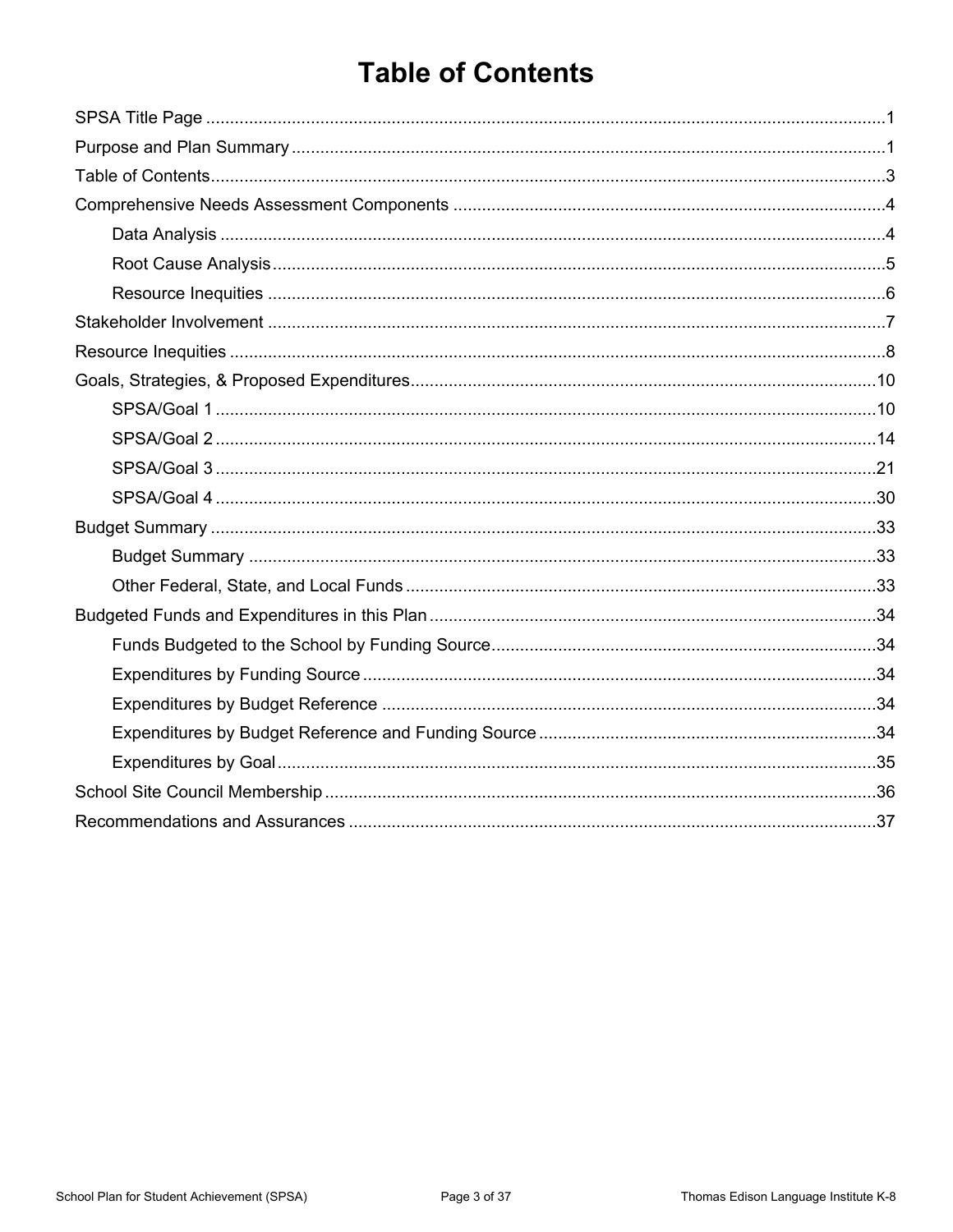# **Comprehensive Needs Assessment Components**

- What did your data show (disaggregated by student group)?
- What did your root causes analysis reveal?
- What resource inequities did you discover?

### **Data Analysis**

What did your data show (disaggregated by student group)?

|                      | Guidance                                                                                                                                                                    |
|----------------------|-----------------------------------------------------------------------------------------------------------------------------------------------------------------------------|
|                      | Includes a thorough analysis of verifiable state academic and culture/climate data, consistent with<br>all state priorities (CA Dashboard) disaggregated by student groups. |
| <b>Data Analysis</b> | Includes a thorough analysis of relevant district and site academic and culture/climate data,<br>including aligned ongoing measures, disaggregated by student groups.       |

Due to the Corona Virus Pandemic and resulting shift to distance learning, possible hybrid learning later in the school year and potential return to full on-site learning, the 2020-21 Comprehensive Needs Assessment is based on data received prior to the shelter-in-place. We determined that learning loss has been exacerbated by loss of in person instruction. We are continuing to focus on academic results.

#### Target groups:

Analysis prior to Distance Learning:

Overall student performance in ELA, based on state and local assessments has made growth over the last two years, Spring CAASPP results show 81.6% of students are not meeting CA state grade level standards. Although when you look at the English Language Learners/ELL, 91.4% of the ELL population were not meeting grade level standards in ELA. This percentage shows a 1.8% increase in the number of ELL students not meeting ELA standards in the last year. When looking at the ELPAC overall scores, students who scored at a Level 2 showed an increase by almost 5.25% and the students at a Level 4 decreased by 8.9%. Additionally, when looking at the ELPAC Oral scores, it was observed at 5.5% increase in Level 3 and a decrease in Level 4 by 7.8%. We note an alarming gap between the growth of English Only students and those identified as English Language Learners. Students with Disabilities maintained a low status and changed to "red" on 2018 CA School Dashboard in ELA.

According to the District Survey from the 2019-2020 school year results in school culture indicate that 71.4% of students feel a part of the school community and feel they are respected by others at Thomas Edison. This an increase from the previous year of 13.5% and is almost 14% from the district goal of 85%, 89.7% of families and 75.9% of staff feel that they are part of the school community and feel respected by others at Carmichael. This is an increase from the year prior of 7% from families and a increase of 20% from staff. The District Survey also indicates that only 58.1% of students feel that the school is caring, positive and nurturing. This is a increase of 3% from 2018-2019 and 22.7% from the districts goals of 85%.

The District student information system indicates an overall attendance rate of 49.3% with a chronic absenteeism rate of 50.7% in the 2018-2019 school year at Thomas Edison. The overall attendance rate decreased by 1.4% from the previous year and the chronic absenteeism decreased by 1%. When looking at Chronic Absenteeism of students with disabilities status and change indicate "red" in the CA Dashboard, showing a high percentage of students with disabilities are chronically absent.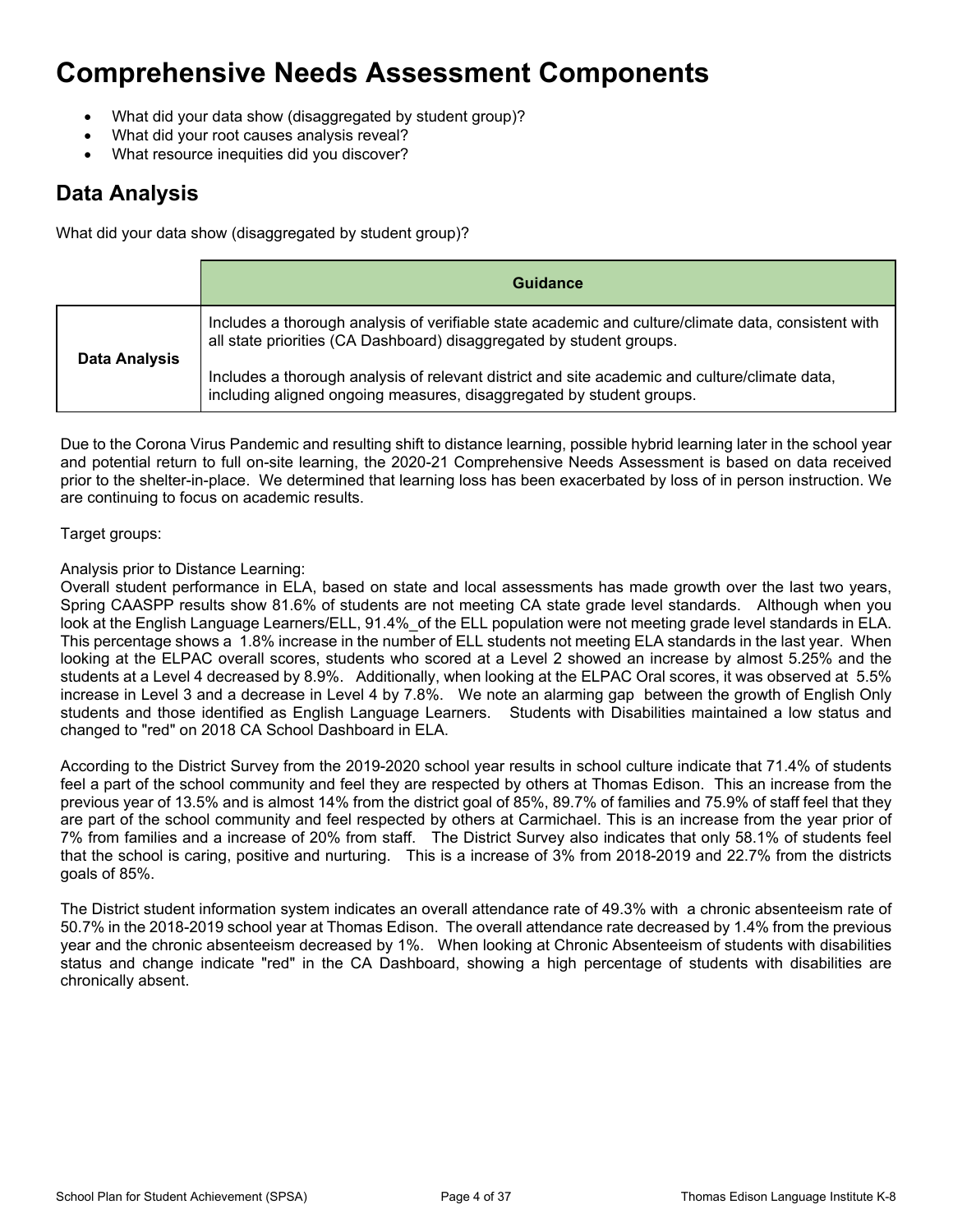#### **Student Group Report for 2019**

| <b>Student Group</b>                |             |             |             |             | Chronic Absenteeism Suspension Rate Graduation Rate College/Career English Language Arts Mathematics |             |
|-------------------------------------|-------------|-------------|-------------|-------------|------------------------------------------------------------------------------------------------------|-------------|
| <b>All Students</b>                 | Orange      | Red         | <b>None</b> | <b>None</b> | Orange                                                                                               | Yellow      |
| <b>English Learners</b>             | Yellow      | Orange      | <b>None</b> | <b>None</b> | Red                                                                                                  | Yellow      |
| <b>Foster Youth</b>                 | <b>None</b> | None        | <b>None</b> | <b>None</b> | None                                                                                                 | None        |
| <b>Homeless</b>                     | Red         | Red         | None        | <b>None</b> | <b>None</b>                                                                                          | None        |
| Socioeconomically Disadvantaged     | Red         | Red         | <b>None</b> | <b>None</b> | Orange                                                                                               | Yellow      |
| <b>Students with Disabilities</b>   | Orange      | Red         | <b>None</b> | <b>None</b> | Orange                                                                                               | Orange      |
| <b>African American</b>             | Orange      | Red         | <b>None</b> | <b>None</b> | Red                                                                                                  | Orange      |
| American Indian or Alaska Native    | <b>None</b> | <b>None</b> | <b>None</b> | <b>None</b> | <b>None</b>                                                                                          | <b>None</b> |
| Asian                               | Orange      | Orange      | None        | None        | Orange                                                                                               | Yellow      |
| Filipino                            | None        | None        | <b>None</b> | None        | <b>None</b>                                                                                          | <b>None</b> |
| Hispanic                            | Yellow      | Red         | None        | None        | Orange                                                                                               | Yellow      |
| Native Hawaiian or Pacific Islander | None        | None        | None        | None        | <b>None</b>                                                                                          | None        |
| White                               | Yellow      | Red         | None        | <b>None</b> | Yellow                                                                                               | Orange      |
| Two or More Races                   | Red         | Red         | <b>None</b> | None        | <b>None</b>                                                                                          | None        |



### **Root Cause Analysis**

What did your root causes analysis reveal?

|                            | <b>Guidance</b>                                                                  |
|----------------------------|----------------------------------------------------------------------------------|
| <b>Root Cause Analysis</b> | Root cause analysis follows directly from areas identified during data analysis. |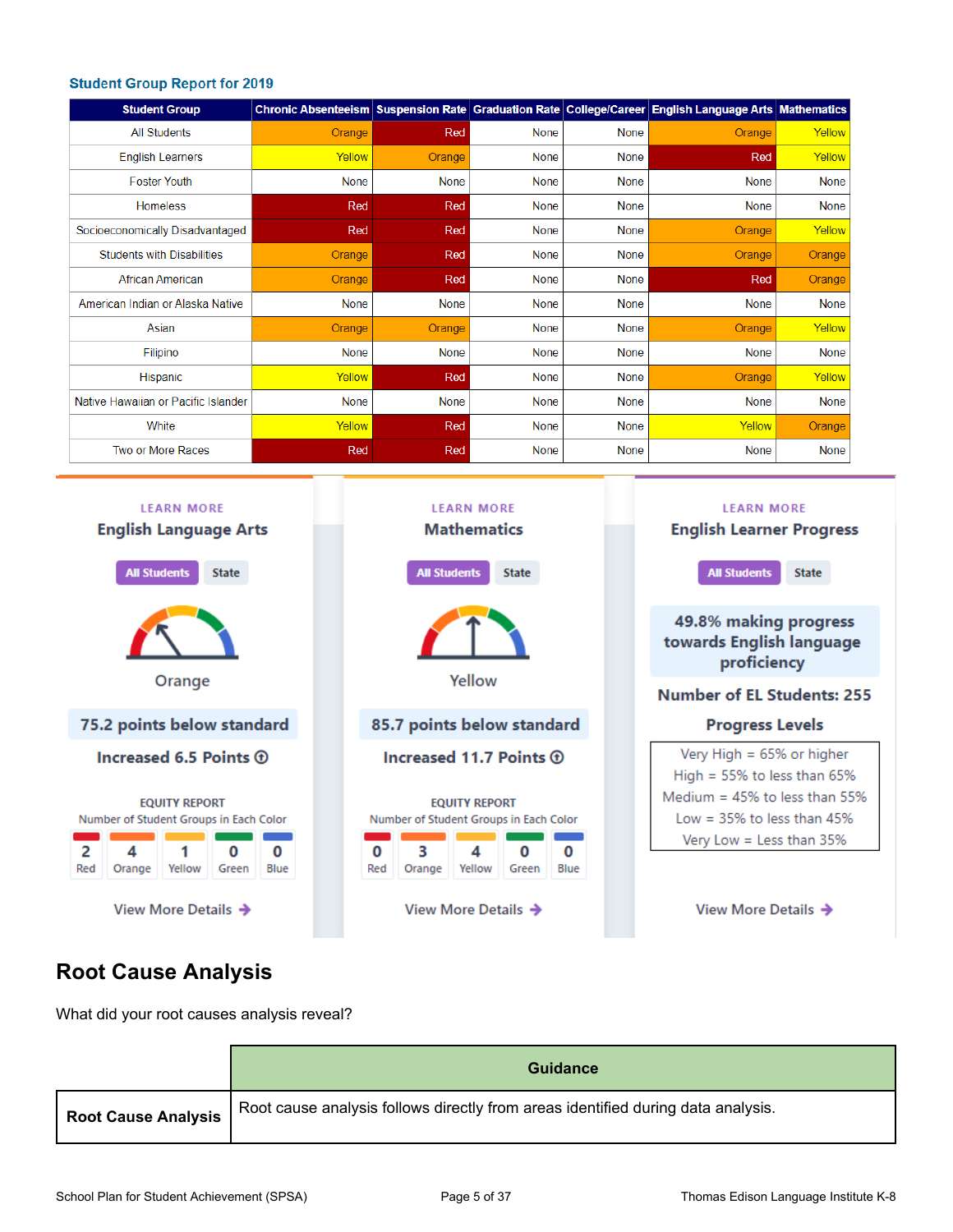Site leadership including; administration, elected leadership team members, School Site Council and our English Learner Advisory Committee participated in data analysis to develop a deeper understanding of the data sources identified above and create recommendations based on identification of the root causes. Specifically, staff participated in the collaborative learning cycle to identify problem areas, determine causality and develop a comprehensive plan for improvement related to various models of instruction.

Learning loss has been exacerbated by loss of in person instruction. We are continuing to focus on academic results. Learning loss is anticipated to be greater among groups of students that are low-income, English learners and foster youth.

Language is a required component of oral and written development in all classrooms. Upon analysis of instructional strategies, there is a need for teachers to differentiate and incorporate strategies to address learning styles and student's assessed language and learning needs. The team noted that designated supports for English Language learners are being provided, yet the teachers needed strategies that could be incorporated into their daily lessons. These strategies would allow for more interaction among the students using language scaffolds that would support students as they go from using language orally to written language. The strategies could be integrated into all content areas to support differentiation for all students. This also included students with disabilities to support with their individualized learning goals. Also, after careful analysis of our school scheduling we have come to realize that we are not maximizing our students opportunities for students to receive support in a structured manner. We also came to realize that teachers are not collaborating in ways that use data to drive what they are working on and what the students may need in the classroom and in small group support.

There is a common desire to provide an environment that consistently models a caring and supportive environment for all students, families, and staff. When schools foster a culture that provides a safe and inclusive environment, the academic and social emotional success of each student can flourish.When analyzing the current District Survey data and the student information system, the team noted the connection between school attendance, suspension data and overall school culture percentages as it relates to academic success. Stakeholders additionally noted that thereisi a need to continue to grow a positive school culture in order to improve school attendance rates, academic success and a positive school culture at Thomas Edison. Additionally, funding has been spent on academic intiatives, such as Balanced Literacy. The team determined the need to fund professional development and curriculum for social emotional training, as well as academics.

### **Resource Inequities**

What resource inequities did you discover?

|                   | <b>Guidance</b>                                                                               |
|-------------------|-----------------------------------------------------------------------------------------------|
| <b>Resource</b>   | Includes a concise, thoughtful analysis of the degree to which school resources are currently |
| <b>Inequities</b> | directed to support identified needs.                                                         |

After careful review of data analysis, root cause analysis, reveiw of budgets, and review of schedules, the following resource inequities were identified in Goal 1:

Professional training around GLAD, and ELD strategies was not done school wide.

Professional training around differentiation and accommodations were not done school wide.

Designated time was provided by ELD teachers, yet integrated EL strategies were not implemented in all classrooms. Technology was integrated into all classrooms 3rd -8th grade but were not implemented in classrooms TK-2.

Materials were not provided for both DI and EI classrooms to support student learning including core, intervention and supplemental materials that were grade level appropriate.

Assessment materials were not provided for classroom teachers across the school to assess text levels and provide extra support or remediation.

We do not provide additional instructional assistants support for small group work during core instruction.

After careful reveiw of data analysis, root cause analysis, review of budgets and reveiw of schedules, the following resource inequities were identified in Goal 2: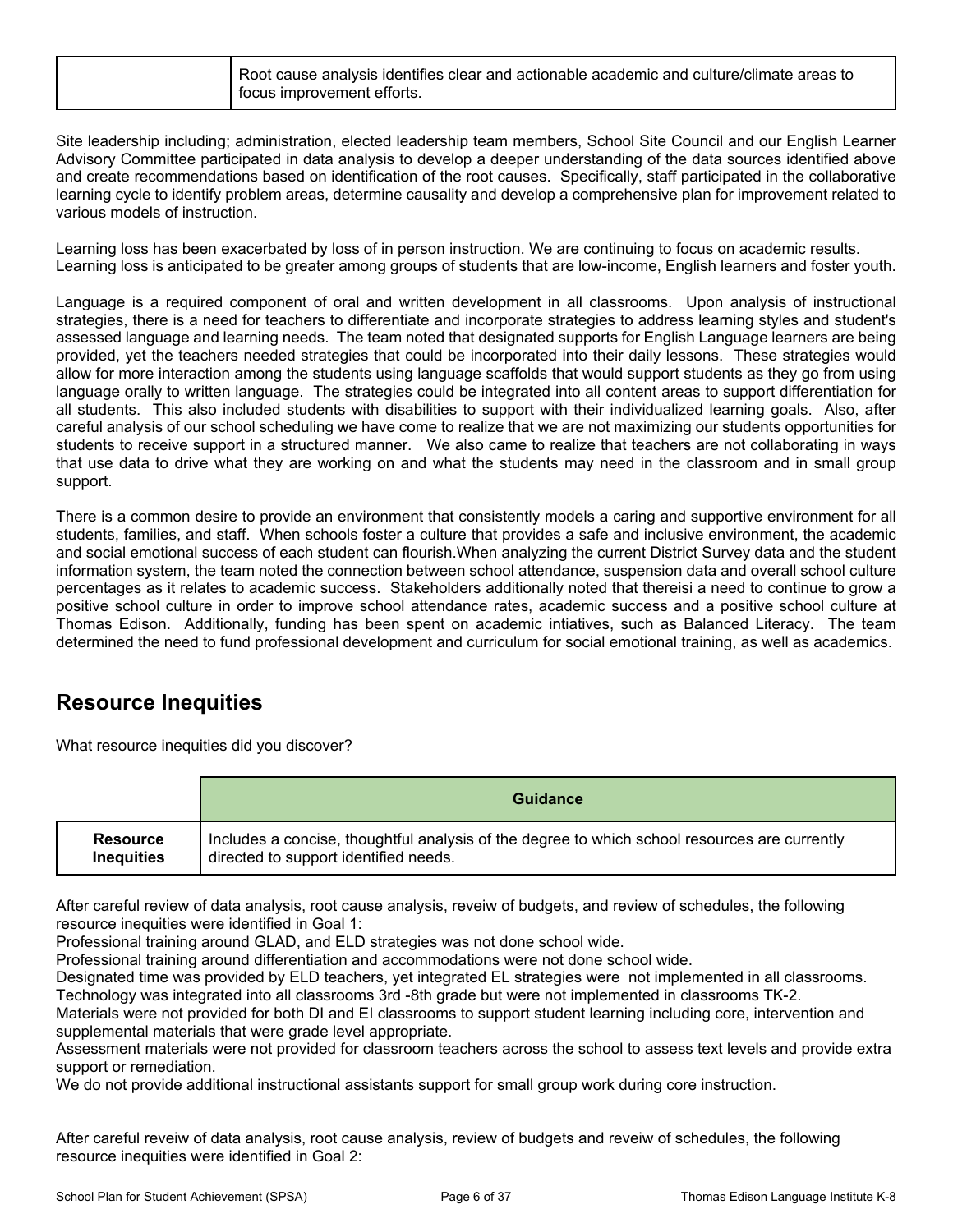Social and Emotional materials were not provided to all staff and students Space was not given to provide extra SEL support during recess and class time. Alternative seating, "Calm down" materials, and SEL supports were not provided Positive rewards and incentives were not provided to support the PBIS schoolwide initiatives Positive rewards and incentives were not provided for improved attendance

After careful reveiw of data analysis, root cause analysis, review of budgets and reveiw of schedules, the following resource inequities were identified in Goal 3:

Use of data to drive instruction was not supported throughout the school utilizing essential standards to drive instruction and assessment.

A cohesive, clear, schedule was not created to allow all staff to work together to support all students in small group, whole group and one on one.

Training was not provided for Professional Learning Communities to support all staff in how to best use data to drive instruction.

Teachers have not had an opportunity to unpack the Common Core State Standards, especially the Essential Standards, for their grade levels and plan engaging lessons and assessments to determine student academic needs.

Teachers have not had an opportunity to work in Professional Learning Communities to strengthen their practice and support their work utilizing CCSS''s and assesment.

After careful reveiw of data analysis, root cause analysis, review of budgets and reveiw of schedules, the following resource inequities were identified in Goal 4:

We do not provide college tours for all grade levels

We do not provide appropriate AVID strategies across all grade levels

We have not trained all of our teachers in AVID strategies

We do not use student planners in middle school consistently in all middle school classrooms.

## **Stakeholder Involvement**

How, when, and with whom did the school consult as part of the planning process for this SPSA/Annual Review and Update?

#### **Involvement Process for the SPSA and Annual Review and Update**

Relevant stakeholders including School Site Council, staff, students and parents were involved in the review and planning of the Thomas Edison SPSA. The School Site Council meets monthly to look at data and to monitor the progress of SPSA actions. We have monthly staff meetings and biweekly staff leadership team meetings to discuss data and areas of potential growth and to plan and implement professional l learning for staff. We have created bi-monthly Home Group meetings to create a feedback loop that gets input from all staff.

Each group met to discuss current data, including but not limited to, 2018 CA School Dashboard data, District Survey data, CAASPP, ELPAC, Attendance and site information involving schedules and materials. During the various meetings, teams broke down and evaluated areas of growth and areas of need. It was noted by all groups that ELD/ELPAC data, suspension data, attendance data, and CAASPP data are areas of opportunity for growth. While some areas saw minimal growth, there was significant improvement in suspension data and school culture climate. It was noted that while initiatives were established for the 2019-2020 SPSA, they have been refined and improved to better meet the needs of all students, based on the feedback loops we created to gather data from multiple sources and all stakeholders and staff.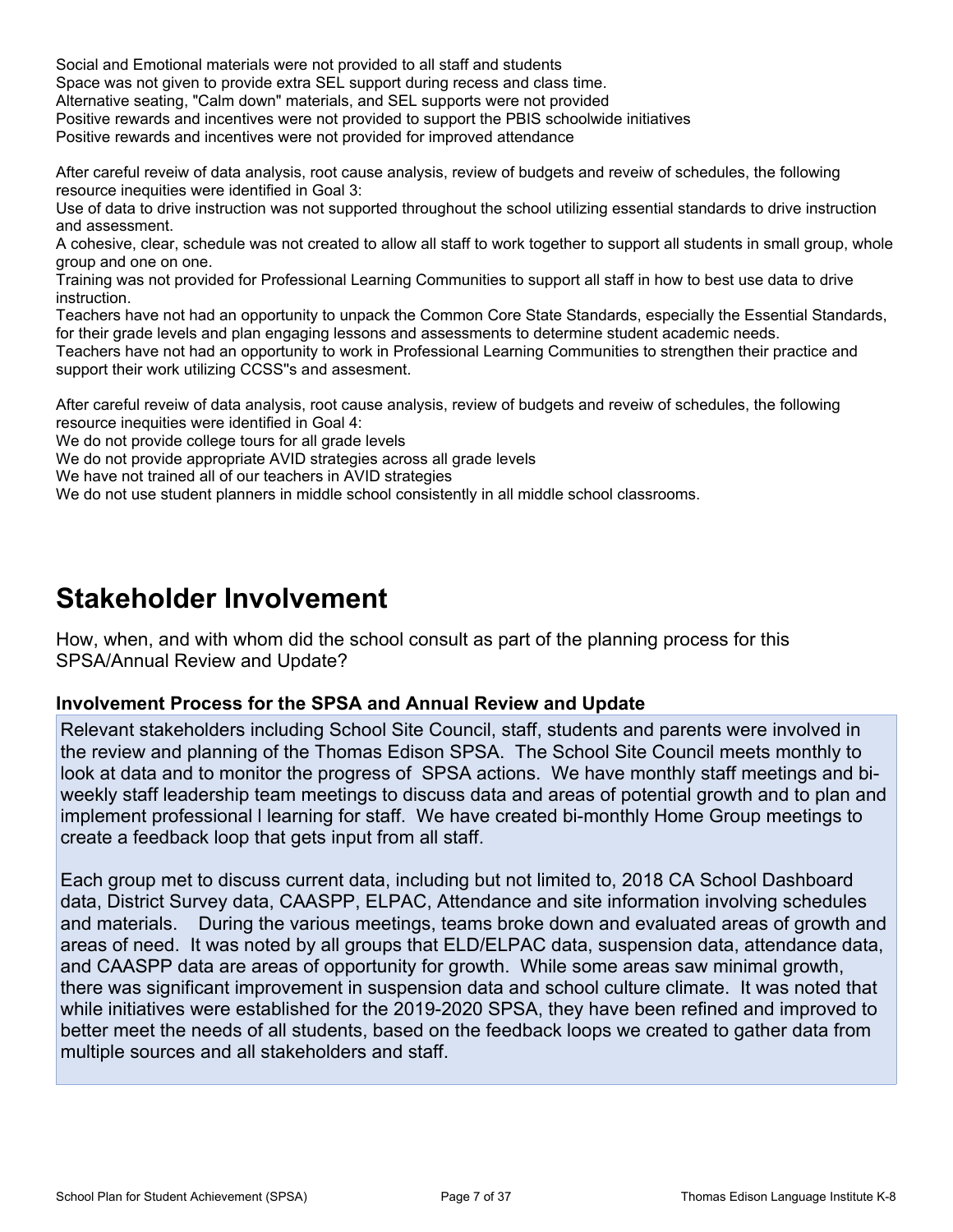# **Resource Inequities**

Briefly identify and describe any resource inequities identified as a result of the required needs assessment, as applicable.

Based on data analysis, root cause analysis, review of budgets and review of schedules the following resource inequities were identified in Goal 1:

Professional learning and collaboration around GLAD, and ELD strategies were not done. Designated ELD time was provided by ELD teachers, yet integrated EL strategies were not implemented in core classrooms.

Technology was not provided to all classrooms TK-2nd grade while it was provided 3rd-8th Curriculum, support materials and additional materials were not provided for both DI and EI classrooms

Resources were not spent on professional learning around CCSS, core curriculum, intervention materials and supplemental materials.

Resources were not spent on assessment tools for text levels and other intervention materials for all classrooms

Teachers were not given equal access to trainings, materials and conferences to improve their professioanl practices

Teachers were not paid for time after school spent improving their practices or attending field trips with students.

Based on data analysis, root cause analysis, reveiw of budgets and review of schedules the following resource inequities were identified in Goal 2:

Alternative seating/furniture, "calm down" materials, and social emotional spaces were not provided for all students who needed SEL support

SEL curriculum and support materials were not provided for all students and all classrooms We need to provide Trauma Training for our staff

Attendance was rewarded with positive reinforcers that students valued and we need to increase the reinforcers that student most value to get continued buy in into our PBIS program

Field trips were not equally provided for all grade levels in both the DI and EI classrooms Parent Engagement continues to need funding to provide parents with an opportunity to be part of our stakeholder groups providing invaluable feedback

Based on data analysis, root cause analysis, reveiw of budgets and review of schedules the following resource inequities were identified in Goal 3:

Now that we have assessment kits for all grade levels, it is clear that we need to focus on CCSS and Essential Standards for each grade level

We need to provide school wide training in the Professional Learning Community model to support student learning

We need to create and support schedules that allow all students to get core instruction and extra support daily

We need to provide field trips, and extra opportunities for students to grow academically and to improve student engagement

We need to begin looking at our Design Thinking model and how we can best support STEAM/STEM work

We need to provide after school tutoring for both our English Immersion and Dual Immersion programs

We need to provide English support for our Spanish speakers in our Dual Immersion program

Based on data analysis, root cause analysis, reveiw of budgets and review of schedules the following resource inequities were identified in Goal 4: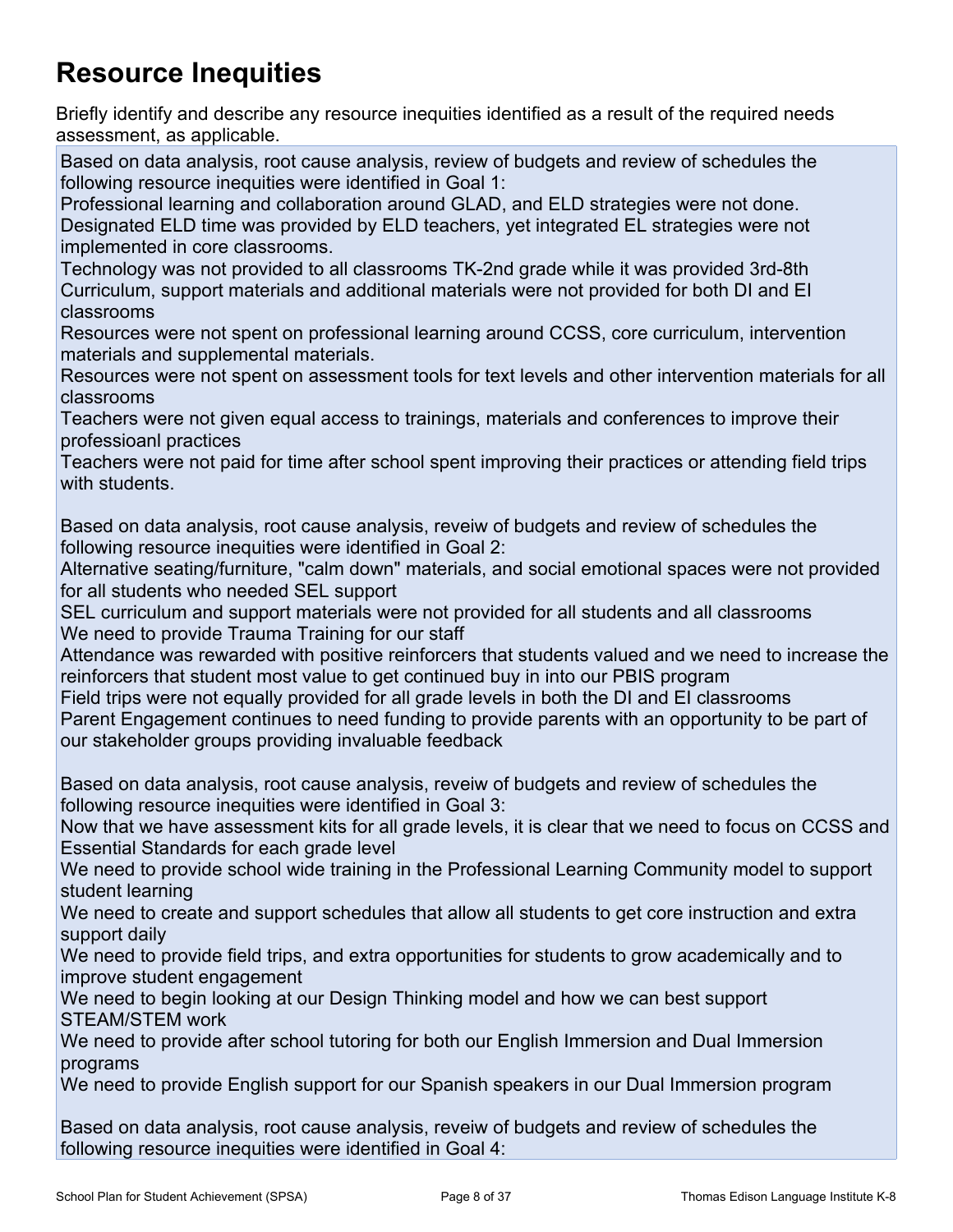We need to provide more opportunities for our students, of all ages, to go on college tours We need to provide more AVID training opportunities for our staff We need to provide more AVID strategies across all grade levels We need to provide student planners for our middle school students to support their AVID skills We need to provide resources to support our Career Day activities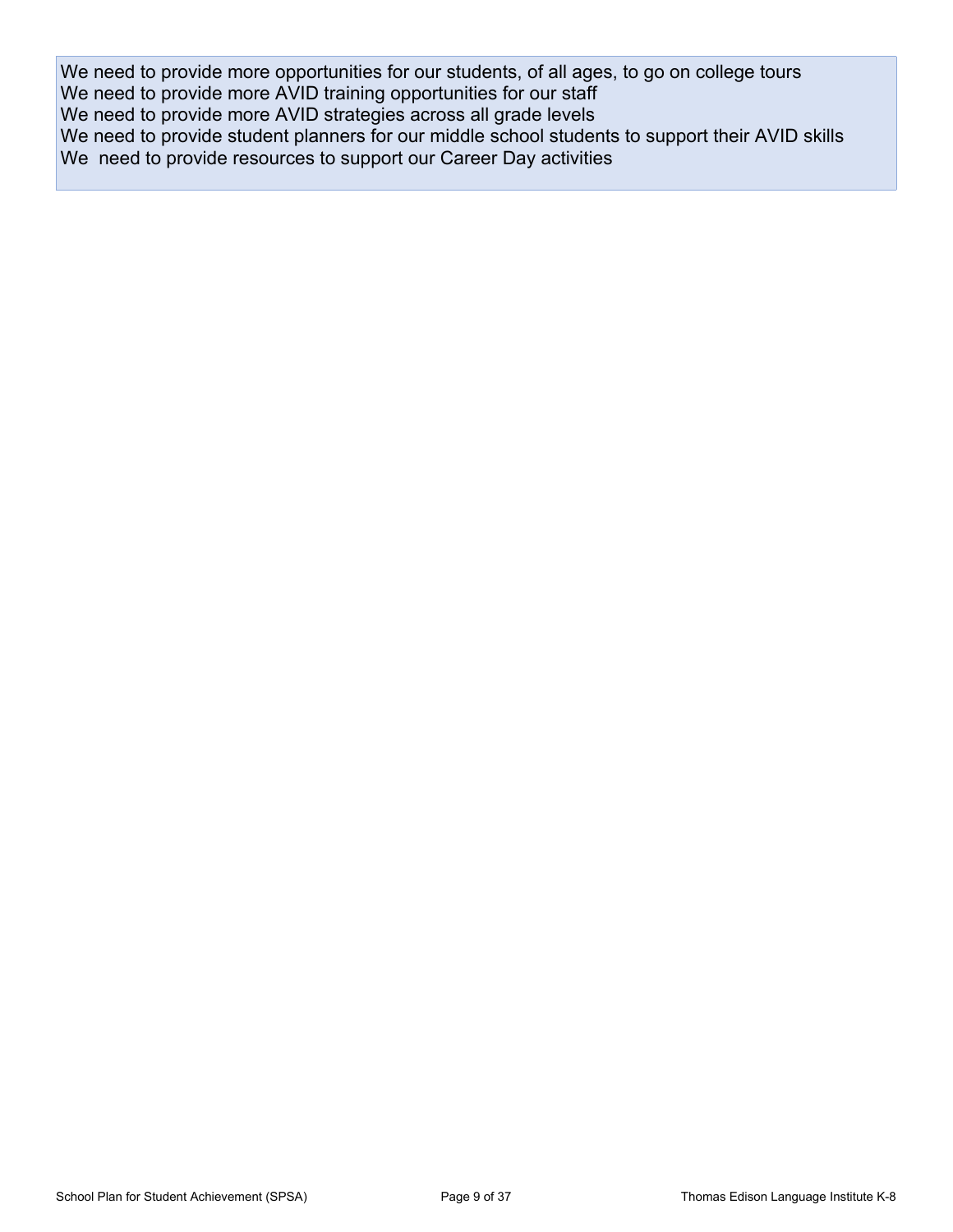# **Goals, Strategies, & Proposed Expenditures**

Complete a copy of the following table for each of the school's goals. Duplicate the table as needed.

### **Goal Subject**

Connected School Communities

### **LEA/LCAP Goal**

Goal 1. Connected School Communities: Caring staff actively build community relationships, identify assets and needs, and connect students and families with resources to help them access the best opportunities schools have to offer.

# **SPSA/Goal 1**

# **Annual Review**

#### **SPSA Year Reviewed: 2019-20**

Respond to the following prompts relative to this goal. If the school is in the first year of implementing the goal, an analysis is not required and this section may be deleted.

# **ANALYSIS**

Describe the overall implementation of the strategies/activities and the overall effectiveness of the strategies/activities to achieve the articulated goal.

To engage our communities we have met with parents, staff and students to analyze what events are best attended and to get the feedback from stakeholders regarding what they are looking for to make working with our school easier. We found that we need our Latino Family Forums, monthly meetings that bring our Latino families together with Administration, to address issues and allow parents to have their concerns addressed. Admin also got a lot our of the meetings and felt they were very productive and supportive of the entire school. Family Festivals, Fall and International Night, are big draws and parents and students came out in large numbers with great feedback. We did a DI and EI Christmas performance this year and parents, in particular, really enjoyed the events, one in Spanish and one in English. We did a Soup Night and invited families to share recipes which we cooked and shared. It was a free event with students from around the district performing and a food distribution from the Sacramento Food Bank. We did DI meetings once a month for parents and had our Community Engagement Specialist/Parent Liaison available daily for parents who needed something or had a problem. All of these parent activities, meetings, and performances were well attended and had great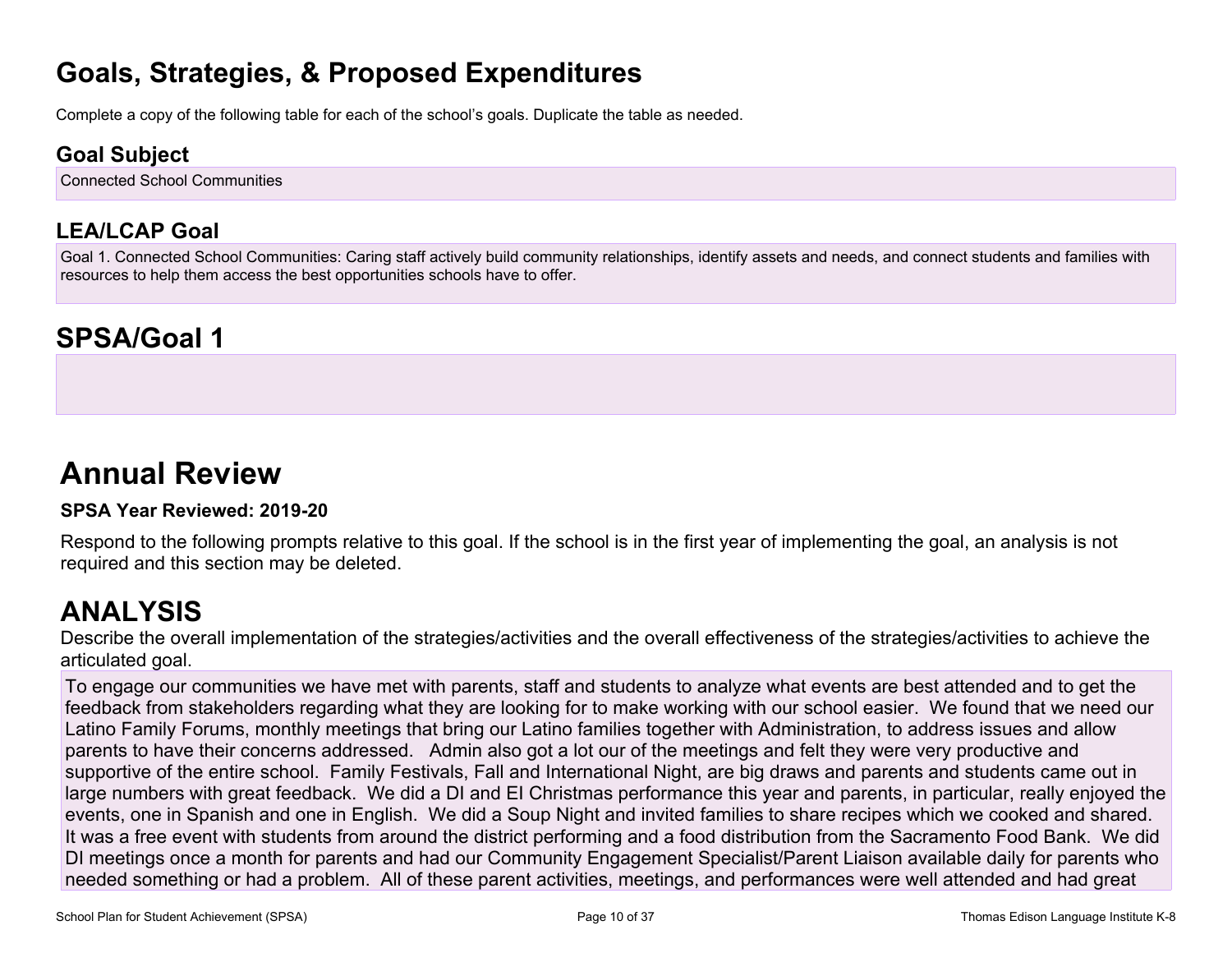feedback. We did struggle to get our Black Student Union and African American Family Forum meetings up and running this year. We thought that we had a lot of interest but as the year went on we found that attendance dwindled to no one showing up. We will see if there is another way to engage our African American Families who traditionally do attend our evening events, festivals and meetings. We would like to look at beginning APTT (Academic Parent Teacher Teams) in a couple of grade levels on the EI side to match the DI parent meetings held monthly.

Briefly describe any major differences between the intended implementation and/or the budgeted expenditures to implement the strategies/activities to meet the articulated goal.

We planned to have an event prior to school starting which would allow us to have a "Street Fair" on Morse Ave. to give away school supplies, backpacks, haircuts, clothing and food. We would then go to a swim party at Arden Manor which would be free to our families. We received a grant to hold the fair and found community partners to support us but had to cancel with the pandemic. We will try to find another way to hold the "Street Fair". We will keep the grant money and use it next year for the replacement event for students and families.

Describe any changes that will be made to this goal, the annual outcomes, metrics, or strategies/activities to achieve this goal as a result of this analysis. Identify where those changes can be found in the SPSA.

#### **2020-21 Identified Need**

We need to build stronger relationships with our parent groups to build stakeholder capacity.

#### **Annual Measurable Outcomes**

| Metric/Indicator                                                                                                                         | <b>Baseline 2019-20</b>    | Expected Outcome 2020-21 |
|------------------------------------------------------------------------------------------------------------------------------------------|----------------------------|--------------------------|
| Winter 2020-21 School Survey - Overall<br>rating of questions in the parent<br>involvement section. Percent strongly<br>agree/agree.     | 90.3% agree/strongly agree | 95% agree/strongly agree |
| Winter 2020-21 School Survey - Overall<br>rating of questions in the School Decision<br>Making section. Percent strongly<br>agree/agree. | 83.3% agree/strongly agree | 90% agree/strongly agree |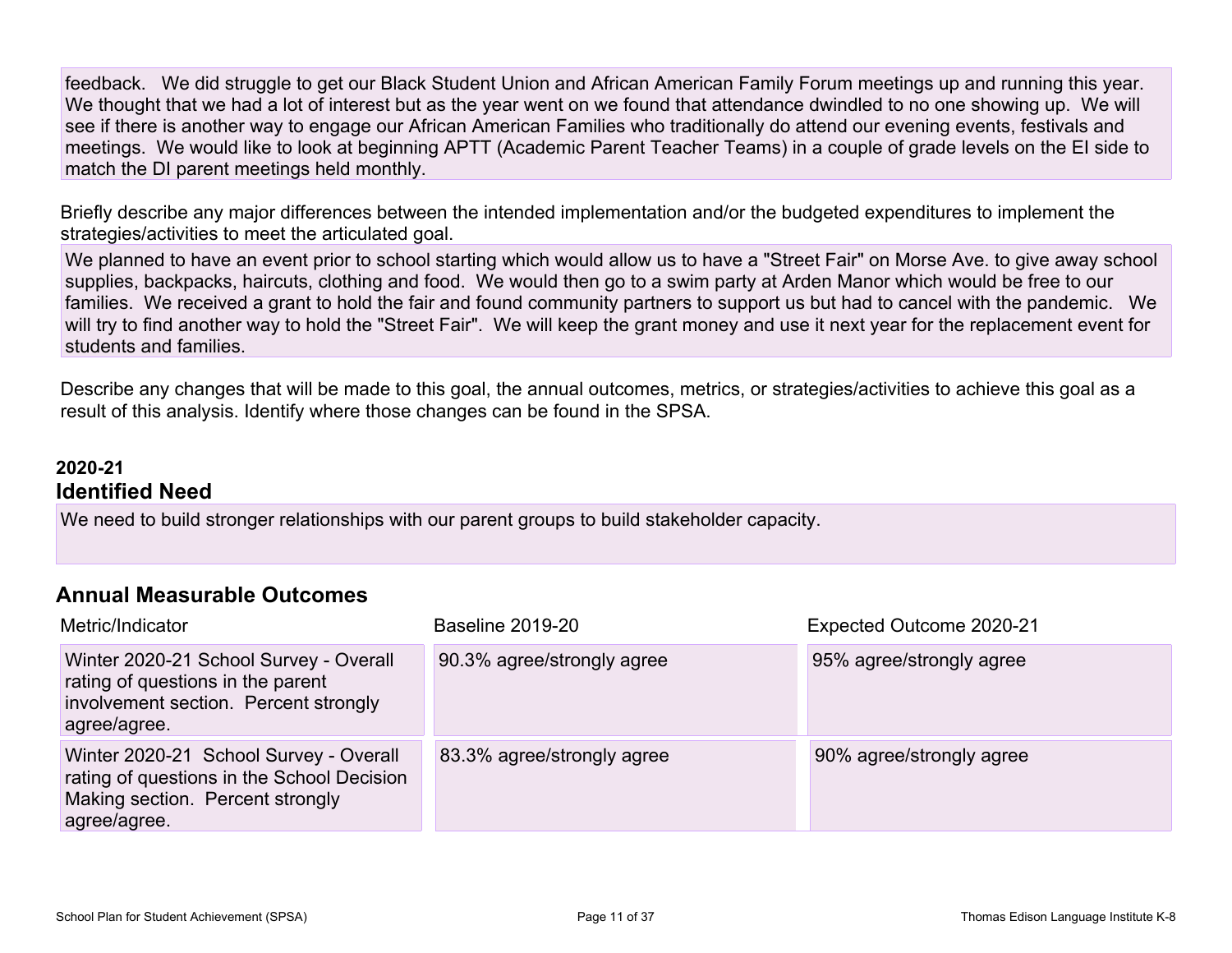Complete a copy of the Strategy/Activity table for each of the school's strategies/activities. Duplicate the table, including Proposed Expenditures, as needed.

### **Strategy/Activity & Proposed Expenditures**

| SPSA# | Action/Service                                                                                                                                                                                                                                                                                                                                                                                       | <b>Principally Serving</b>                                                                              | Person(s)<br>Responsible                                               | Source(s)                                          | Proposed<br>Allocation | Implementation<br>Timeline |
|-------|------------------------------------------------------------------------------------------------------------------------------------------------------------------------------------------------------------------------------------------------------------------------------------------------------------------------------------------------------------------------------------------------------|---------------------------------------------------------------------------------------------------------|------------------------------------------------------------------------|----------------------------------------------------|------------------------|----------------------------|
| 1.1   | Parent<br>Engagement<br>and Safety<br>Hire and<br>purchase<br>Materials to<br>support<br>instruction and<br>learning<br>environment:<br>• Camp<br><b>us</b><br>Monit<br>or<br>Recre<br>$\bullet$<br>ational<br>Aids<br>Cultur<br>$\bullet$<br>al<br>celebr<br>ations<br>Sami's<br>$\bullet$<br><b>Circuit</b><br>School<br>$\bullet$<br>Comm<br>unity<br>Worke<br>Field<br>$\bullet$<br><b>Trips</b> | X All Students<br><b>English Learners</b><br><b>Low-Income Students</b><br><b>Foster Youth</b><br>Other | Administration<br>Liaisons<br>Campus<br>Monitor<br>Community<br>Worker | <b>Title I Part</b><br>A Parent<br>Involvemen<br>t | 3,188                  | School year<br>2020-21     |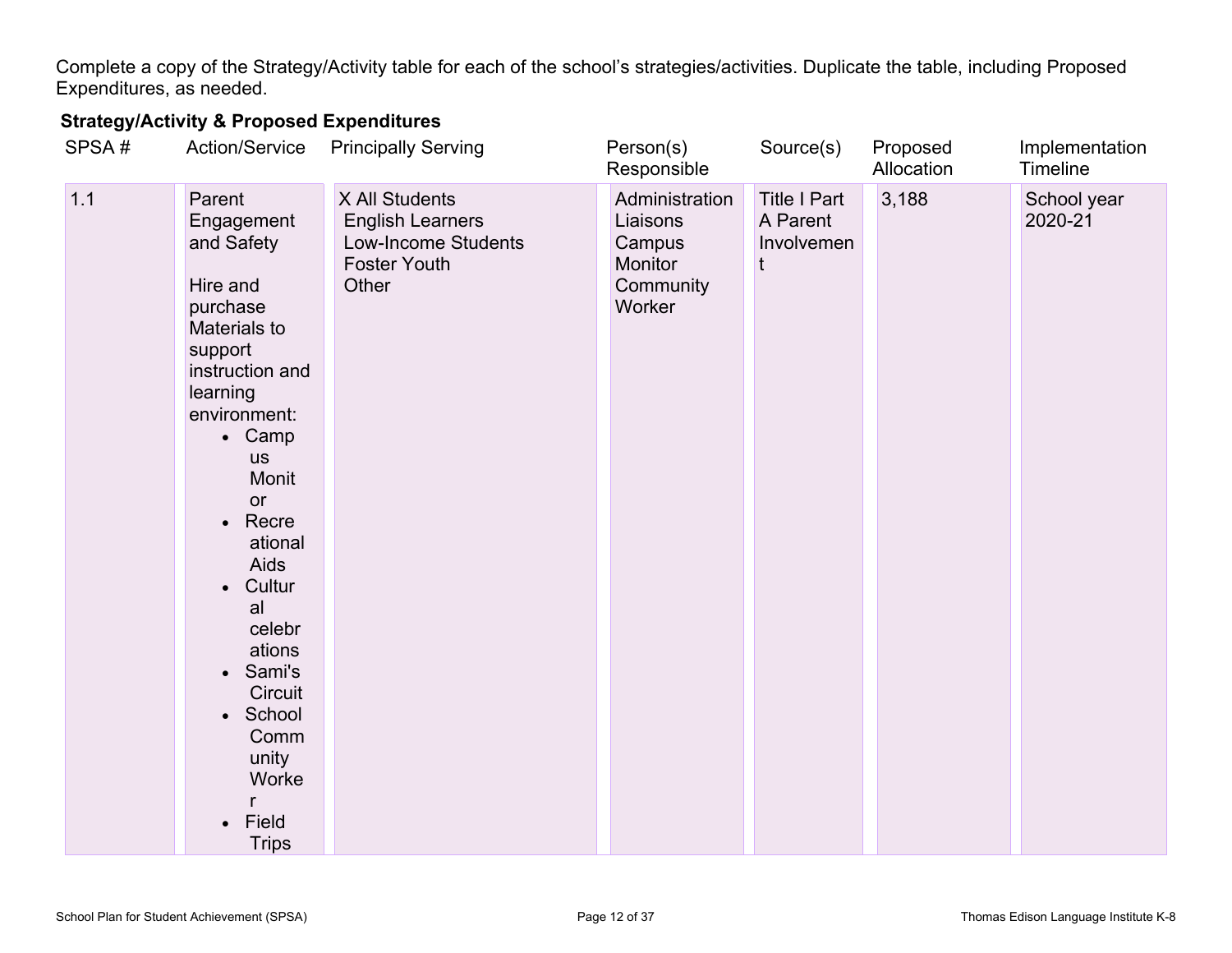|     | • Suppli<br>es for<br>familie<br>s and<br>family<br>events<br>• Family<br>Forum<br>S.<br>Refres<br>$\bullet$<br>hment<br>S                           |                                                                                                       |                                                                        |                                               |      |                        |
|-----|------------------------------------------------------------------------------------------------------------------------------------------------------|-------------------------------------------------------------------------------------------------------|------------------------------------------------------------------------|-----------------------------------------------|------|------------------------|
| 1.2 | Provide<br>opportunities<br>for parents to<br>participate and<br>offer voice<br>through<br>community<br>outreach,<br>family events<br>and trainings. | X All Students<br><b>English Learners</b><br>Low-Income Students<br><b>Foster Youth</b><br>Other      | Administration<br>Liaisons<br>Campus<br>Monitor<br>Community<br>Worker | <b>Title I Part</b><br>A Parent<br>Involvemen | 4000 | School year<br>2020-21 |
| 1.3 |                                                                                                                                                      | <b>All Students</b><br><b>English Learners</b><br>Low-Income Students<br><b>Foster Youth</b><br>Other |                                                                        |                                               |      |                        |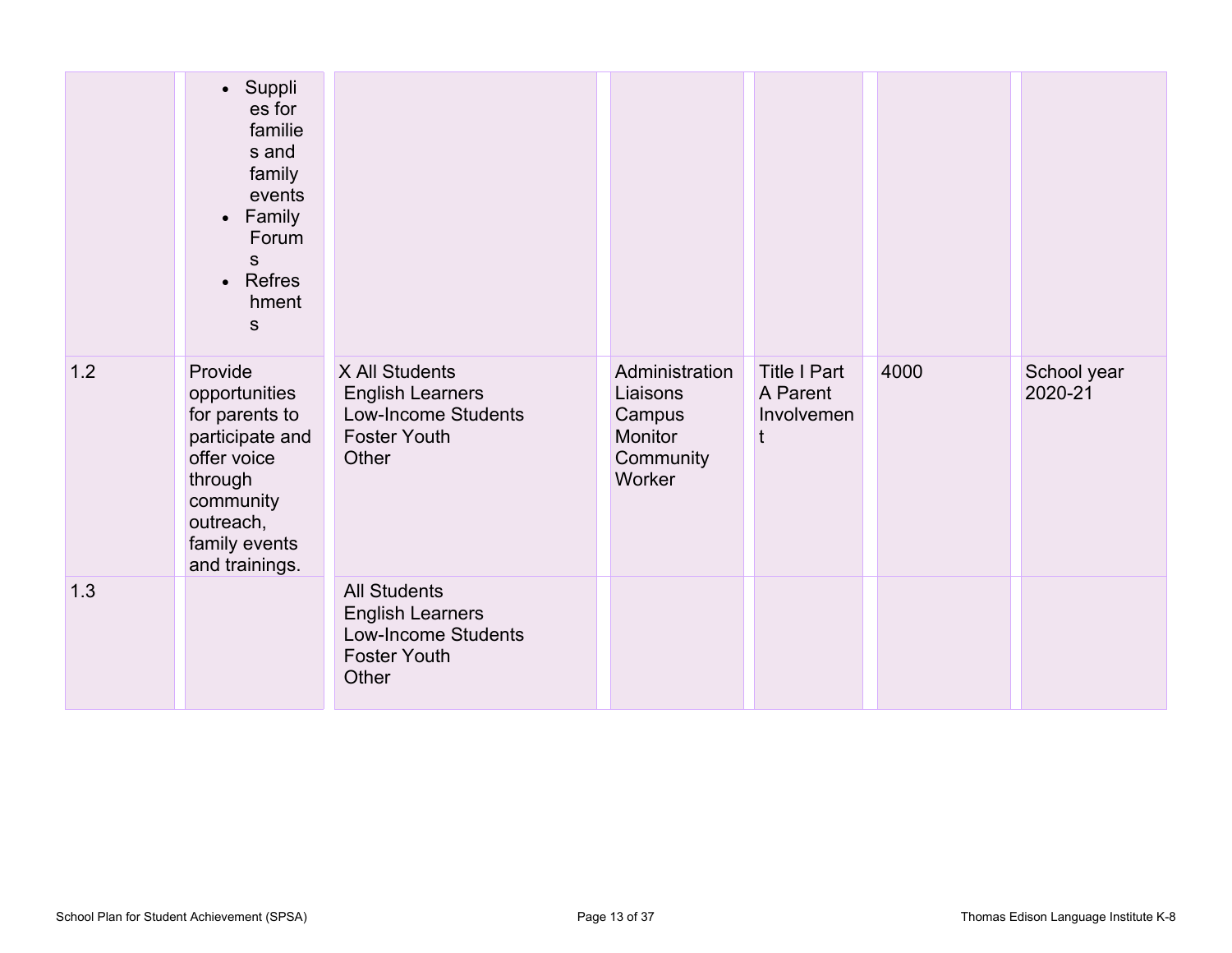# **Goals, Strategies, & Proposed Expenditures**

Complete a copy of the following table for each of the school's goals. Duplicate the table as needed.

### **Goal Subject**

Healthy Environments for Socio-Emotional Growth

### **LEA/LCAP Goal**

Goal 2. Healthy Environments for Social and Emotional Growth: All staff cultivate inclusive, safe, equitable, culturally responsive and healthy environments by integrating social and emotional learning to ensure essential student development.

# **SPSA/Goal 2**

The Edison school community provides safe, equitable, culturally responsive and healthy environments by integrating social and emotional learning to ensure essential student development.

# **Annual Review**

#### **SPSA Year Reviewed: 2019-20**

Respond to the following prompts relative to this goal. If the school is in the first year of implementing the goal, an analysis is not required and this section may be deleted.

# **ANALYSIS**

Describe the overall implementation of the strategies/activities and the overall effectiveness of the strategies/activities to achieve the articulated goal.

We were able to create an Intervention Team that met weekly to support our students academically and social/emotionally. We connected students and families with mental health services, counseling, and social/emotional supports at school. We worked to create a safe space for alternative recess for students who get triggered or overwhelmed in the larger playground and cafeteria environments. We created a safe space for students to build social skills with friends to make sure that they are successfully navigating social situations successfully.

Briefly describe any major differences between the intended implementation and/or the budgeted expenditures to implement the strategies/activities to meet the articulated goal.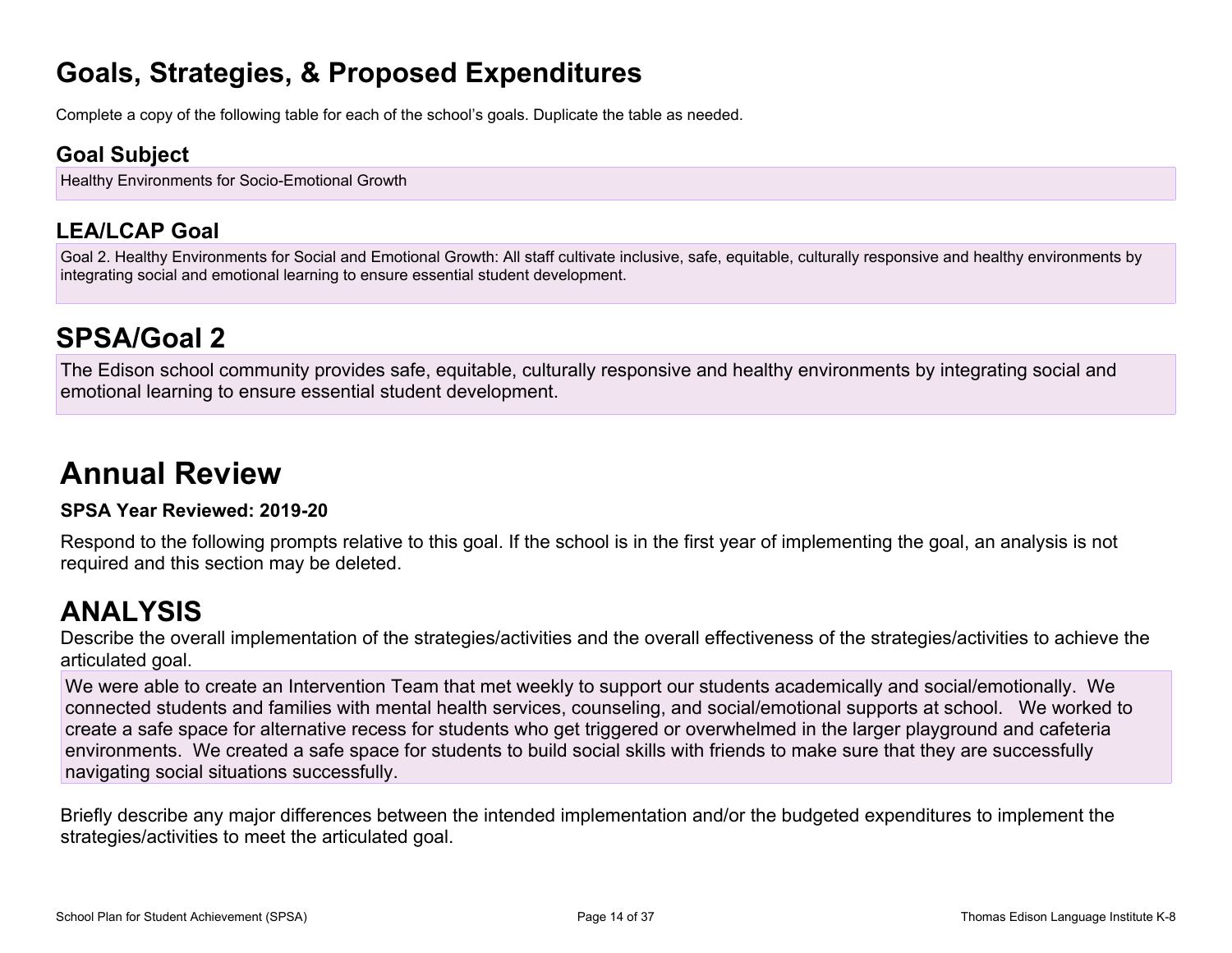We need to purchase more stress reduction materials that students can use in class as part of class calm down kit to self soothe ( stress balls, squishy balls, seat cushions, ect........). We also need to provide rewards for students who are meeting their check in/check out goals.

Describe any changes that will be made to this goal, the annual outcomes, metrics, or strategies/activities to achieve this goal as a result of this analysis. Identify where those changes can be found in the SPSA.

3.

### **2020-21 Identified Need**

We need to support the social/emotional needs of our students so that they can stay in the classroom and successfully complete work. We also need to build social skills and resilience so students learn how to help themselves calm down when they are frustrated or overwhelmed. We need to provide support in the classroom setting, as well as, the playground and cafeteria setting.

### **Annual Measurable Outcomes**

| Metric/Indicator                                                                   | <b>Baseline 2019-20</b>    | Expected Outcome 2020-21 |
|------------------------------------------------------------------------------------|----------------------------|--------------------------|
| District Survey - School Culture Staff.<br>Percent strongly agree/agree overall.   | 76% agree/strongly agree   | 85% agree/strongly agree |
| District Survey - School Culture Parent.<br>Percent strongly agree/agree overall.  | 87.9% agree/strongly agree | 90% agree/strongly agree |
| District Survey - School Culture Student.<br>Percent strongly agree/agree overall. | 71.4% agree/strongly agree | 85% agree/strongly agree |
| District Survey - Safety Staff. Percent<br>strongly agree/agree overall.           | 83.3% agree/strongly agree | 90% agree/strongly agree |
| District Survey - Safety Parent. Percent<br>strongly agree/agree overall.          | 84% agree/strongly agree   | 90% agree/strongly agree |
| District Survey - Safety Student. Percent<br>strongly agree/agree overall.         | 78.9% agree/strongly agree | 85% agree/strongly agree |
| School Chronic Absenteeism.                                                        |                            |                          |
| <b>School Home Suspension Rate</b>                                                 |                            |                          |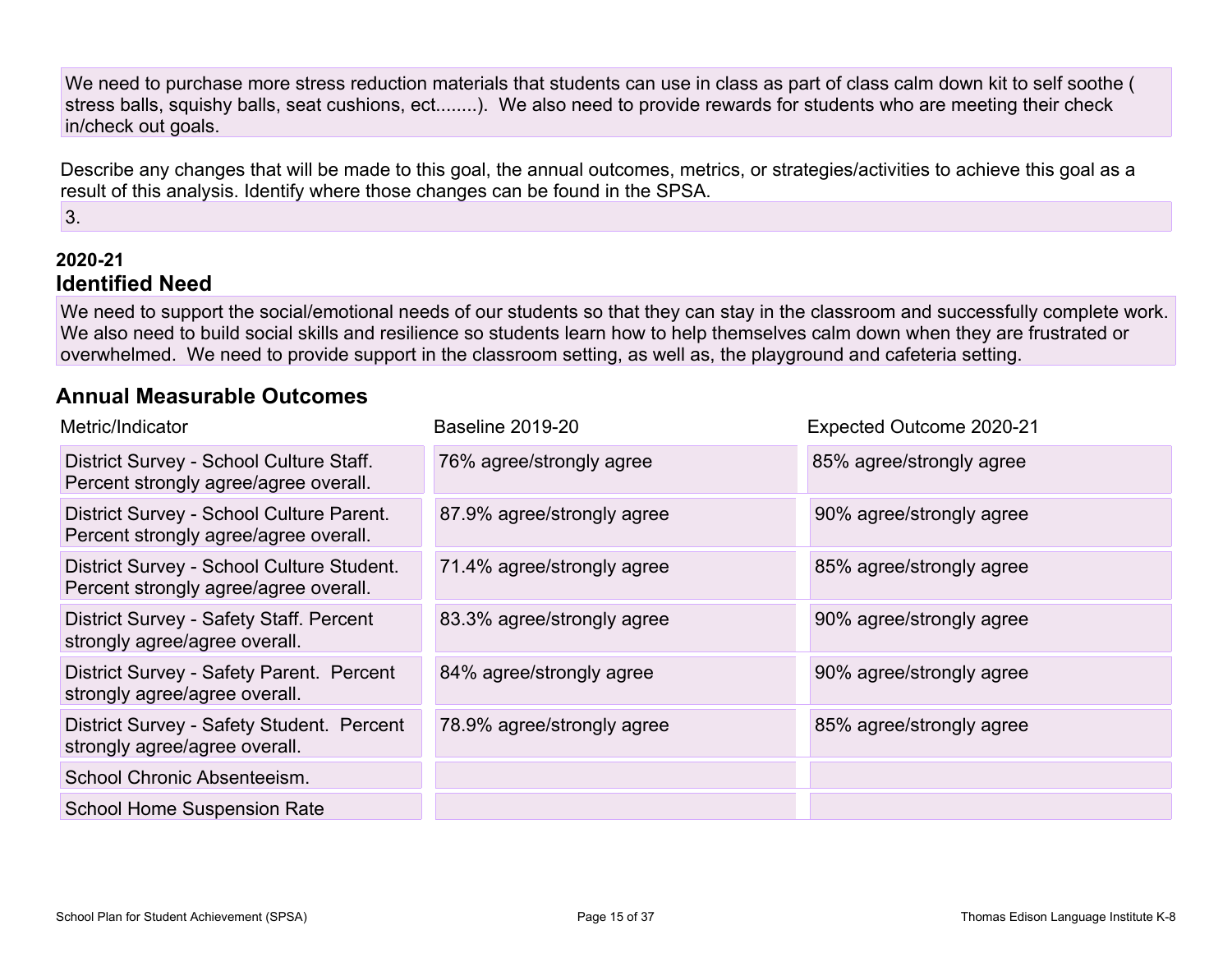Complete a copy of the Strategy/Activity table for each of the school's strategies/activities. Duplicate the table, including Proposed Expenditures, as needed.

### **Strategy/Activity & Proposed Expenditures**

| SPSA# | Action/Service                                                                                                                                                                                                                                                                                           | <b>Principally Serving</b>                                                                       | Person(s)<br>Responsible                                                                                                                                                   | Source(s)                                          | Proposed<br>Allocation | Implementation<br>Timeline |
|-------|----------------------------------------------------------------------------------------------------------------------------------------------------------------------------------------------------------------------------------------------------------------------------------------------------------|--------------------------------------------------------------------------------------------------|----------------------------------------------------------------------------------------------------------------------------------------------------------------------------|----------------------------------------------------|------------------------|----------------------------|
| 2.1   | • Resea<br>rch<br>and<br>purch<br>ase<br>resear<br>ch<br>based<br>stude<br>nt<br>incenti<br>ves<br>(Char<br>acter<br>trait<br>award<br>s and<br>asse<br>mblies<br>,enric<br>hment<br>activiti<br>es,<br>educa<br>tional<br>field<br>trips,<br>$etc.$ )<br>Hire<br>$\bullet$<br>Recre<br>ationa<br>I Aids | X All Students<br><b>English Learners</b><br>Low-Income Students<br><b>Foster Youth</b><br>Other | • Admin<br>istrati<br>on<br>Leade<br>rship<br>Team<br><b>PBIS</b><br>$\bullet$<br>Team<br>Middl<br>$\bullet$<br>е<br>Scho<br>O <sub>l</sub><br>Team<br>All<br>Teac<br>hers | <b>LCFF</b><br>Supplemen<br>tal Site<br>Allocation | 8000                   | School year<br>2020-21     |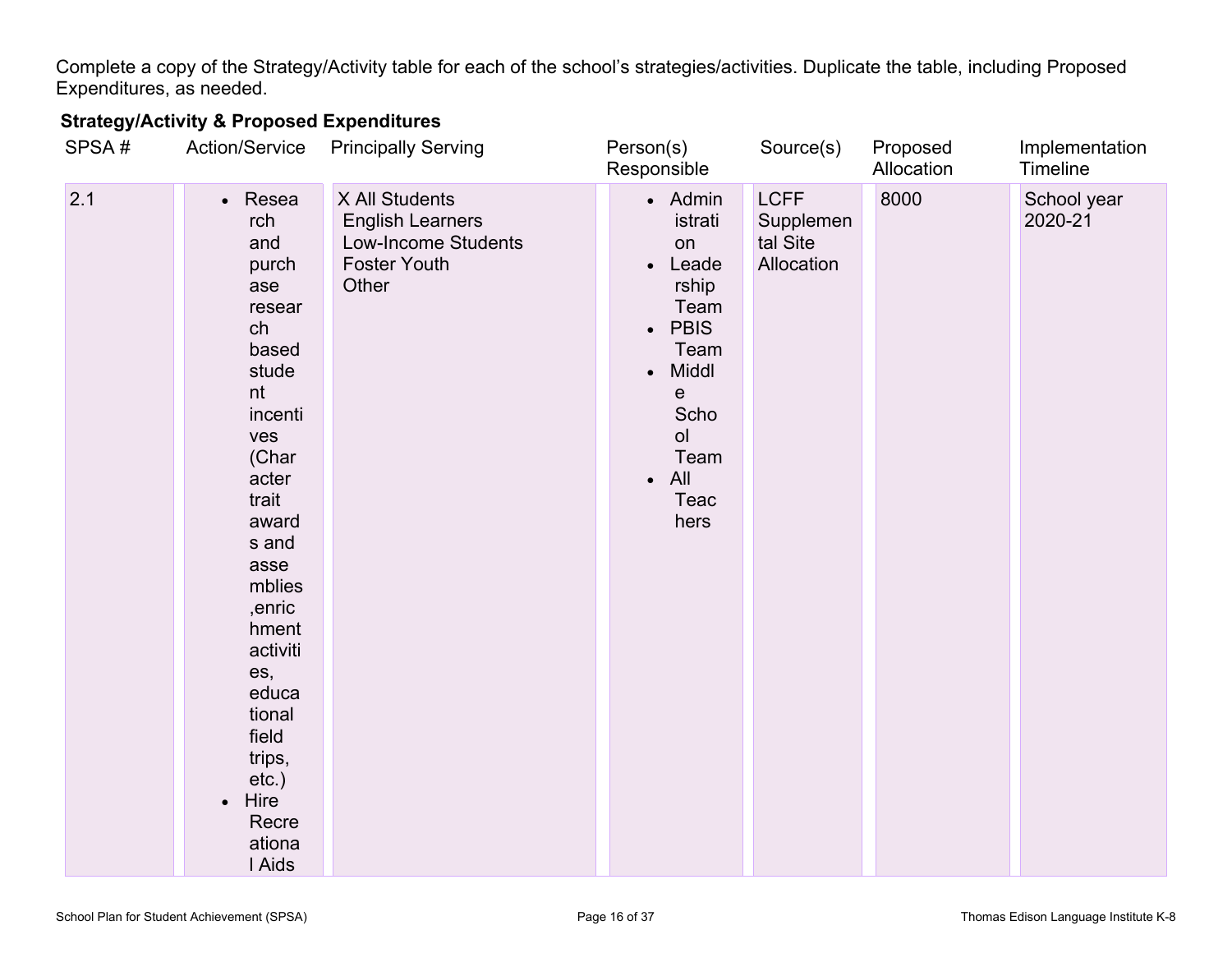|     | to<br>suppo<br>rt<br>positiv<br>$\mathsf{e}$<br>learni<br>ng<br>enviro<br>nment<br>• Releas<br>$\mathsf{e}$<br>days<br>for<br><b>PBIS</b><br>to<br>attend<br>trainin<br>gs<br>• Purcha<br>se<br>rewar<br>ds for<br>our<br><b>PBIS</b><br><b>Tiger</b><br>Store |                                                                                                  |                                      |                                             |       |                        |
|-----|----------------------------------------------------------------------------------------------------------------------------------------------------------------------------------------------------------------------------------------------------------------|--------------------------------------------------------------------------------------------------|--------------------------------------|---------------------------------------------|-------|------------------------|
| 2.2 | Utilize a .5<br>Counselor to<br>support<br>students in<br>academic<br>progress,<br>assist with<br>socio-<br>emotional<br>issues that                                                                                                                           | X All Students<br><b>English Learners</b><br>Low-Income Students<br><b>Foster Youth</b><br>Other | Site<br>Administration,<br>Counselor | <b>Title I Part</b><br>A Site<br>Allocation | 38457 | School year<br>2020-21 |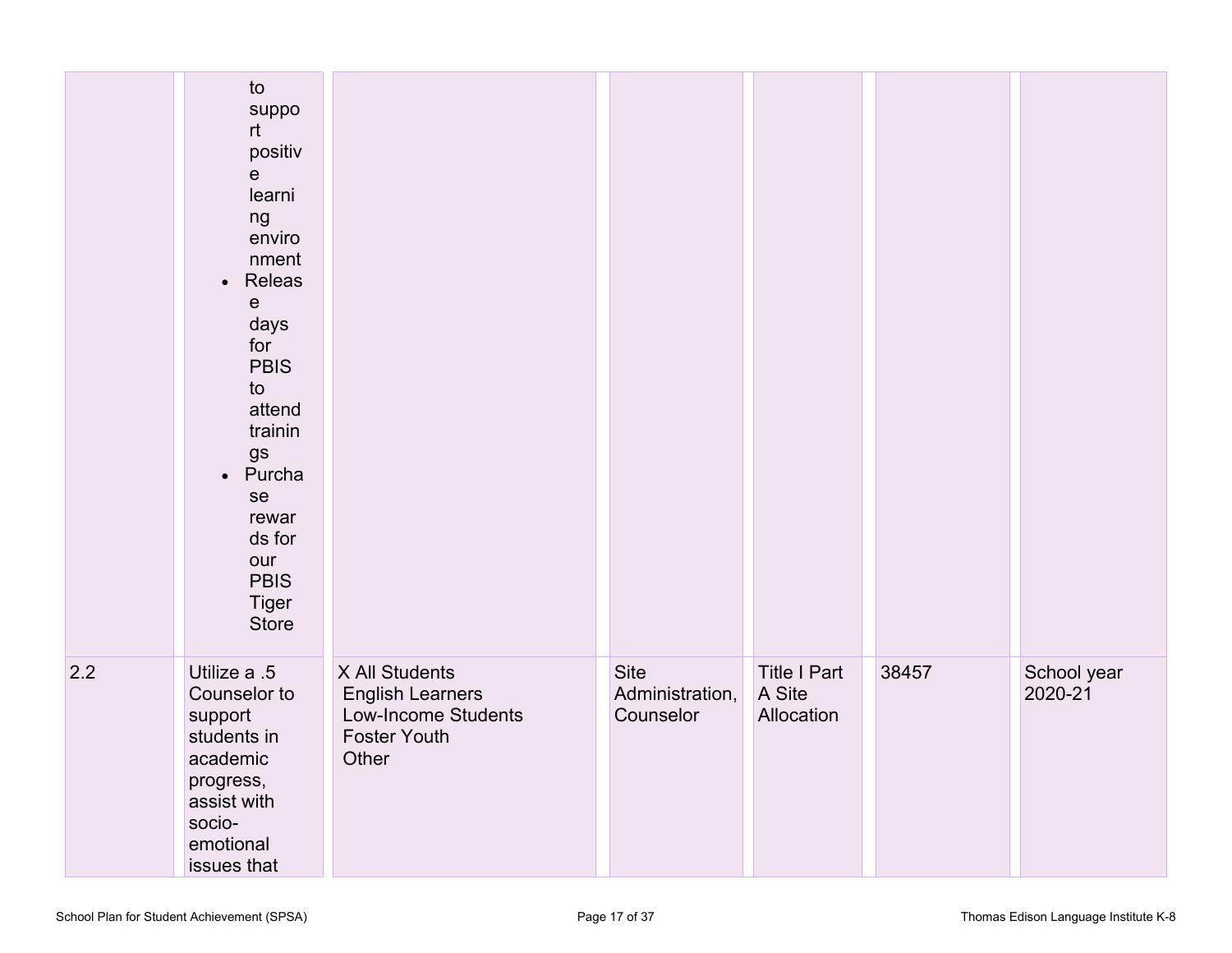|     | may impede<br>learning                                                                                                                                                                                                                                                                                 |                                                                                                         |                                                                            |                                                    |       |                        |
|-----|--------------------------------------------------------------------------------------------------------------------------------------------------------------------------------------------------------------------------------------------------------------------------------------------------------|---------------------------------------------------------------------------------------------------------|----------------------------------------------------------------------------|----------------------------------------------------|-------|------------------------|
| 2.3 | Provide<br>additional clerk<br>time to<br>promote<br>attendance                                                                                                                                                                                                                                        | X All Students<br><b>English Learners</b><br><b>Low-Income Students</b><br><b>Foster Youth</b><br>Other | Administration                                                             | <b>LCFF</b><br>Supplemen<br>tal Site<br>Allocation | 2,000 | School year<br>2020-21 |
| 2.4 | <b>Extra</b><br>assignment<br>pay, materials<br>and training<br>opportunities<br>for PBIS, AVID,<br>Equity team<br>work, and<br>grade levels to<br>plan, analyze<br>data, tutoring,<br>mentoring<br>development<br>and<br>implementation<br>. Materials and<br>training for site<br><b>Equity Team</b> | X All Students<br><b>English Learners</b><br><b>Low-Income Students</b><br><b>Foster Youth</b><br>Other | <b>Staff</b>                                                               | <b>LCFF</b><br>Supplemen<br>tal Site<br>Allocation | 5000  | School year<br>2020-21 |
| 2.5 | Make supplies<br>available to<br>support<br><b>Student</b><br>Leadership.                                                                                                                                                                                                                              | X All Students<br><b>English Learners</b><br>Low-Income Students<br><b>Foster Youth</b><br>Other        | <b>Staff</b><br>Principal,<br>Counselors,<br>Leadership<br><b>Teachers</b> | <b>LCFF</b><br>Supplemen<br>tal Site<br>Allocation | 2000  | School year<br>2020-21 |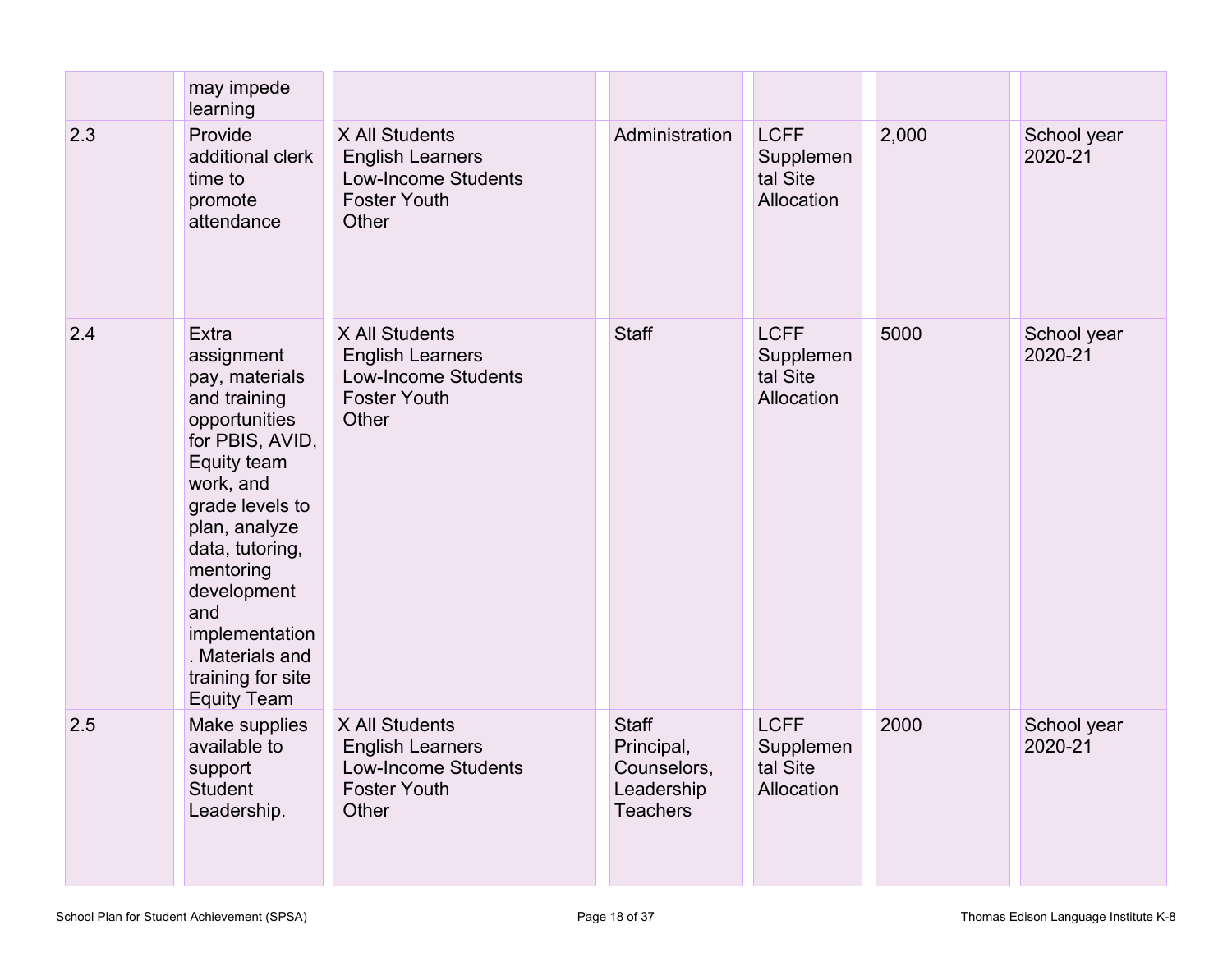| 2.6 | Continue 6th-<br>8th school<br>sports<br>programs                                                                                                                                                                         | X All Students<br><b>English Learners</b><br><b>Low-Income Students</b><br><b>Foster Youth</b><br>Other | Admin, PE<br>Coaches,<br><b>Teachers</b>                                   | <b>LCFF</b><br>Supplemen<br>tal Site<br>Allocation                                      | 5000  | School year<br>2020-21 |
|-----|---------------------------------------------------------------------------------------------------------------------------------------------------------------------------------------------------------------------------|---------------------------------------------------------------------------------------------------------|----------------------------------------------------------------------------|-----------------------------------------------------------------------------------------|-------|------------------------|
| 2.7 | Purchase<br>additional<br>recreational<br>aide time.                                                                                                                                                                      | X All Students<br><b>English Learners</b><br><b>Low-Income Students</b><br><b>Foster Youth</b><br>Other | Administration                                                             | <b>LCFF</b><br>Supplemen<br>tal<br>Centralized<br><b>Services</b><br>(District<br>Only) | 2972  | School year<br>2020-21 |
| 2.8 | <b>Utilize LCCF</b><br>funding to<br>provide safe,<br>equitable,<br>culturally<br>responsive and<br>healthy<br>environments<br>by integrating<br>social and<br>emotional<br>learning to<br>ensure<br>essential<br>student | <b>All Students</b><br>X English Learners<br>X Low-Income Students<br>X Foster Youth<br>Other           | <b>Staff</b><br>Principal,<br>Counselors,<br>Leadership<br><b>Teachers</b> | <b>LCFF</b><br>Supplemen<br>tal Site<br>Allocation                                      | 58056 | School year<br>2020-21 |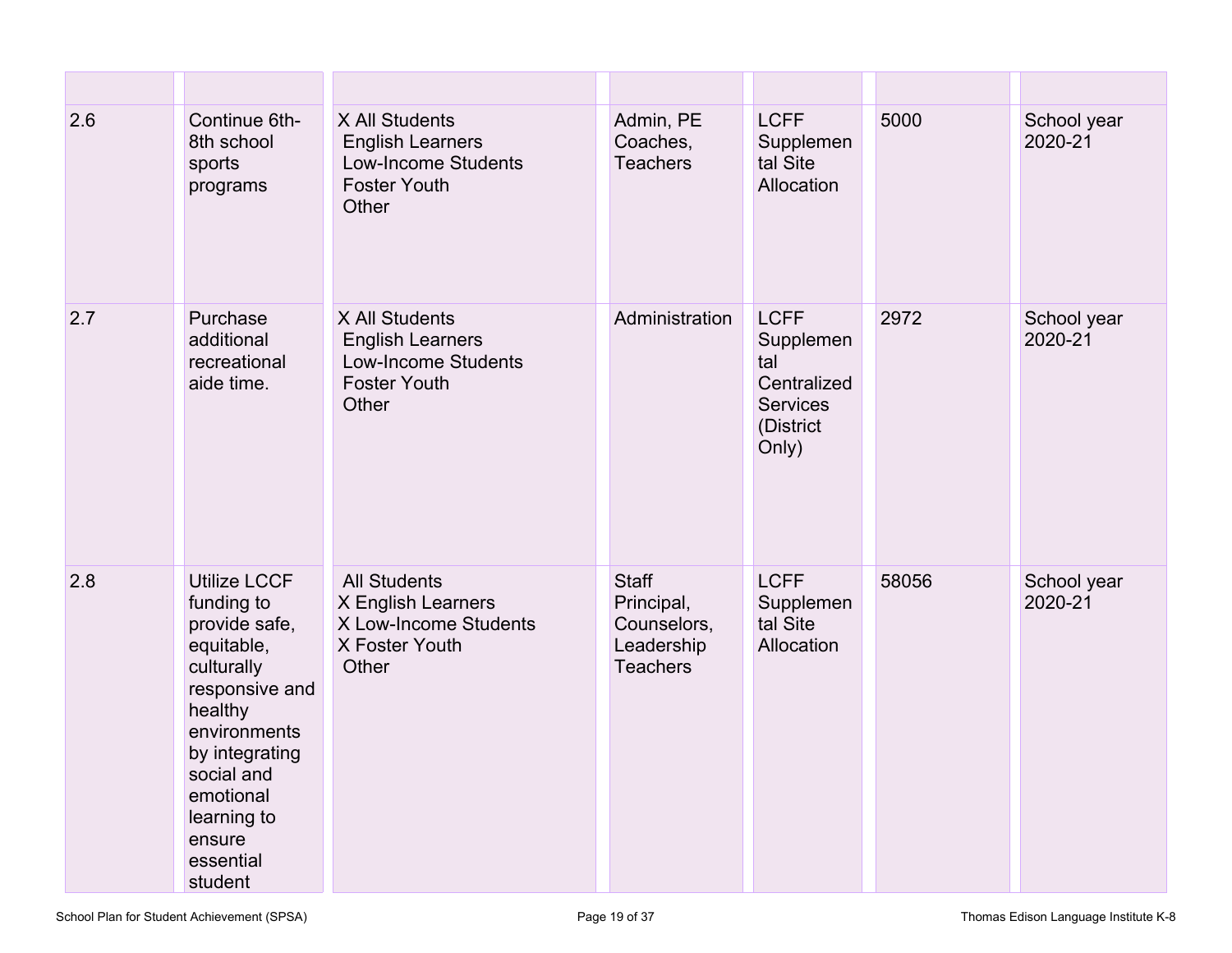| development.     |  |  |
|------------------|--|--|
| Provide          |  |  |
| appropriate      |  |  |
| staff to support |  |  |
| healthy          |  |  |
| environments     |  |  |
| for learning.    |  |  |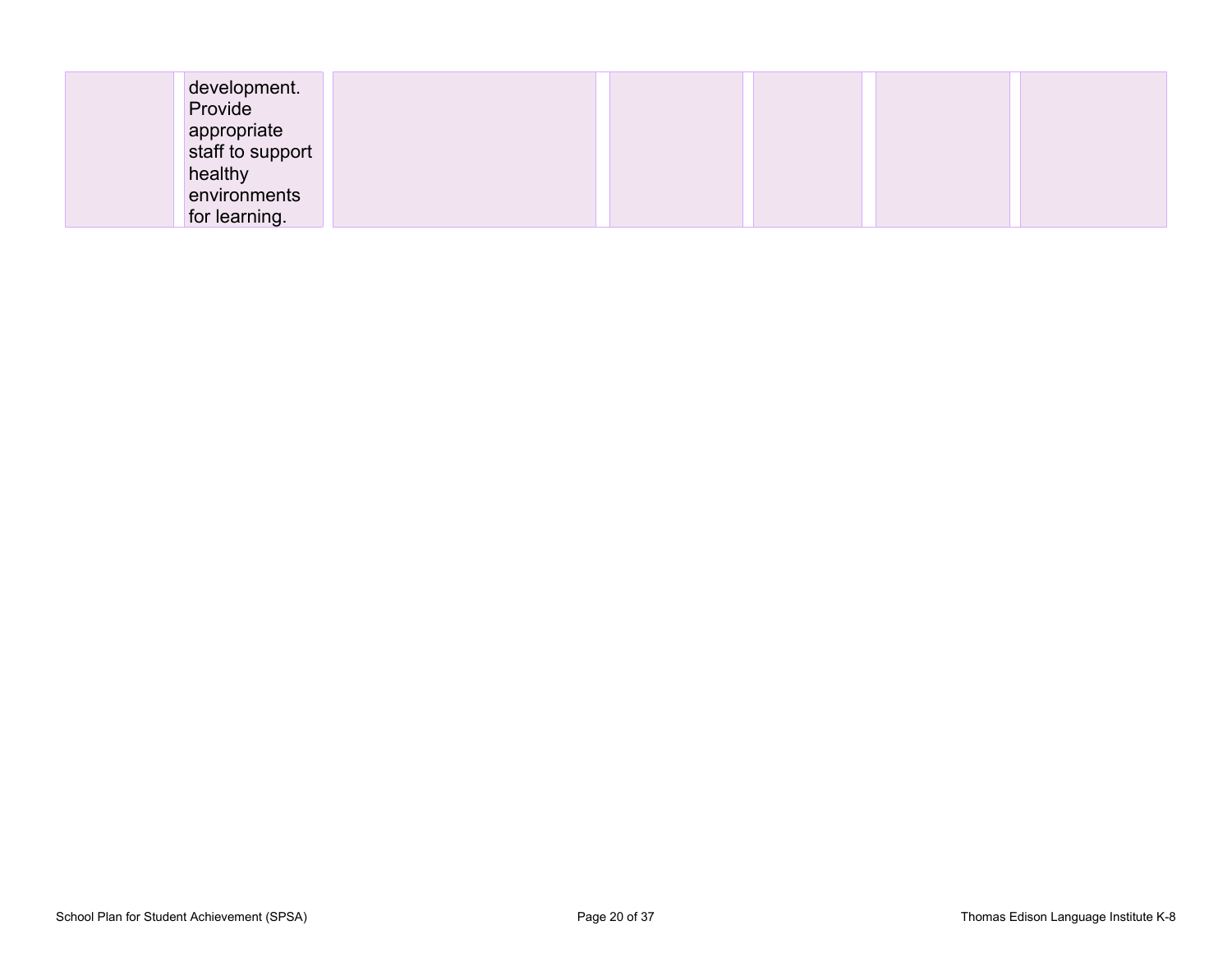# **Goals, Strategies, & Proposed Expenditures**

Complete a copy of the following table for each of the school's goals. Duplicate the table as needed.

### **Goal Subject**

Engaging Academic Programs

### **LEA/LCAP Goal**

Goal 3. Engaging Academic Programs: All educators engage and support each student in a challenging and broad course of study that builds skills, knowledge and experiences preparing all to be critical thinkers who communicate effectively, collaborate and are civic minded.

# **SPSA/Goal 3**

We will regularly monitor student progress, using data to identify student needs and implement effective innovative strategies to increase student achievement.

# **Annual Review**

#### **SPSA Year Reviewed: 2019-20**

Respond to the following prompts relative to this goal. If the school is in the first year of implementing the goal, an analysis is not required and this section may be deleted.

# **ANALYSIS**

Describe the overall implementation of the strategies/activities and the overall effectiveness of the strategies/activities to achieve the articulated goal.

We are working very hard to meet the needs of both our Dual Immersion and English Immersion programs. This means that we must provide equal access to all CCSS while providing intervention and support on both sides of the school. We are working to support all standards but especially math, science and ELA/SLA. We want our teachers trained in AVID strategies to support all learners and we are working on how e can better use data to drive our instructional programs.

Briefly describe any major differences between the intended implementation and/or the budgeted expenditures to implement the strategies/activities to meet the articulated goal.

The only expenditure that I will investigate is our School Counselor position. I have budgeted for 1.8 School Counseling positions but I believe the district is paying for 1 full time position so I only need to play for 1 not 1.8. If that money is freed up I will put it towards Instructional assistenac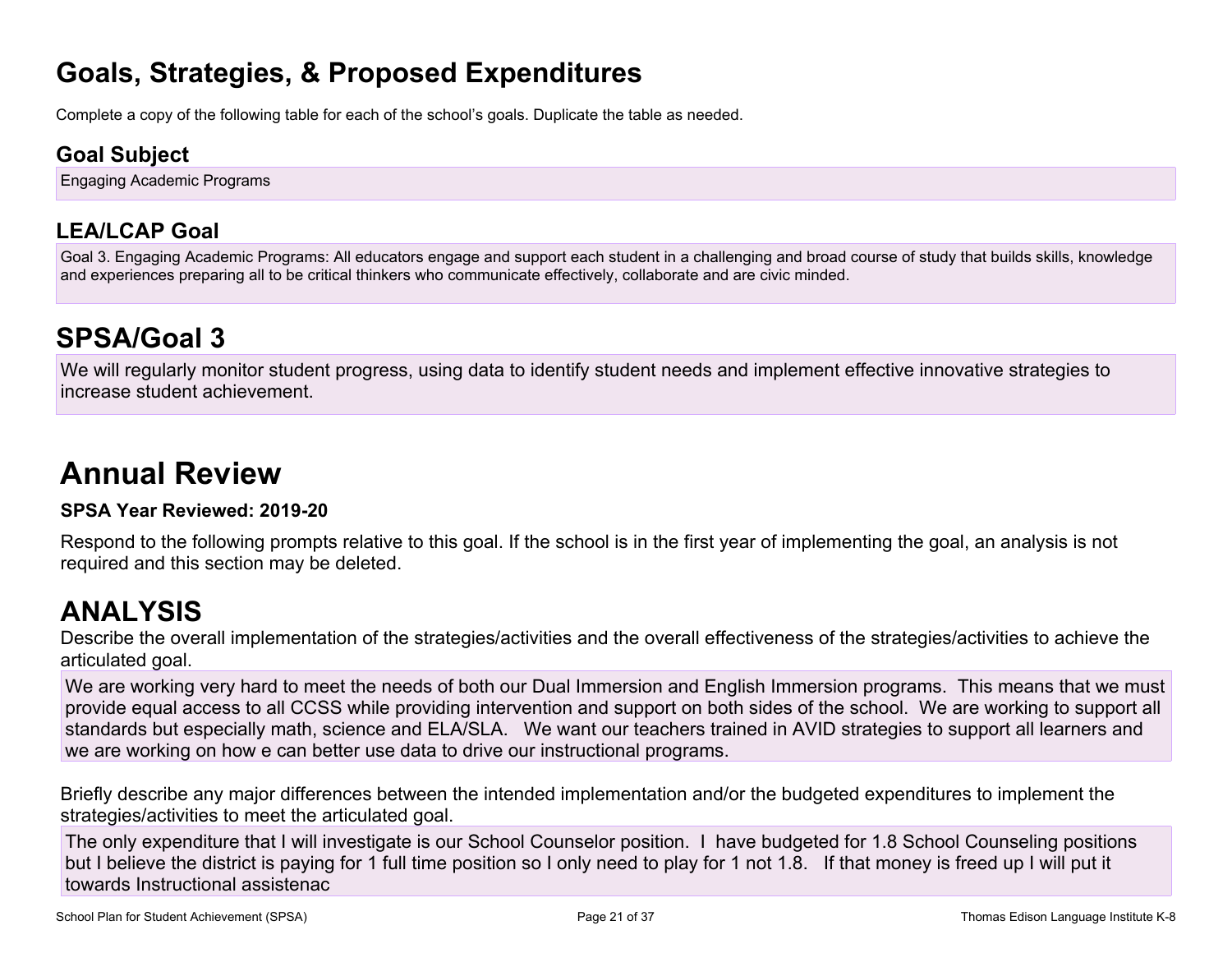Describe any changes that will be made to this goal, the annual outcomes, metrics, or strategies/activities to achieve this goal as a result of this analysis. Identify where those changes can be found in the SPSA.

### 3.

#### **2020-21 Identified Need**

Math, ELA and ELD training for staff. Research based intervention materials and assessments. Appropriate technology and materials to support all academic areas and appropriate seating and classroom materials to provide for all academics in the classroom setting.

### **Annual Measurable Outcomes**

| Metric/Indicator                                                       | <b>Baseline 2019-20</b>                                                     | Expected Outcome 2020-21                                         |
|------------------------------------------------------------------------|-----------------------------------------------------------------------------|------------------------------------------------------------------|
| <b>CAASPP ELA</b>                                                      | 22.8% proficient or advanced                                                | 30% proficient or advanced                                       |
| <b>CAASPP Math</b>                                                     | 17.6% proficient or advanced                                                | 28% proficient or advanced                                       |
| K-2 Text Level                                                         | 46.2%                                                                       | 54%                                                              |
| <b>ELPAC</b>                                                           | 23.12 at Level 1<br>33.53 at Level 2<br>33.53 at Level 3<br>9.83 at Level 4 | 18 at Level 1<br>28 at Level 2<br>38 at Level 3<br>16 at Level 4 |
| <b>SBAC ELAOverall Scale Scores</b><br>CA School Dashboard Fall 2019   | 75.2 points below standard, increased 6.5<br>points, status is orange       |                                                                  |
| <b>SBAC Math Overall Scale Scores</b><br>CA School Dashboard Fall 2019 | 85.7 points below standard, increased<br>11.7 points, status is yellow      |                                                                  |

Complete a copy of the Strategy/Activity table for each of the school's strategies/activities. Duplicate the table, including Proposed Expenditures, as needed.

#### **Strategy/Activity & Proposed Expenditures**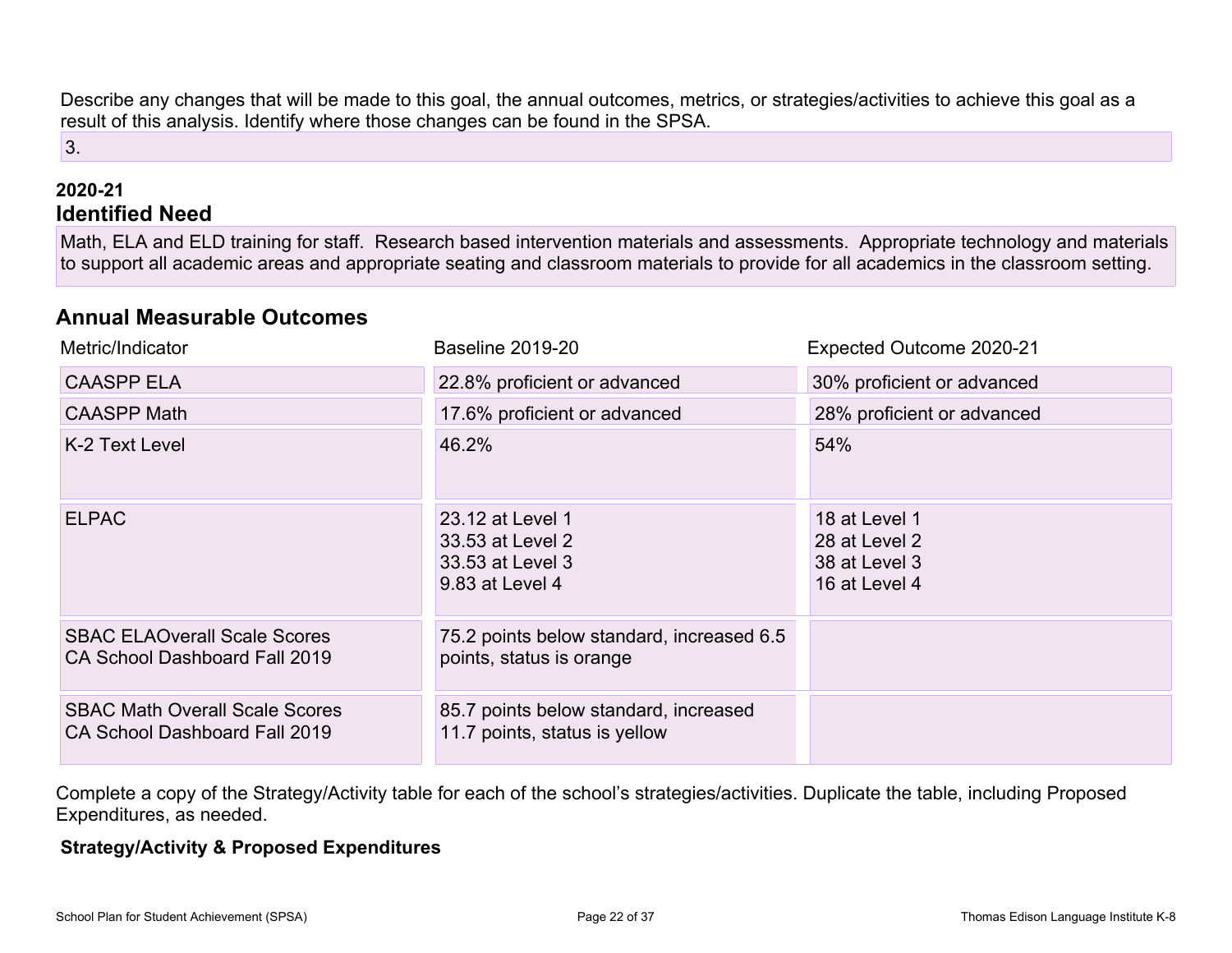| SPSA# | <b>Action/Service</b>                                                                                                                                                                         | <b>Principally Serving</b>                                                                                   | Person(s)<br>Responsible                                | Source(s)                                   | Proposed<br>Allocation | Implementation<br>Timeline |
|-------|-----------------------------------------------------------------------------------------------------------------------------------------------------------------------------------------------|--------------------------------------------------------------------------------------------------------------|---------------------------------------------------------|---------------------------------------------|------------------------|----------------------------|
| 3.1   | Provide<br>teacher release<br>days for<br>conferences,<br>planning &<br>implementation<br>of engaging<br>English<br>Language Arts<br>(ELA.)<br>instruction.                                   | <b>All Students</b><br><b>English Learners</b><br><b>Low-Income Students</b><br><b>Foster Youth</b><br>Other | Leadership<br>Team<br><b>Teachers</b><br>Administration | <b>Title I Part</b><br>A Site<br>Allocation | 2000<br>2000           | School year<br>2020-21     |
| 3.2   | Purchase<br>supplemental<br>books and<br>materials to<br>support<br>intervention,<br>differentiation<br>and<br>engagement<br>around literacy<br>and math.                                     | X All Students<br><b>English Learners</b><br><b>Low-Income Students</b><br><b>Foster Youth</b><br>Other      | Leadership<br>Team<br><b>Teachers</b><br>Administration | <b>Title I Part</b><br>A Site<br>Allocation | 1291                   | School year<br>2020-21     |
| 3.3   | <b>Utilize Dual</b><br>Immersion (DI)<br>and English<br>Kinder <sub>2</sub><br>Instructional<br>Assistants/Bilin<br>gual<br>Instructional<br>Assistant<br>2.25 FTE<br>Provide<br>supplemental | <b>All Students</b><br><b>English Learners</b><br><b>Low-Income Students</b><br><b>Foster Youth</b><br>Other | <b>Staff</b><br>Administration                          |                                             |                        | School year<br>2020-21     |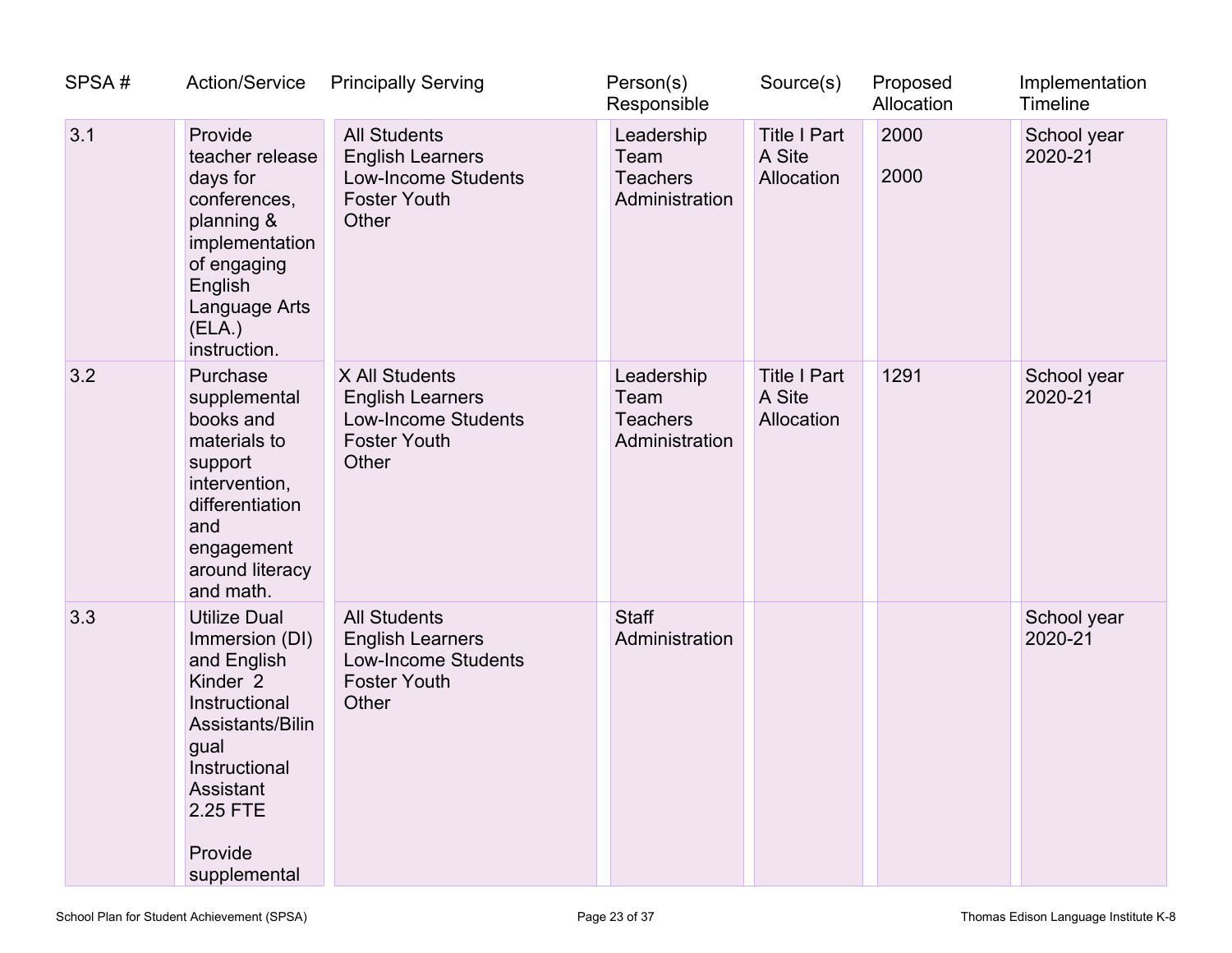|     | DI assessment<br>release time for<br>teachers.                                                                                                                                        |                                                                                                              |                                                         |                                             |       |                        |
|-----|---------------------------------------------------------------------------------------------------------------------------------------------------------------------------------------|--------------------------------------------------------------------------------------------------------------|---------------------------------------------------------|---------------------------------------------|-------|------------------------|
| 3.4 | Provide<br>supplemental<br>staff to support<br>improved<br>student<br>outcomes.<br>2 FTE<br>Resource<br><b>Teachers</b><br>.5 School<br>Community<br>Intervention<br>Specialist       | <b>All Students</b><br><b>English Learners</b><br>Low-Income Students<br><b>Foster Youth</b><br>Other        | <b>Staff</b><br>Administration                          | <b>Title I Part</b><br>A Site<br>Allocation | 46323 | School year<br>2020-21 |
| 3.5 | Provide<br>teacher release<br>days and<br>conferences for<br>math and<br>science to<br>enhance<br>instructional<br>strategies to<br>increase<br>outcomes for<br>targeted<br>students. | <b>All Students</b><br><b>English Learners</b><br><b>Low-Income Students</b><br><b>Foster Youth</b><br>Other | Leadership<br>Team<br><b>Teachers</b><br>Administration | <b>Title I Part</b><br>A Site<br>Allocation | 2257  |                        |
| 3.6 |                                                                                                                                                                                       | <b>All Students</b><br><b>English Learners</b><br><b>Low-Income Students</b><br><b>Foster Youth</b>          |                                                         |                                             |       |                        |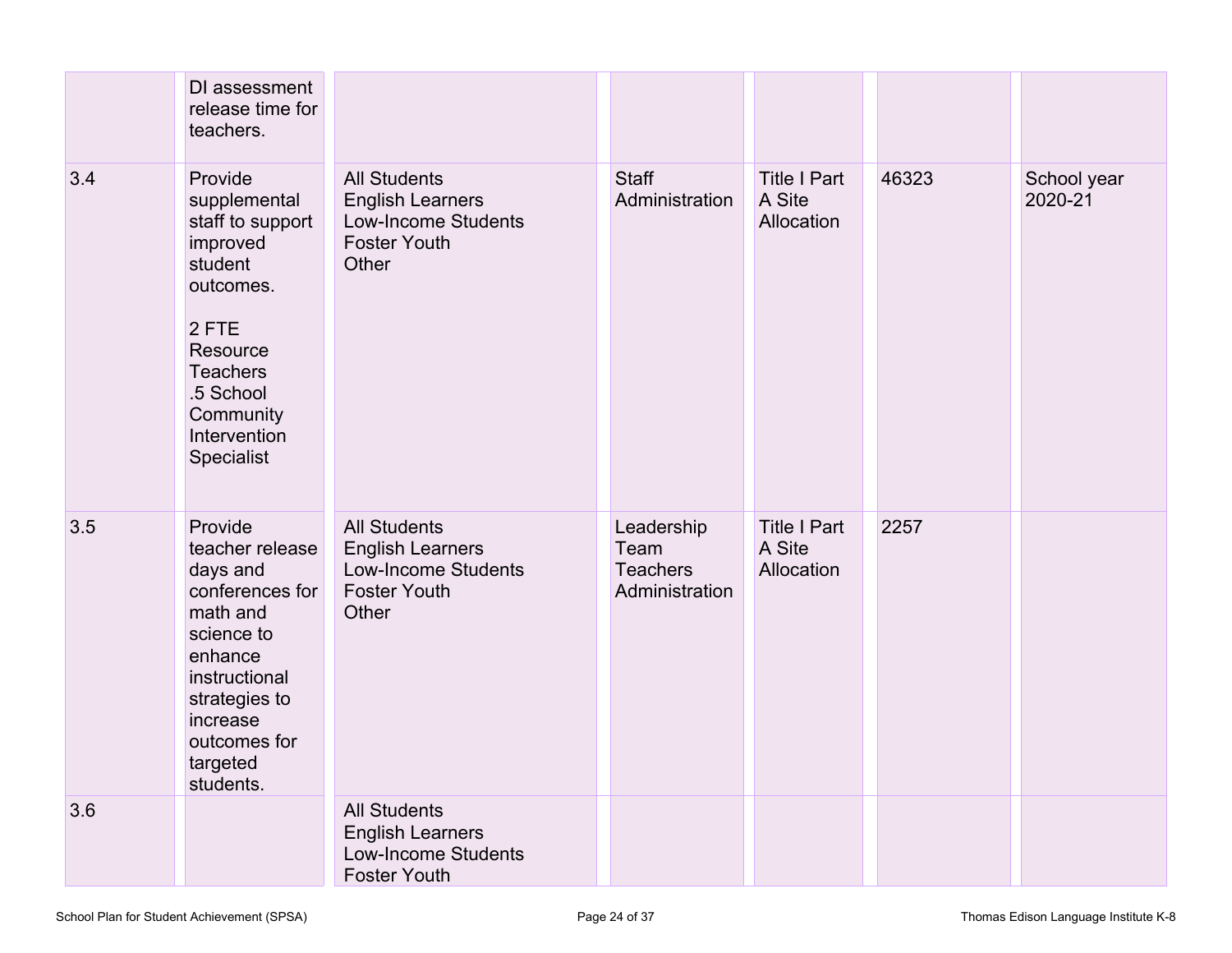|      |                                                                                                                                                 | Other                                                                                                        |                                       |                                                                                         |         |                        |
|------|-------------------------------------------------------------------------------------------------------------------------------------------------|--------------------------------------------------------------------------------------------------------------|---------------------------------------|-----------------------------------------------------------------------------------------|---------|------------------------|
| 3.7  | Provide .20<br>Math Teacher<br>to support<br>struggling<br>students.                                                                            | <b>All Students</b><br><b>English Learners</b><br><b>Low-Income Students</b><br><b>Foster Youth</b><br>Other | Administration                        | <b>LCFF</b><br>Supplemen<br>tal<br>Centralized<br><b>Services</b><br>(District<br>Only) | 17145   | School year<br>2020-21 |
| 3.8  | Provide 3.0<br>FTE ELD<br>Teachers to<br>support English<br>learners with<br>language<br>acquisition.                                           | <b>All Students</b><br><b>English Learners</b><br><b>Low-Income Students</b><br><b>Foster Youth</b><br>Other | <b>ELD Teachers</b><br>Administration | <b>LCFF</b><br>Supplemen<br>tal English<br>Learner<br>Central                           | 367540  | School year<br>2020-21 |
| 3.9  | Provide<br><b>Bilingual</b><br>Instructional<br>Aides to<br>support English<br>learners with<br>language<br>acquisition.(BIA<br>/IA). 2.625 FTE | <b>All Students</b><br><b>English Learners</b><br><b>Low-Income Students</b><br><b>Foster Youth</b><br>Other | <b>ELD Team</b><br>Administration     | <b>LCFF</b><br>Supplemen<br>tal English<br>Learner<br>Central                           | 150870  | School year<br>2020-21 |
| 3.10 | Provide 2 FTE<br>additional<br>intervention                                                                                                     | X All Students<br><b>English Learners</b><br>Low-Income Students                                             | site<br>administration                | <b>Title I Part</b><br>A Site<br>Allocation                                             | 250,142 | School year<br>2020-21 |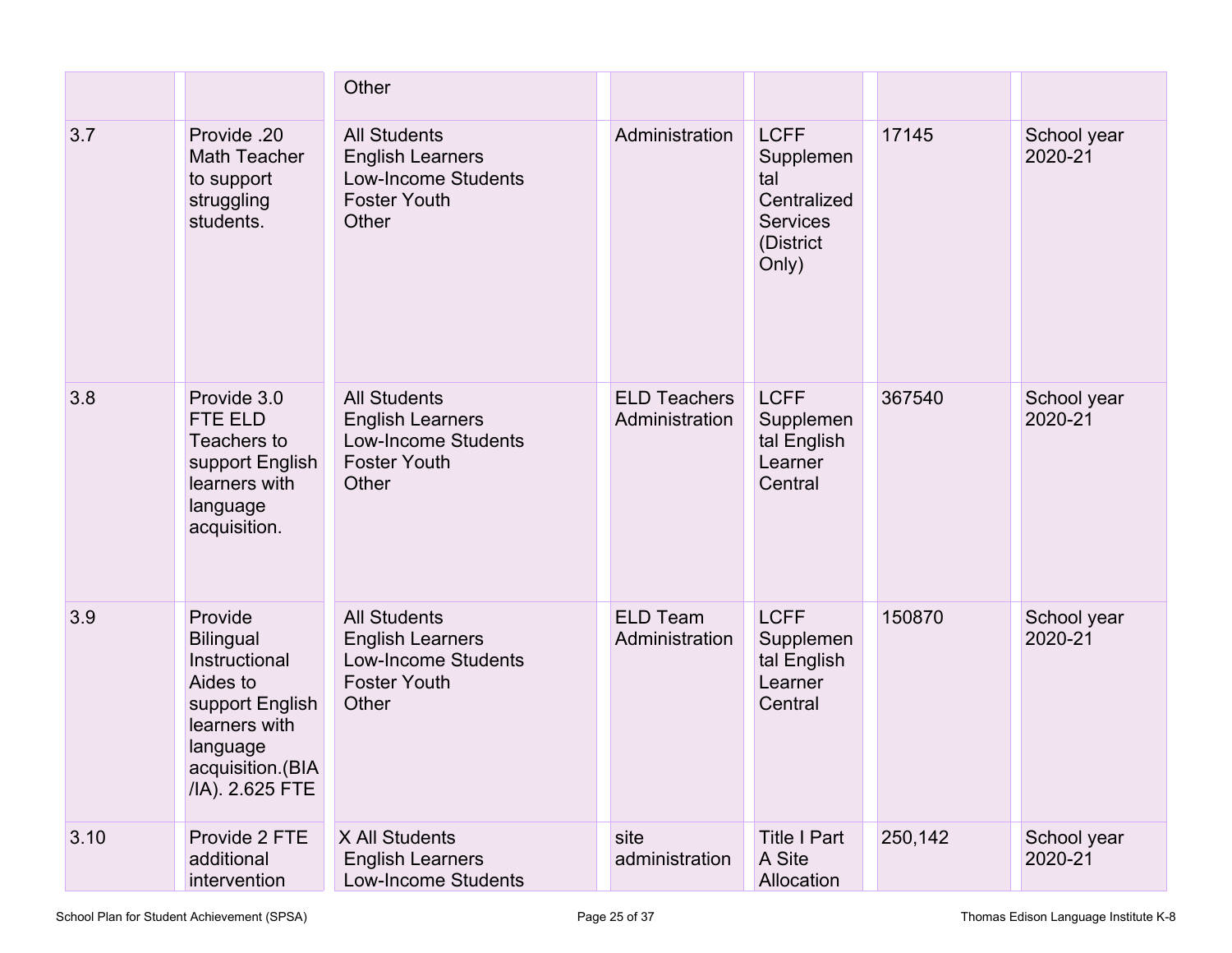|      | teachers to<br>promote<br>equitable<br>academic<br>outcomes<br>among student<br>groups, lessen<br>learning loss<br>due to distance                                           | <b>Foster Youth</b><br>Other                                                                                 |                                                                    |                                                                                                                                                                             |                 |                        |
|------|------------------------------------------------------------------------------------------------------------------------------------------------------------------------------|--------------------------------------------------------------------------------------------------------------|--------------------------------------------------------------------|-----------------------------------------------------------------------------------------------------------------------------------------------------------------------------|-----------------|------------------------|
| 3.11 | learning.<br>Provide a<br>Counselors to<br>assist students<br>academically<br>and socio-<br>emotionally.<br><b>1.8 FTE</b><br>(Partially<br>funded<br>centrally - Goal<br>1) | X All Students<br><b>English Learners</b><br><b>Low-Income Students</b><br><b>Foster Youth</b><br>Other      | Counselor<br>Administration                                        | <b>Title I Part</b><br>A<br>Centralized<br><b>Services</b><br>(District<br>Only)<br><b>LCFF</b><br>Supplemen<br>tal<br>Centralized<br><b>Services</b><br>(District<br>Only) | 100958<br>23546 | School year<br>2020-21 |
| 3.12 |                                                                                                                                                                              | <b>All Students</b><br><b>English Learners</b><br><b>Low-Income Students</b><br><b>Foster Youth</b><br>Other |                                                                    |                                                                                                                                                                             |                 |                        |
| 3.13 | Purchase<br>supplemental<br>materials and<br>supplies to                                                                                                                     | <b>All Students</b><br>X English Learners<br>X Low-Income Students<br>X Foster Youth                         | Elementary &<br>middle School<br><b>Teachers</b><br>Administration | <b>LCFF</b><br>Supplemen<br>tal Site<br>Allocation                                                                                                                          | 7160            | School year<br>2020-21 |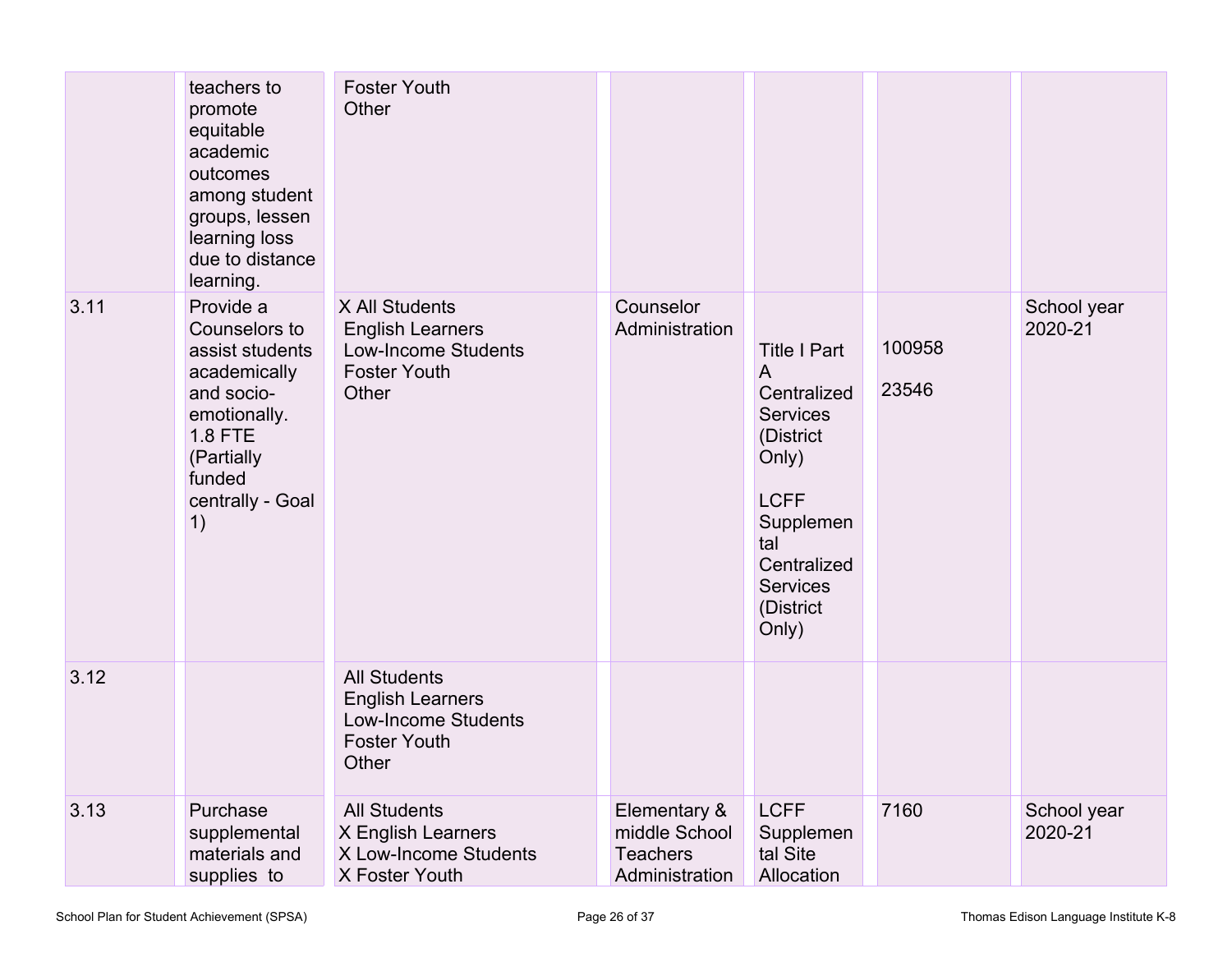|      | support<br>differentiation<br>and<br>engagement<br>particularly<br>toward targeted<br>student groups.<br>(\$4,000 for<br>elementary and<br>\$3,000 for<br>middle grades)                                  | X Other Students with IEP's                                                                                  |                                                                         |                                                                                                   |        |                        |
|------|-----------------------------------------------------------------------------------------------------------------------------------------------------------------------------------------------------------|--------------------------------------------------------------------------------------------------------------|-------------------------------------------------------------------------|---------------------------------------------------------------------------------------------------|--------|------------------------|
| 3.14 | Employ a 1.0<br>FTE.<br>Administrative<br>Instructional<br>Support to<br>improve<br>student<br>outcomes.                                                                                                  | X All Students<br><b>English Learners</b><br><b>Low-Income Students</b><br><b>Foster Youth</b><br>Other      | Administration                                                          | <b>LCFF</b><br>Supplemen<br>tal<br>Centralized<br><b>Services</b><br>(District<br>Only)           | 137168 | School year<br>2020-21 |
| 3.15 | Positive<br><b>Behavior</b><br>Intervention<br>and Support<br>(PBIS) training<br>to encourage<br>behavior that<br>allows students<br>to learn.<br>Provide<br>positive<br>reinforcements<br>for attendance | <b>All Students</b><br><b>English Learners</b><br><b>Low-Income Students</b><br><b>Foster Youth</b><br>Other | Administration,<br>DI<br>Coordinator,<br>Interventionist<br>s, Teachers | <b>LCFF</b><br>Supplemen<br>tal Site<br>Allocation<br><b>Title I Part</b><br>A Site<br>Allocation | 8000   | School year<br>2020-21 |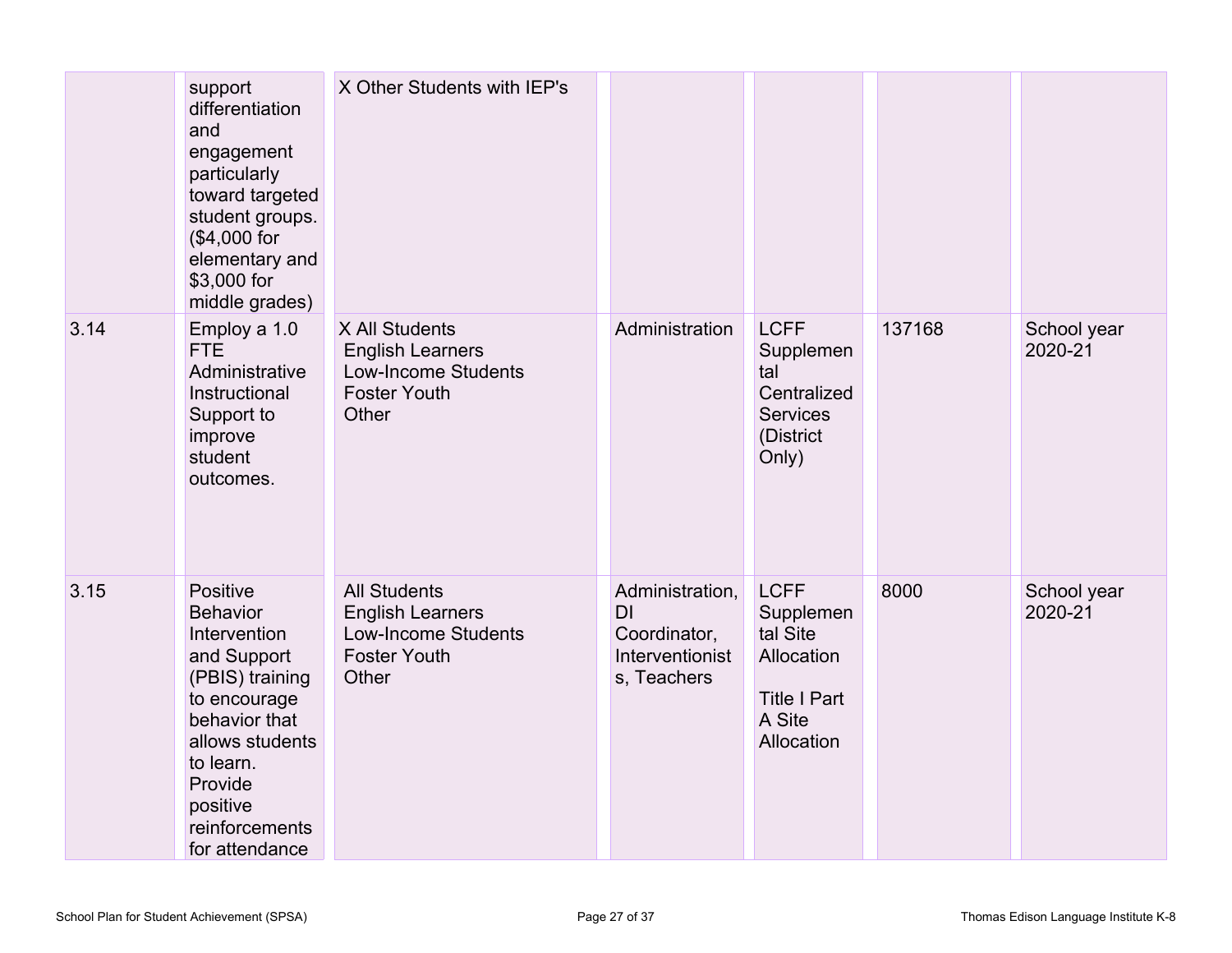|      | improvement.<br>(LCFF)<br>Includes<br>consulting fees.                                                                                            |                                                                                                              |                                                                   |                                                                                  |        |                        |
|------|---------------------------------------------------------------------------------------------------------------------------------------------------|--------------------------------------------------------------------------------------------------------------|-------------------------------------------------------------------|----------------------------------------------------------------------------------|--------|------------------------|
| 3.16 | Materials and<br>supplies to<br>support the<br>technology<br>class and<br>morning<br>videotaped<br>announcement<br>$\mathsf S$                    | <b>All Students</b><br><b>English Learners</b><br><b>Low-Income Students</b><br><b>Foster Youth</b><br>Other | Administration<br>Technology<br><b>Teacher</b><br><b>Teachers</b> | <b>LCFF</b><br>Supplemen<br>tal Site<br>Allocation                               | 4000   | School year<br>2020-21 |
| 3.17 | Provide<br>opportunities<br>for professional<br>development,<br>conferences<br>and<br>supplemental<br>support for<br>Dual<br>Immersion<br>Program | <b>All Students</b><br><b>English Learners</b><br><b>Low-Income Students</b><br><b>Foster Youth</b><br>Other | Administration,<br><b>Teachers</b>                                | <b>Title I Part</b><br>A Site<br>Allocation                                      | 2500   | School year<br>2020-21 |
| 3.18 | Utilize a 1.0<br><b>FTE Site</b><br>Resource (DI<br>Coordinator) to<br>refine and<br>improve the<br>Dual<br>Immersion<br>program.                 | <b>All Students</b><br><b>English Learners</b><br>Low-Income Students<br><b>Foster Youth</b><br>Other        | Administration,<br>Intervention<br><b>Teacher</b>                 | <b>Title I Part</b><br>A<br>Centralized<br><b>Services</b><br>(District<br>Only) | 103988 | School year<br>2020-21 |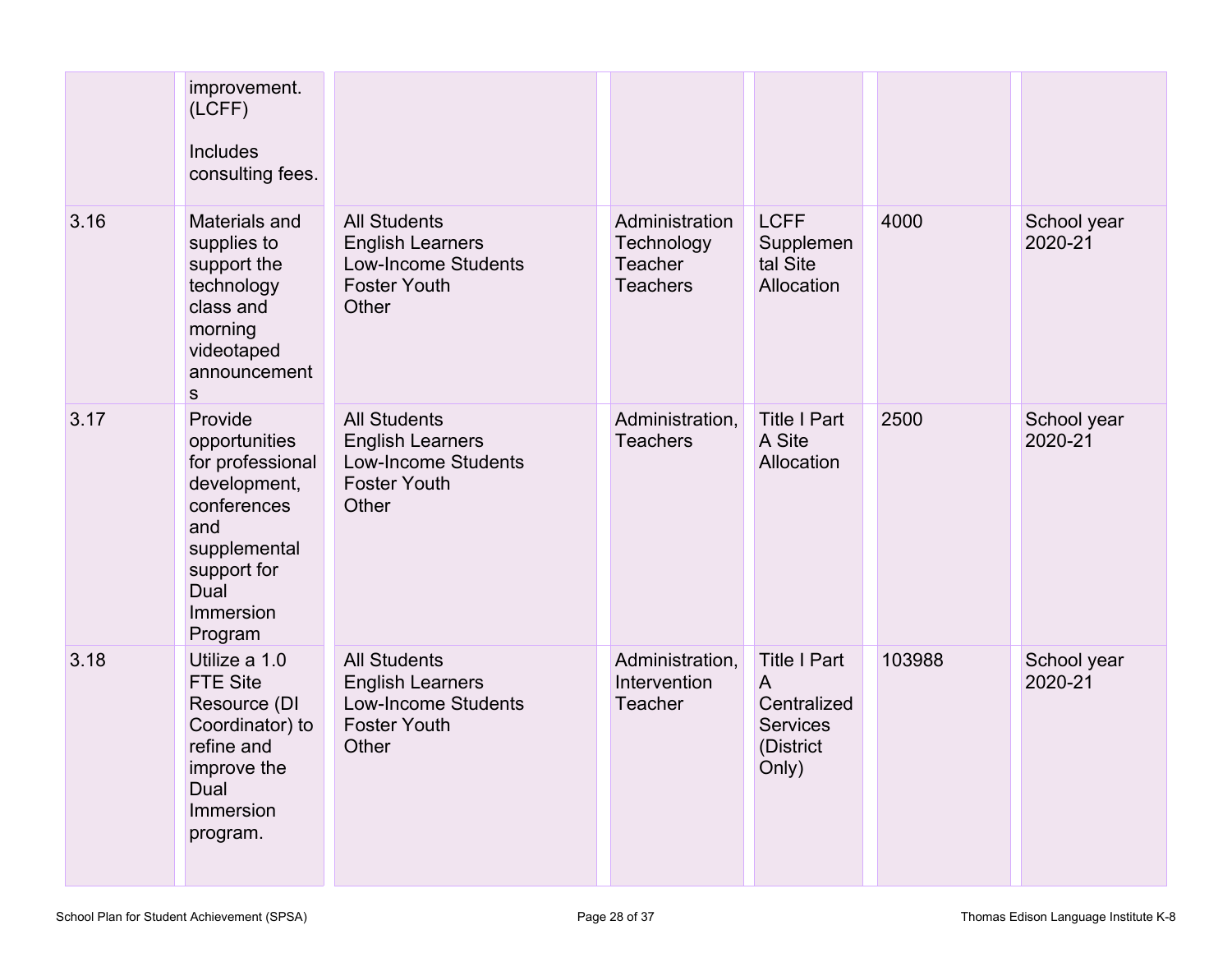| 3.19 | Provide an<br>instructional<br>coach to<br>increase<br>capacity<br>around<br>effective<br>instructional<br>strategies. | <b>All Students</b><br><b>English Learners</b><br>Low-Income Students<br><b>Foster Youth</b><br>Other | Dual<br>Immersion<br>Coordinator<br>Administration | <b>Title I Part</b><br>A<br>Centralized<br><b>Services</b><br>(District<br>Only) | 107333 | School year<br>2020-21 |
|------|------------------------------------------------------------------------------------------------------------------------|-------------------------------------------------------------------------------------------------------|----------------------------------------------------|----------------------------------------------------------------------------------|--------|------------------------|
|------|------------------------------------------------------------------------------------------------------------------------|-------------------------------------------------------------------------------------------------------|----------------------------------------------------|----------------------------------------------------------------------------------|--------|------------------------|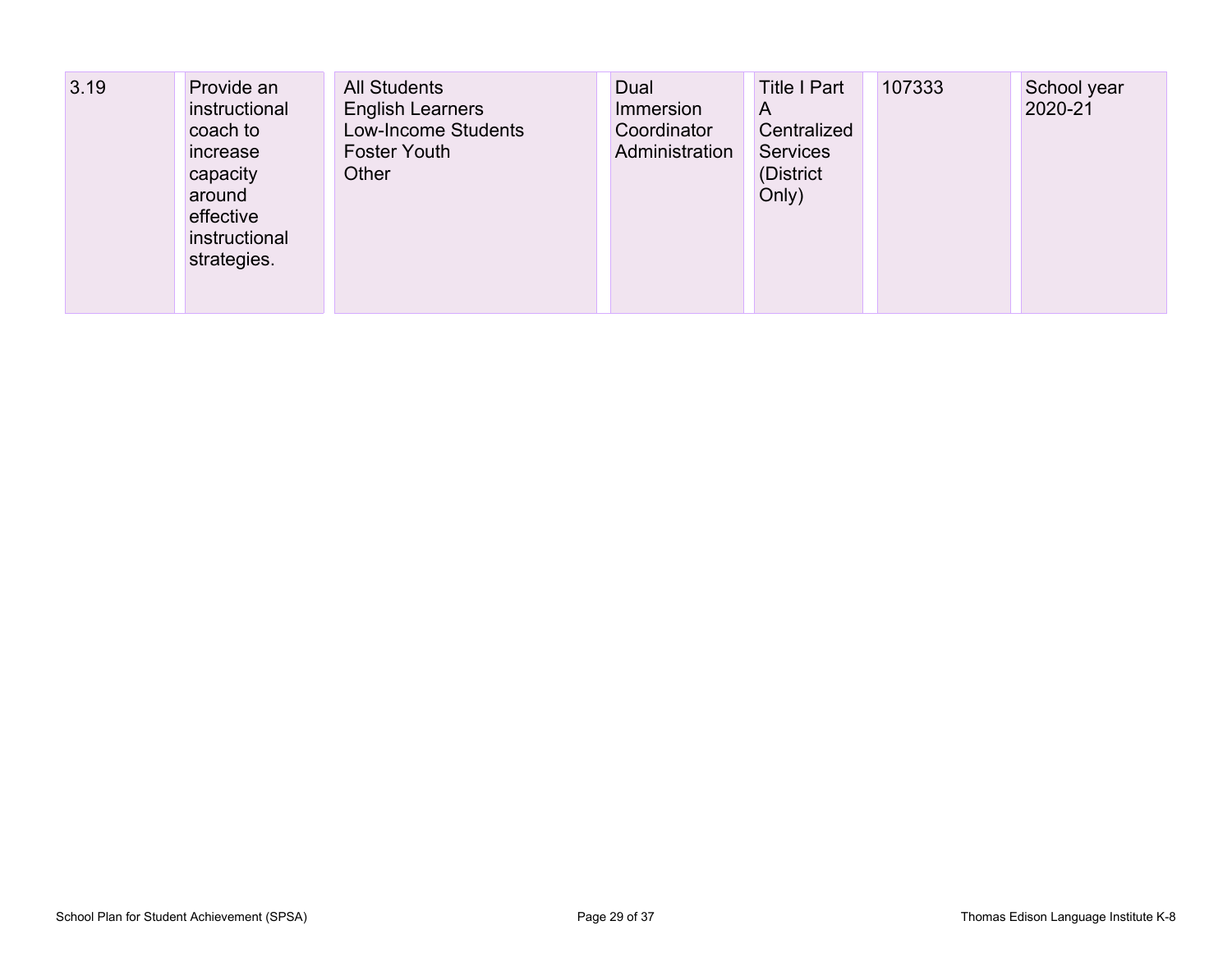# **Goals, Strategies, & Proposed Expenditures**

Complete a copy of the following table for each of the school's goals. Duplicate the table as needed.

### **Goal Subject**

Clear Pathways to Bright Futures

### **LEA/LCAP Goal**

Goal 4. Clear Pathways to Bright Futures: Our whole school community engages each student in discovering their limitless potential, and through coordinated efforts prepares them for college, career and bright futures filled with opportunity

# **SPSA/Goal 4**

# **Annual Review**

#### **SPSA Year Reviewed: 2019-20**

Respond to the following prompts relative to this goal. If the school is in the first year of implementing the goal, an analysis is not required and this section may be deleted.

# **ANALYSIS**

Describe the overall implementation of the strategies/activities and the overall effectiveness of the strategies/activities to achieve the articulated goal.

We to college tours for our upper grade students, have a robust Career Day program, utilize Naviance, and do career plans with all middle school students. We continue to need more work around college and career and are planning on doing college visits for as many grade levels as we can. We are looking to build AVID strategies into all of our grade levels so AVID skills grow with the students at Edison. We also want to increase our STEAM/STEM programs to better support jobs in the Tech Industry.

Briefly describe any major differences between the intended implementation and/or the budgeted expenditures to implement the strategies/activities to meet the articulated goal.

Describe any changes that will be made to this goal, the annual outcomes, metrics, or strategies/activities to achieve this goal as a result of this analysis. Identify where those changes can be found in the SPSA.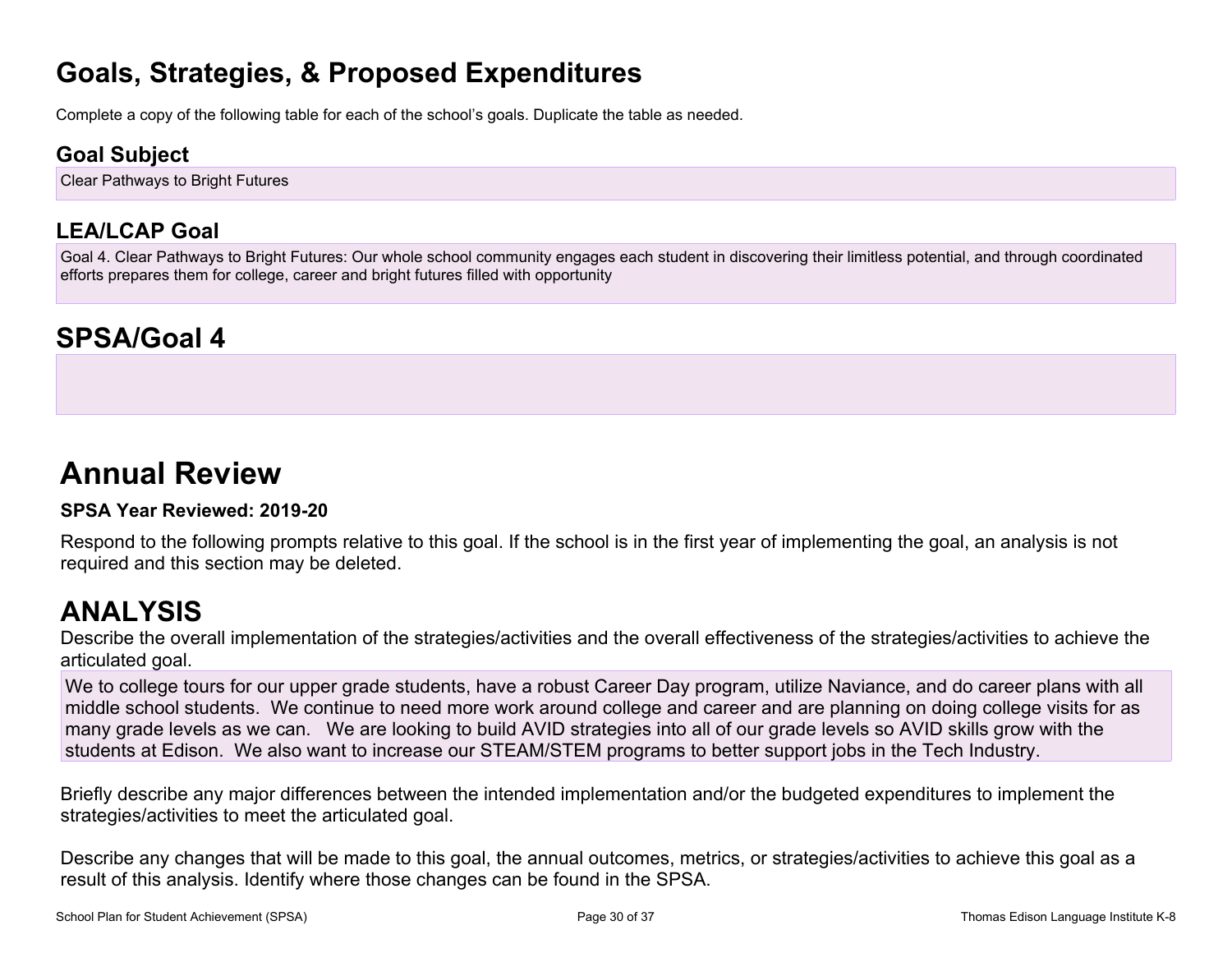#### **2020-21 Identified Need**

We need to begin to build our students experiences with college and career choices so students know what it is they want and how they can achieve their goals. We also need to make our students more comfortable with high school A-G and graduation requirements so they can make informed decisions about what they want to focus on in high school and beyond.

### **Annual Measurable Outcomes**

| Metric/Indicator                                                                                                                                          | <b>Baseline 2019-20</b>                                                                                               | Expected Outcome 2020-21 |
|-----------------------------------------------------------------------------------------------------------------------------------------------------------|-----------------------------------------------------------------------------------------------------------------------|--------------------------|
| Winter 2019-20 School Survey - College<br>and Career - Students know what classes<br>to pass to graduate high school                                      | 57.2% agree/strongly agree                                                                                            | 70% agree/strongly agree |
| Winter 2019-20 School Survey - College<br>and Career - Parents are informed about<br>career pathways and programs available<br>at middle and high schools | 59.8% agree/strongly agree                                                                                            | 70% agree/strongly agree |
| Number of enrichment opportunities<br>offered before, during or after school.                                                                             | After School Tutoring, Intervention (ELD,<br>DI, EI) during school, After School<br>Programs, Social/Emotional groups |                          |

Complete a copy of the Strategy/Activity table for each of the school's strategies/activities. Duplicate the table, including Proposed Expenditures, as needed.

#### **Strategy/Activity & Proposed Expenditures**

| SPSA# | Action/Service                                                                                                   | <b>Principally Serving</b>                                                                       | Person(s)<br>Responsible      | Source(s)                                   | Proposed<br>Allocation | Implementation<br>Timeline |
|-------|------------------------------------------------------------------------------------------------------------------|--------------------------------------------------------------------------------------------------|-------------------------------|---------------------------------------------|------------------------|----------------------------|
| 4.1   | Provide<br>opportunities<br>for students to<br>experience real<br>world<br>experiences<br>through<br>educational | X All Students<br><b>English Learners</b><br>Low-Income Students<br><b>Foster Youth</b><br>Other | <b>Site</b><br>Administration | <b>Title I Part</b><br>A Site<br>Allocation | 1200                   | School year<br>2020-21     |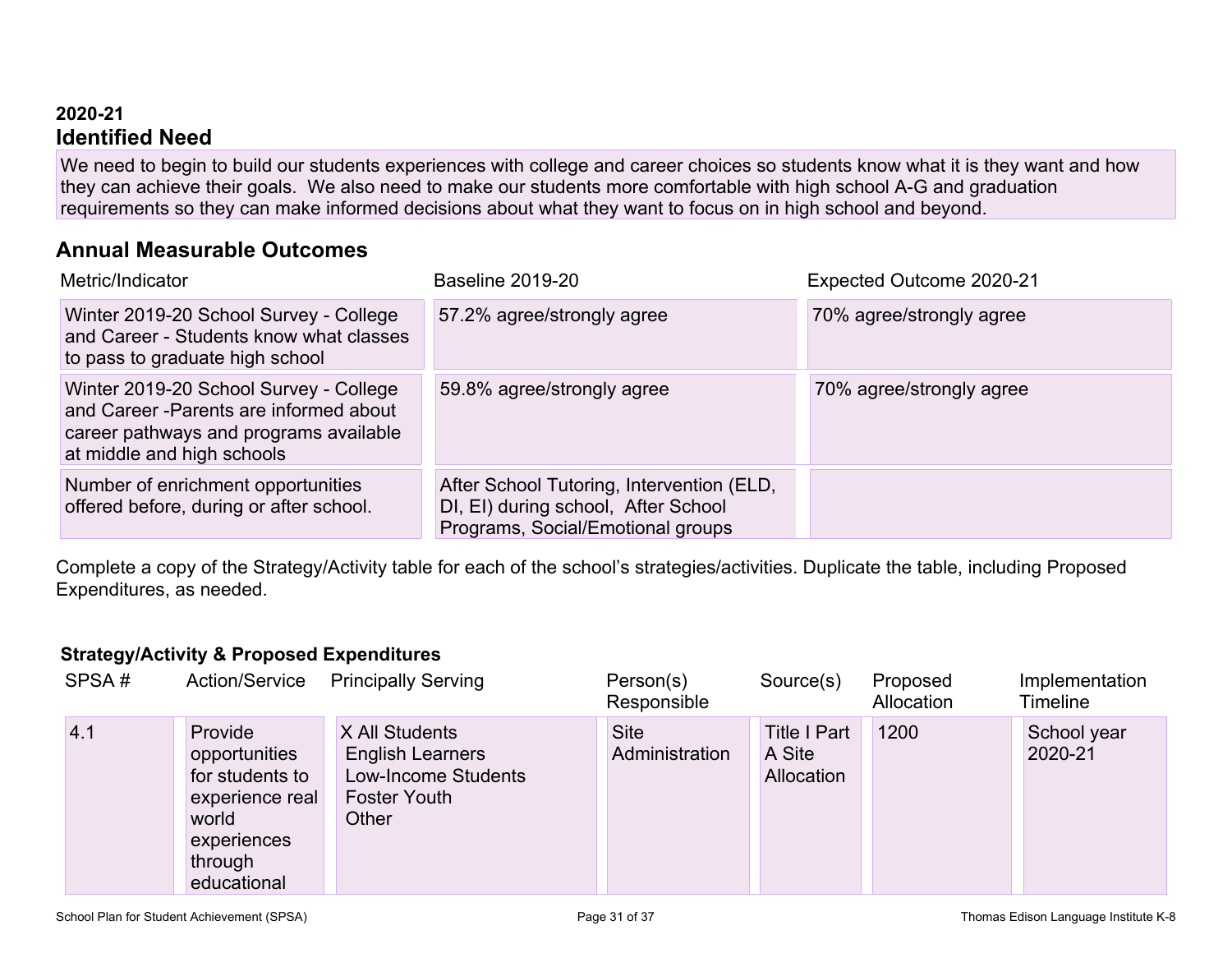|     | field trips<br>aligned to<br>content<br>standards,<br>virtually or in<br>person, as per<br>safety<br>guideline.                                                                                                                      |                                                                                                  |                               |       |      |                        |
|-----|--------------------------------------------------------------------------------------------------------------------------------------------------------------------------------------------------------------------------------------|--------------------------------------------------------------------------------------------------|-------------------------------|-------|------|------------------------|
| 4.2 | Offer college<br>and career<br>information to<br>families,<br>utilizing district<br>high school<br>counselors,<br>through a drive<br>in movie event.<br>Plan and<br>implement one<br>college trip, as<br>available.<br>Grant funded. | X All Students<br><b>English Learners</b><br>Low-Income Students<br><b>Foster Youth</b><br>Other | <b>Site</b><br>Administration | Other | 1800 | School year<br>2020-21 |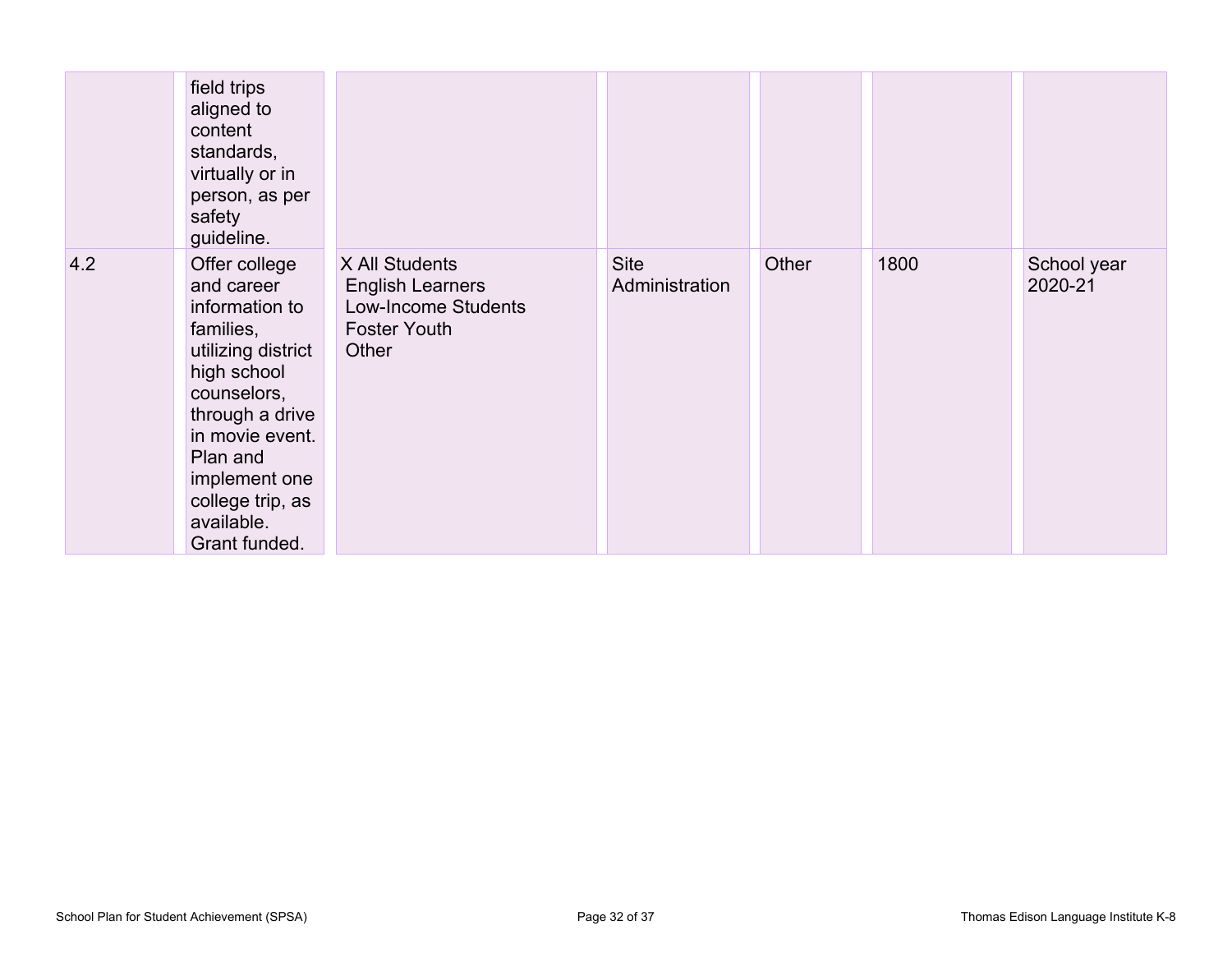# **Budget Summary**

Complete the table below. Schools may include additional information. Adjust the table as needed. The Budget Summary is required for schools funded through the ConApp, and/or that receive funds from the LEA for Comprehensive Support and Improvement (CSI).

### **Budget Summary**

| <b>Description</b>                                                      | Amount         |
|-------------------------------------------------------------------------|----------------|
| Total Funds Provided to the School Through the Consolidated Application | \$             |
| Total Federal Funds Provided to the School from the LEA for CSI         | \$             |
| Total Funds Budgeted for Strategies to Meet the Goals in the SPSA       | \$1,465,894.00 |

### **Other Federal, State, and Local Funds**

List the additional Federal programs that the school is including in the schoolwide program. Adjust the table as needed. If the school is not operating a Title I schoolwide program this section is not applicable and may be deleted.

|--|

Subtotal of additional federal funds included for this school: \$

List the State and local programs that the school is including in the schoolwide program. Duplicate the table as needed.

| <b>State or Local Programs</b>                         | Allocation (\$) |
|--------------------------------------------------------|-----------------|
|                                                        | \$2,000.00      |
| LCFF Supplemental Centralized Services (District Only) | \$180,831.00    |
| LCFF Supplemental English Learner Central              | \$518,410.00    |
| <b>LCFF Supplemental Site Allocation</b>               | \$99,216.00     |
| Other                                                  | \$1,800.00      |
| Title I Part A Centralized Services (District Only)    | \$312,279.00    |
| Title I Part A Parent Involvement                      | \$7,188.00      |
| Title I Part A Site Allocation                         | \$344,170.00    |

Subtotal of state or local funds included for this school: \$1,465,894.00

Total of federal, state, and/or local funds for this school: \$1,465,894.00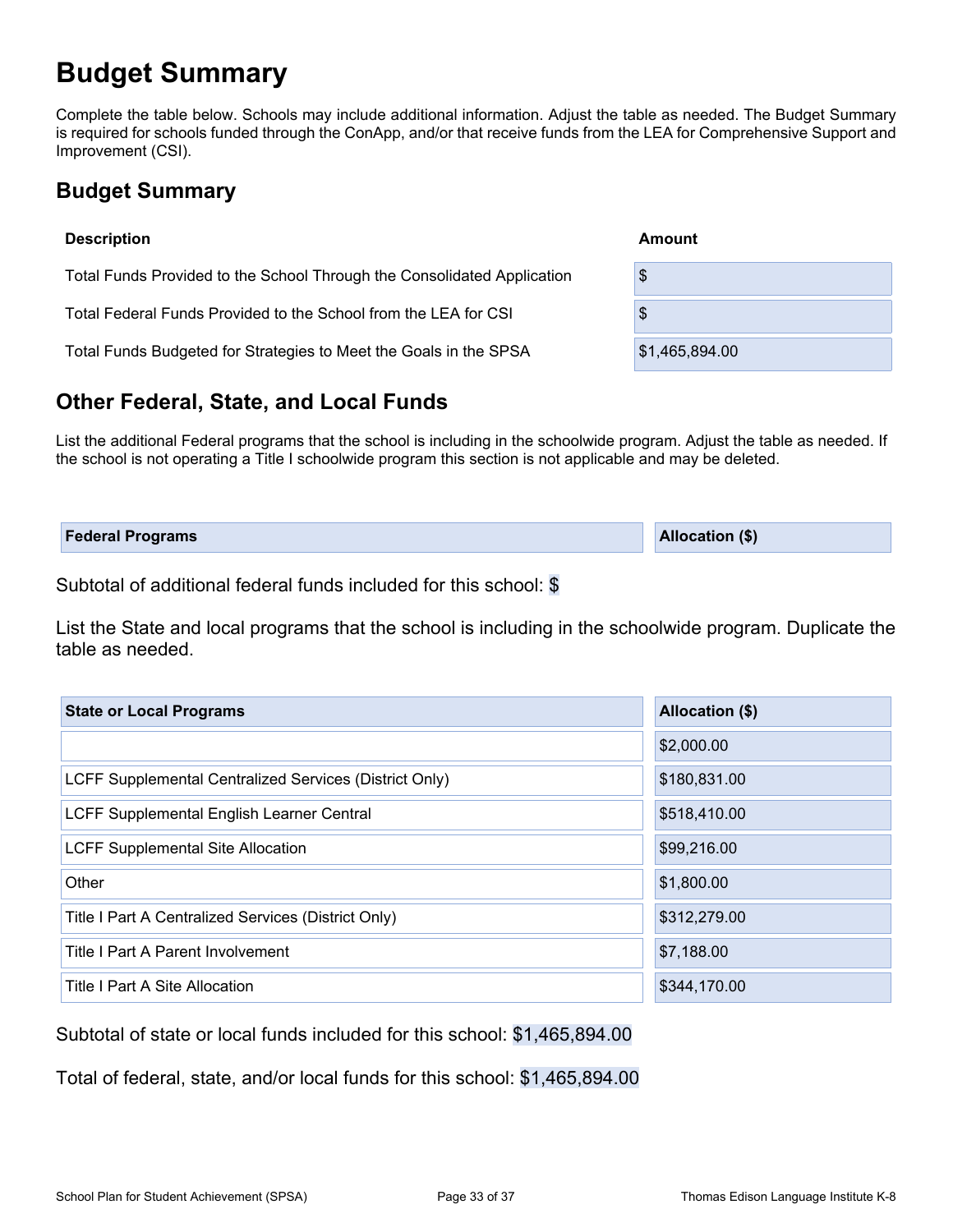# **Budgeted Funds and Expenditures in this Plan**

The tables below are provided to help the school track expenditures as they relate to funds budgeted to the school.

### **Funds Budgeted to the School by Funding Source**

| <b>Funding Source</b>                                  | Amount  | <b>Balance</b> |
|--------------------------------------------------------|---------|----------------|
| <b>LCFF Supplemental Site Allocation</b>               | 99,216  | 0.00           |
| LCFF Supplemental English Learner Central              | 518,410 | 0.00           |
| LCFF Supplemental Centralized Services (District Only) | 180.831 | 0.00           |
| <b>Title I Part A Site Allocation</b>                  | 344,170 | 0.00           |
| Title I Part A Parent Involvement                      | 7,188   | 0.00           |
| Title I Part A Centralized Services (District Only)    | 312,279 | 0.00           |

### **Expenditures by Funding Source**

| <b>Funding Source</b>                                            | Amount     |
|------------------------------------------------------------------|------------|
|                                                                  | 2,000.00   |
| <b>LCFF Supplemental Centralized Services (District</b><br>Only) | 180,831.00 |
| LCFF Supplemental English Learner Central                        | 518,410.00 |
| <b>LCFF Supplemental Site Allocation</b>                         | 99,216.00  |
| Other                                                            | 1,800.00   |
| Title I Part A Centralized Services (District Only)              | 312,279.00 |
| Title I Part A Parent Involvement                                | 7,188.00   |
| Title I Part A Site Allocation                                   | 344,170.00 |

### **Expenditures by Budget Reference**

| <b>Budget Reference</b> | Amount       |
|-------------------------|--------------|
|                         | 1,465,894.00 |
|                         |              |

### **Expenditures by Budget Reference and Funding Source**

**Budget Reference Funding Source Amount**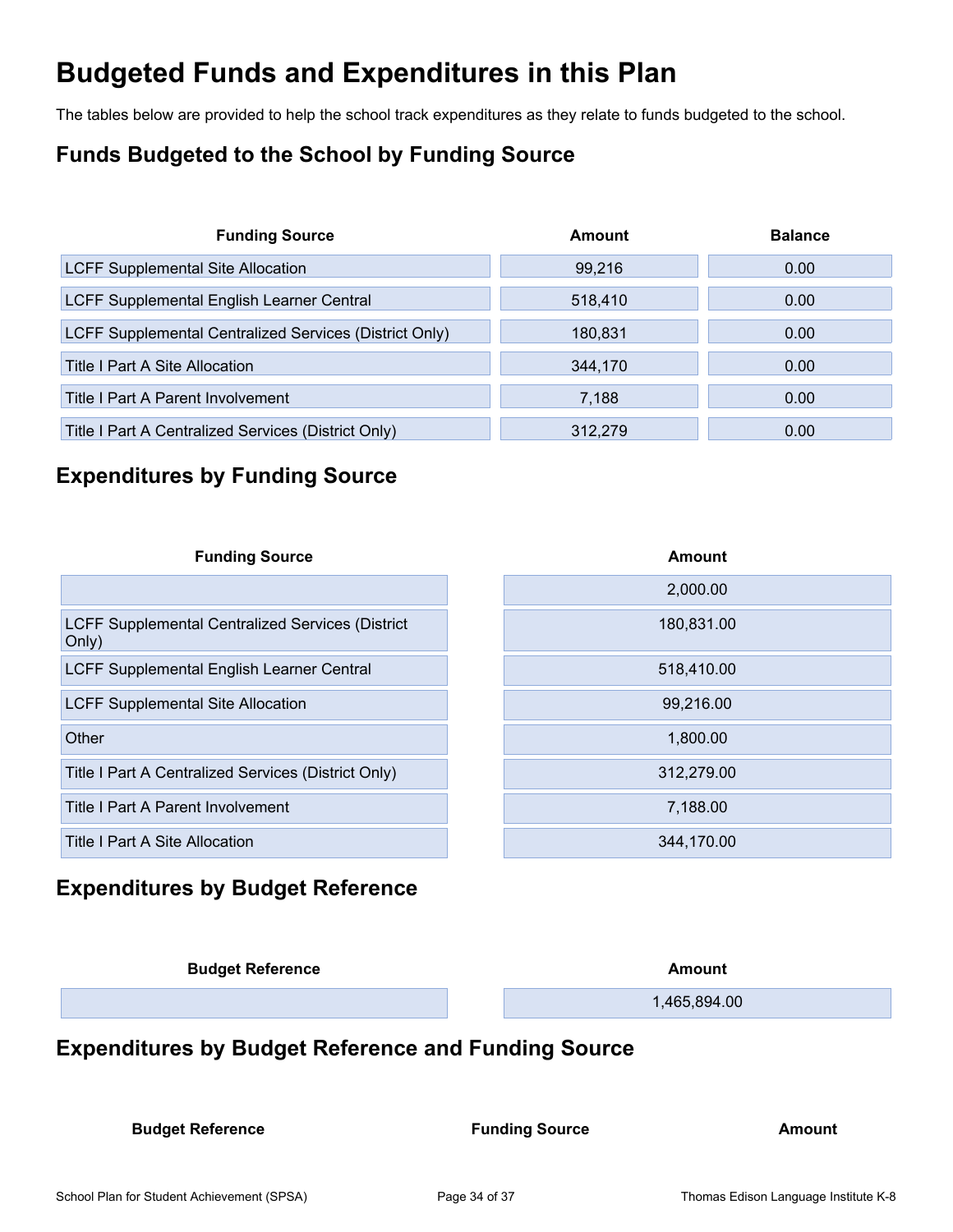|                                                                  | 2,000.00   |
|------------------------------------------------------------------|------------|
| <b>LCFF Supplemental Centralized</b><br>Services (District Only) | 180,831.00 |
| LCFF Supplemental English Learner<br>Central                     | 518,410.00 |
| <b>LCFF Supplemental Site Allocation</b>                         | 99,216.00  |
| Other                                                            | 1,800.00   |
| <b>Title I Part A Centralized Services</b><br>(District Only)    | 312,279.00 |
| Title I Part A Parent Involvement                                | 7,188.00   |
| Title I Part A Site Allocation                                   | 344,170.00 |

### **Expenditures by Goal**

| <b>Goal Number</b> | <b>Total Expenditures</b> |
|--------------------|---------------------------|
| Goal 1             | 7,188.00                  |
| Goal 2             | 121,485.00                |
| Goal 3             | 1,334,221.00              |
| Goal 4             | 3,000.00                  |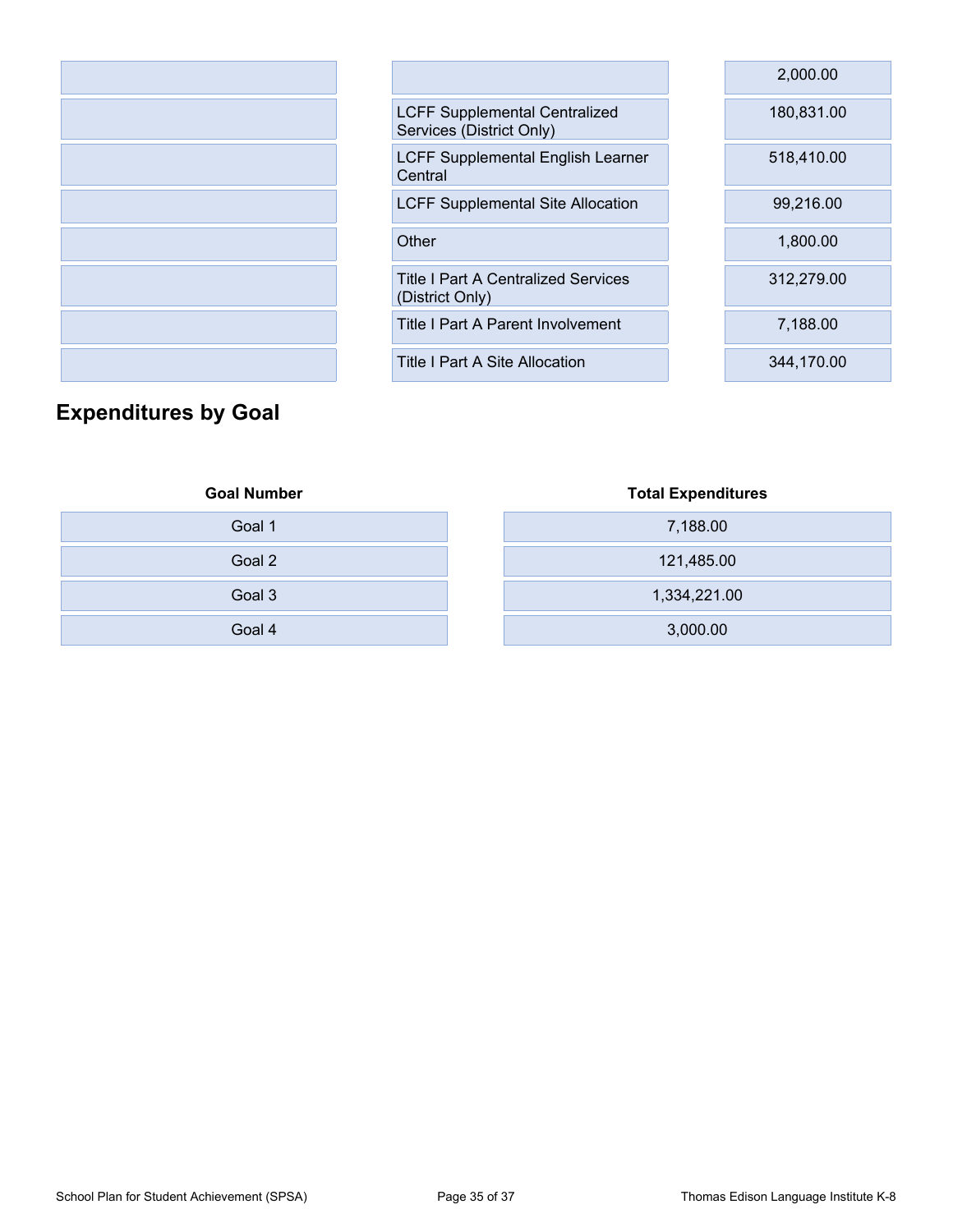# **School Site Council Membership**

California Education Code describes the required composition of the School Site Council (SSC). The SSC shall be composed of the principal and representatives of: teachers selected by teachers at the school; other school personnel selected by other school personnel at the school; parents of pupils attending the school selected by such parents; and, in secondary schools, pupils selected by pupils attending the school. The current make-up of the SSC is as follows:

- 1 School Principal
- 4 Classroom Teachers
- 2 Other School Staff
- 7 Parent or Community Members

#### **Name of Members Role Role Role Role Role**

| <b>Heidi Garner</b>       | Principal                         |
|---------------------------|-----------------------------------|
| Carmen Joyner(Chair)      | <b>Classroom Teacher</b>          |
| Vanessa Landeros          | <b>Classroom Teacher</b>          |
| <b>Trevor Ashley</b>      | <b>Classroom Teacher</b>          |
| Stephanie Jones           | <b>Classroom Teacher</b>          |
| Clarissa Alva             | <b>Other School Staff</b>         |
| <b>Erick Daniels</b>      | <b>Other School Staff</b>         |
| Rena Helfawi              | Parent or Community Member        |
| <b>Vicente Hernandez</b>  | Parent or Community Member        |
| <b>Mokeisha Williams</b>  | Parent or Community Member        |
| Jennifer Pope             | Parent or Community Member        |
| <b>Stephanie Gonzales</b> | Parent or Community Member        |
| Ana Villanueva            | Parent or Community Member        |
| <b>Lily Olivares</b>      | <b>Parent or Community Member</b> |

At elementary schools, the school site council must be constituted to ensure parity between (a) the principal, classroom teachers, and other school personnel, and (b) parents of students attending the school or other community members. Classroom teachers must comprise a majority of persons represented under section (a). At secondary schools there must be, in addition, equal numbers of parents or other community members selected by parents, and students. Members must be selected by their peer group.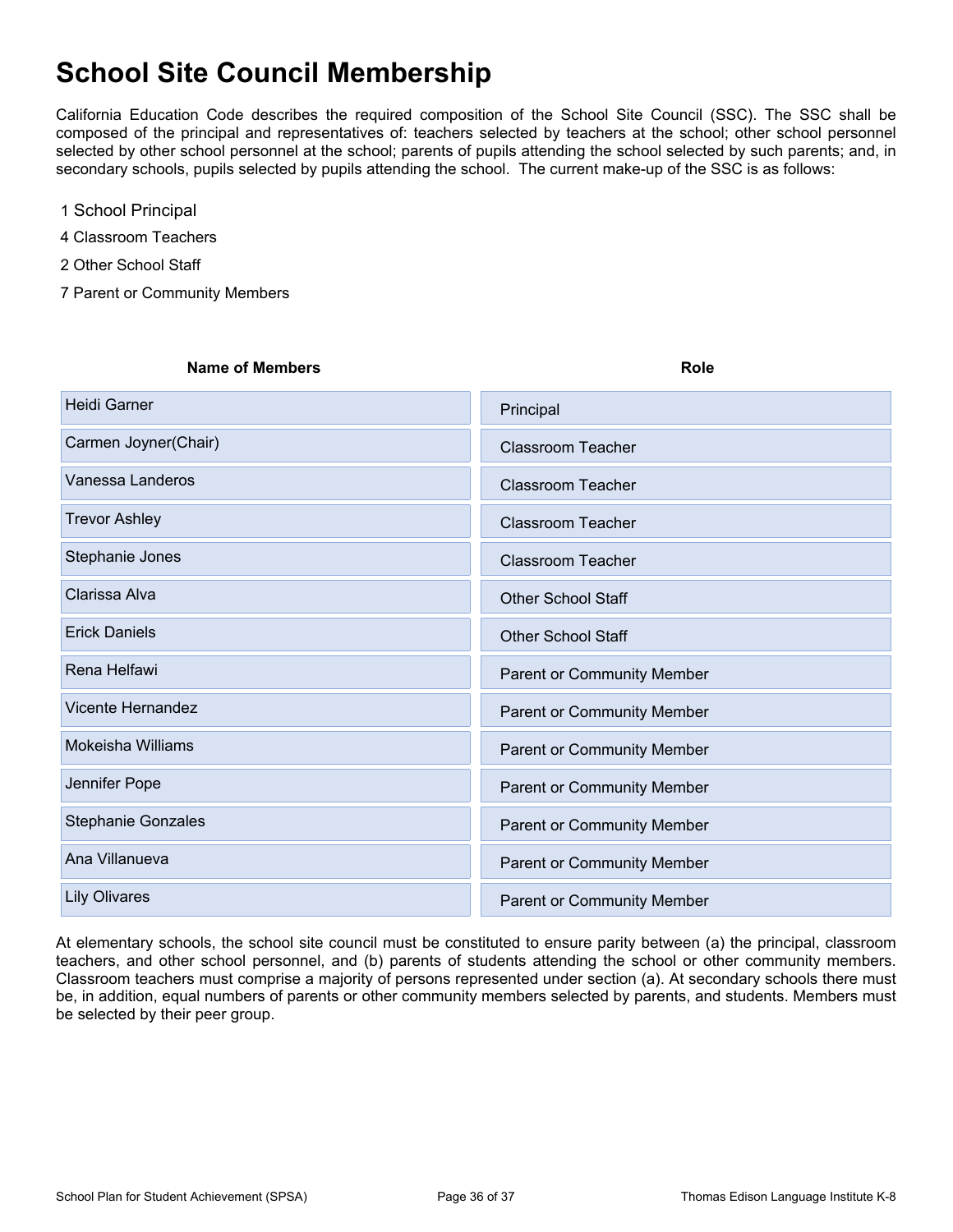# **Recommendations and Assurances**

The School Site Council (SSC) recommends this school plan and proposed expenditures to the district governing board for approval and assures the board of the following:

The SSC is correctly constituted and was formed in accordance with district governing board policy and state law.

The SSC reviewed its responsibilities under state law and district governing board policies, including those board policies relating to material changes in the School Plan for Student Achievement (SPSA) requiring board approval.

The SSC sought and considered all recommendations from the following groups or committees before adopting this plan:

#### **Signature Committee or Advisory Group Name**

The SSC reviewed the content requirements for school plans of programs included in this SPSA and believes all such content requirements have been met, including those found in district governing board policies and in the local educational agency plan.

This SPSA is based on a thorough analysis of student academic performance. The actions proposed herein form a sound, comprehensive, coordinated plan to reach stated school goals to improve student academic performance.

This SPSA was adopted by the SSC at a public meeting on October 9, 2020.

Attested:

Herdi Starn Principal, Heidi Garner on 10/9/2020 SSC Chairperson, Carmen Joyner on 10/9/2020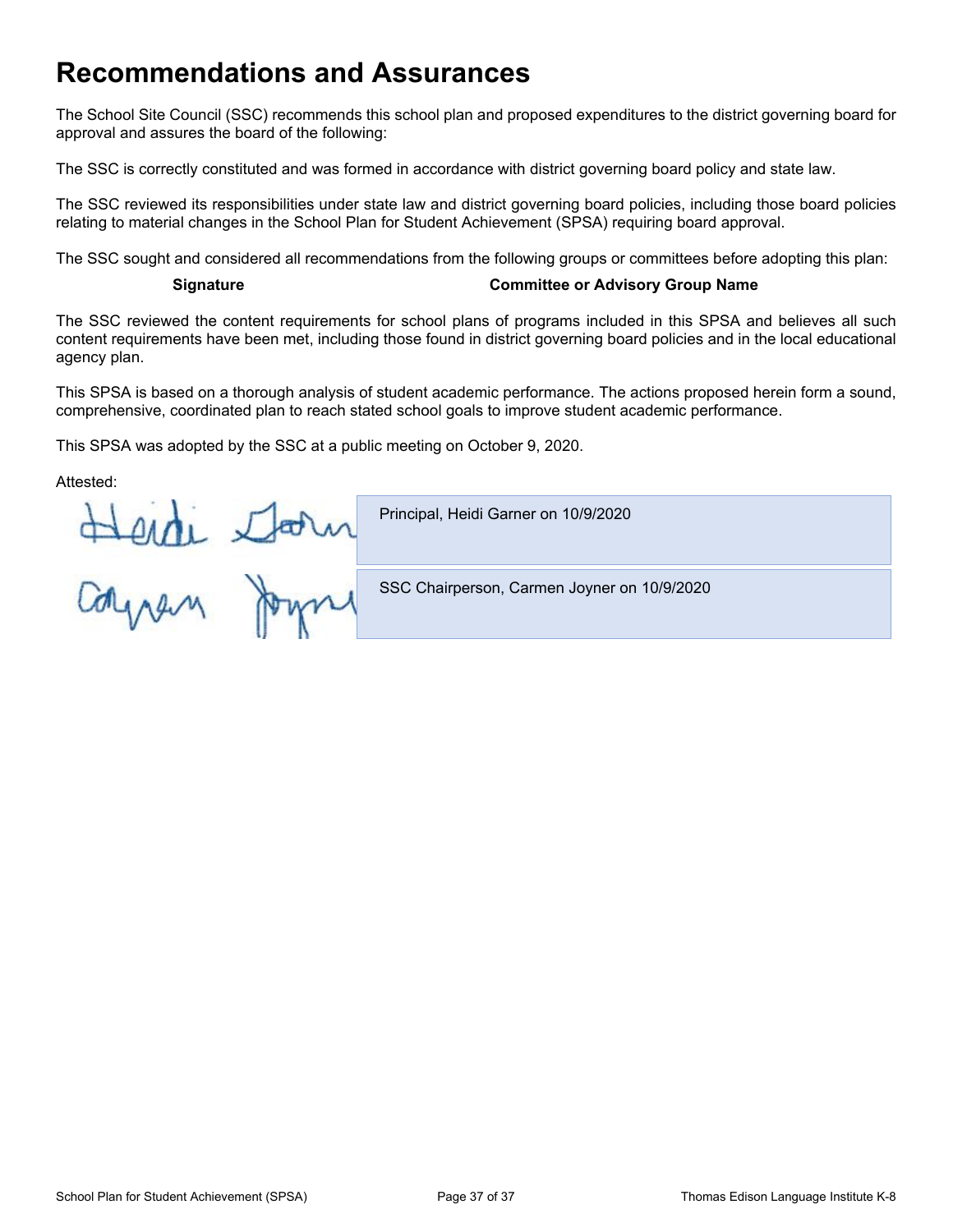# Budget By Expenditures

| <b>Thomas Edison Language Institute</b>                                                  |                            |                        |                                               |               |  |
|------------------------------------------------------------------------------------------|----------------------------|------------------------|-----------------------------------------------|---------------|--|
| <b>Funding Source:</b>                                                                   |                            | \$0.00 Allocated       |                                               |               |  |
| <b>Proposed Expenditure</b>                                                              | <b>Object Code</b>         | <b>Amount</b>          | Goal                                          | <b>Action</b> |  |
|                                                                                          |                            | \$2,000.00             | Engaging Academic<br>Programs                 |               |  |
|                                                                                          | <b>Total Expenditures:</b> | \$2,000.00             |                                               |               |  |
|                                                                                          | Allocation Balance:        | \$0.00                 |                                               |               |  |
| <b>Funding Source: LCFF Supplemental Centralized</b><br><b>Services (District Only)</b>  |                            | \$180,831.00 Allocated |                                               |               |  |
| <b>Proposed Expenditure</b>                                                              | <b>Object Code</b>         | <b>Amount</b>          | Goal                                          | <b>Action</b> |  |
| Employ a 1.0 FTE Administrative<br>Instructional Support to improve student<br>outcomes. |                            | \$137,168.00           | Engaging Academic<br>Programs                 |               |  |
|                                                                                          |                            |                        | \$23,546.00 Engaging Academic<br>Programs     |               |  |
| Purchase additional recreational aide time.                                              |                            | \$2,972.00 Healthy     | Environments for<br>Socio-Emotional<br>Growth |               |  |
| Provide .20 Math Teacher to support<br>struggling students.                              |                            | \$17,145.00            | Engaging Academic<br>Programs                 |               |  |
| LCFF Supplemental Centralized Services (District Only) Total<br>Expenditures:            |                            | \$180,831.00           |                                               |               |  |
| LCFF Supplemental Centralized Services (District Only) Allocation                        | Balance:                   | \$0.00                 |                                               |               |  |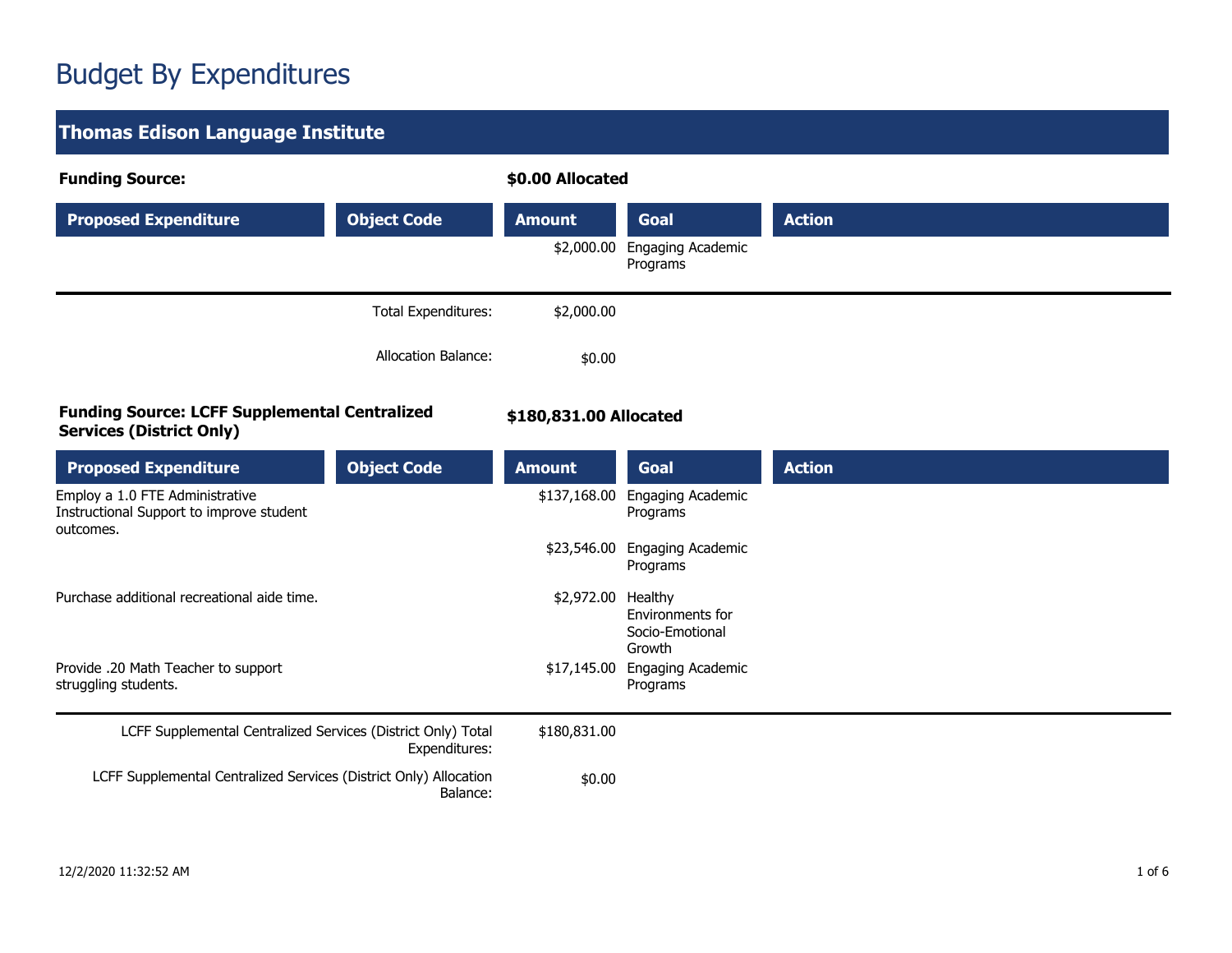### **Thomas Edison Language Institute**

#### **Funding Source: LCFF Supplemental English Learner Central**

#### **\$518,410.00 Allocated**

| <b>Proposed Expenditure</b>                                                                                           | <b>Object Code</b> | <b>Amount</b> | <b>Goal</b>                   | <b>Action</b> |
|-----------------------------------------------------------------------------------------------------------------------|--------------------|---------------|-------------------------------|---------------|
| Provide 3.0 FTE ELD Teachers to support<br>English learners with language acquisition.                                |                    | \$367,540.00  | Engaging Academic<br>Programs |               |
| Provide Bilingual Instructional Aides to<br>support English learners with language<br>acquisition.(BIA/IA). 2.625 FTE |                    | \$150,870.00  | Engaging Academic<br>Programs |               |
| LCFF Supplemental English Learner Central Total Expenditures:                                                         |                    | \$518,410.00  |                               |               |
| LCFF Supplemental English Learner Central Allocation Balance:                                                         |                    | \$0.00        |                               |               |

#### **Funding Source: LCFF Supplemental Site Allocation**

#### **\$99,216.00 Allocated**

| <b>Proposed Expenditure</b>                                                                                                                                                                                                                                                                                                          | <b>Object Code</b> | <b>Amount</b> | Goal                                                     | <b>Action</b> |
|--------------------------------------------------------------------------------------------------------------------------------------------------------------------------------------------------------------------------------------------------------------------------------------------------------------------------------------|--------------------|---------------|----------------------------------------------------------|---------------|
| Utilize LCCF funding to provide safe,<br>equitable, culturally responsive and healthy<br>environments by integrating social and<br>emotional learning to ensure essential<br>student development. Provide appropriate<br>staff to support healthy environments for<br>learning.                                                      |                    | \$58,056.00   | Healthy<br>Environments for<br>Socio-Emotional<br>Growth |               |
| -Research and purchase research based<br>student incentives (Character trait awards<br>and assemblies, enrichment activities,<br>educational field trips, etc.)<br>- Hire Recreational Aids to support positive<br>learning environment<br>- Release days for PBIS to attend trainings<br>-Purchase rewards for our PBIS Tiger Store |                    | \$8,000.00    | Healthy<br>Environments for<br>Socio-Emotional<br>Growth |               |
| Provide additional clerk time to promote<br>attendance                                                                                                                                                                                                                                                                               |                    | \$2,000.00    | Healthy<br>Environments for<br>Socio-Emotional<br>Growth |               |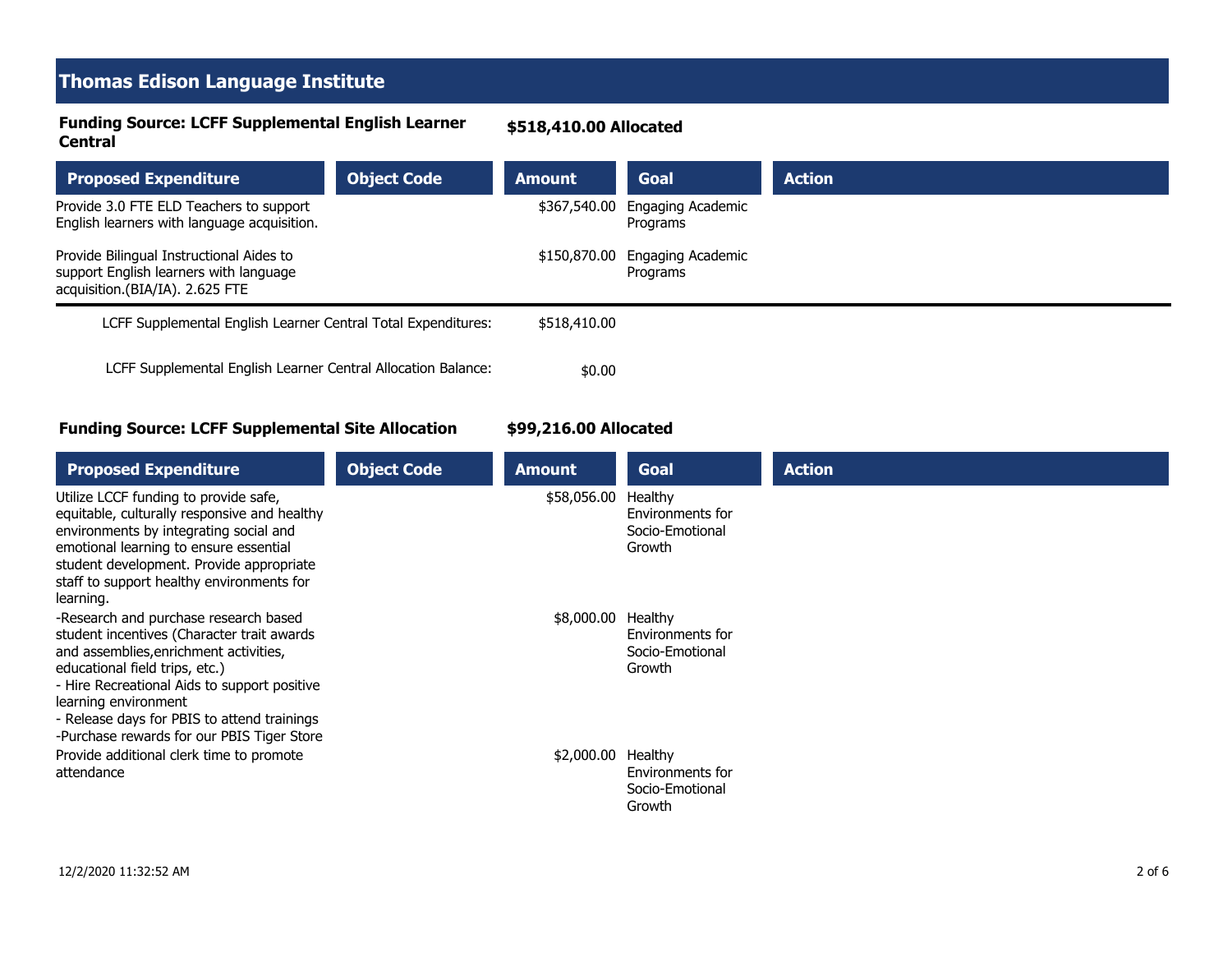## **Thomas Edison Language Institute**

| <b>Proposed Expenditure</b>                                                                                                                                                                                                                                               | <b>Object Code</b>                                    | <b>Amount</b>      | Goal                                                                       | <b>Action</b> |
|---------------------------------------------------------------------------------------------------------------------------------------------------------------------------------------------------------------------------------------------------------------------------|-------------------------------------------------------|--------------------|----------------------------------------------------------------------------|---------------|
| <b>Funding Source: Other</b>                                                                                                                                                                                                                                              |                                                       | \$0.00 Allocated   |                                                                            |               |
|                                                                                                                                                                                                                                                                           | LCFF Supplemental Site Allocation Allocation Balance: | \$0.00             |                                                                            |               |
|                                                                                                                                                                                                                                                                           | LCFF Supplemental Site Allocation Total Expenditures: | \$99,216.00        |                                                                            |               |
| Includes consulting fees.<br>Materials and supplies to support the<br>technology class and morning videotaped<br>announcements                                                                                                                                            |                                                       |                    | \$4,000.00 Engaging Academic<br>Programs                                   |               |
| and \$3,000 for middle grades)<br>Positive Behavior Intervention and Support<br>(PBIS) training to encourage behavior that<br>allows students to learn. Provide positive<br>reinforcements for attendance<br>improvement. (LCFF)                                          |                                                       |                    | \$8,000.00 Engaging Academic<br>Programs                                   |               |
| Purchase supplemental materials and<br>supplies to support differentiation and<br>engagement particularly toward targeted<br>student groups. (\$4,000 for elementary                                                                                                      |                                                       | \$7,160.00         | <b>Engaging Academic</b><br>Programs                                       |               |
| Continue 6th-8th school sports programs                                                                                                                                                                                                                                   |                                                       | \$5,000.00 Healthy | Socio-Emotional<br>Growth<br>Environments for<br>Socio-Emotional<br>Growth |               |
| training opportunities for PBIS, AVID,<br>Equity team work, and grade levels to<br>plan, analyze data, tutoring, mentoring<br>development and implementation.<br>Materials and training for site Equity Team<br>Make supplies available to support Student<br>Leadership. |                                                       | \$2,000.00 Healthy | Environments for<br>Socio-Emotional<br>Growth<br>Environments for          |               |
| Extra assignment pay, materials and                                                                                                                                                                                                                                       |                                                       | \$5,000.00 Healthy |                                                                            |               |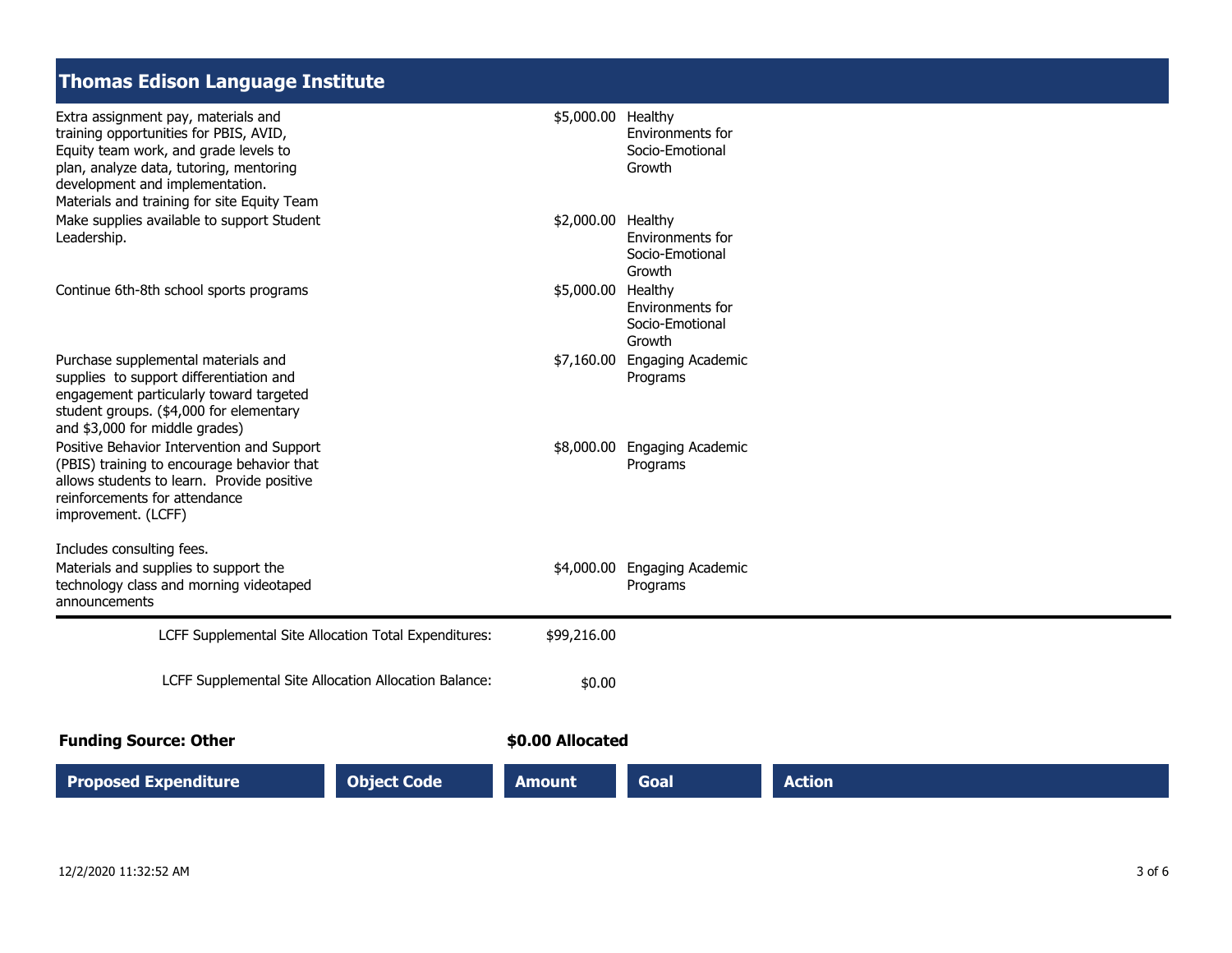| <b>Thomas Edison Language Institute</b><br>Offer college and career information to<br>families, utilizing district high school<br>counselors, through a drive in movie event.<br>Plan and implement one college trip, as |                           | \$1,800.00             | Clear Pathways to<br><b>Bright Futures</b> |               |
|--------------------------------------------------------------------------------------------------------------------------------------------------------------------------------------------------------------------------|---------------------------|------------------------|--------------------------------------------|---------------|
| available. Grant funded.                                                                                                                                                                                                 | Other Total Expenditures: | \$1,800.00             |                                            |               |
|                                                                                                                                                                                                                          | Other Allocation Balance: | \$0.00                 |                                            |               |
| <b>Funding Source: Title I Part A Centralized Services</b><br>(District Only)                                                                                                                                            |                           | \$312,279.00 Allocated |                                            |               |
| <b>Proposed Expenditure</b>                                                                                                                                                                                              | <b>Object Code</b>        | <b>Amount</b>          | <b>Goal</b>                                | <b>Action</b> |

| <b>Proposed Expenditure</b>                                                                              | <b>Object Code</b>   | <b>Amount</b> | Goal                          | <b>Action</b> |
|----------------------------------------------------------------------------------------------------------|----------------------|---------------|-------------------------------|---------------|
|                                                                                                          |                      | \$100,958.00  | Engaging Academic<br>Programs |               |
| Utilize a 1.0 FTE Site Resource (DI<br>Coordinator) to refine and improve the<br>Dual Immersion program. |                      | \$103,988.00  | Engaging Academic<br>Programs |               |
| Provide an instructional coach to increase<br>capacity around effective instructional<br>strategies.     |                      | \$107,333.00  | Engaging Academic<br>Programs |               |
| Title I Part A Centralized Services (District Only) Total Expenditures:                                  |                      | \$312,279.00  |                               |               |
| Title I Part A Centralized Services (District Only) Allocation Balance:                                  |                      | \$0.00        |                               |               |
| <b>Funding Source: Title I Part A Parent Involvement</b>                                                 | \$7,188.00 Allocated |               |                               |               |
| <b>Proposed Expenditure</b>                                                                              | <b>Object Code</b>   | <b>Amount</b> | Goal                          | <b>Action</b> |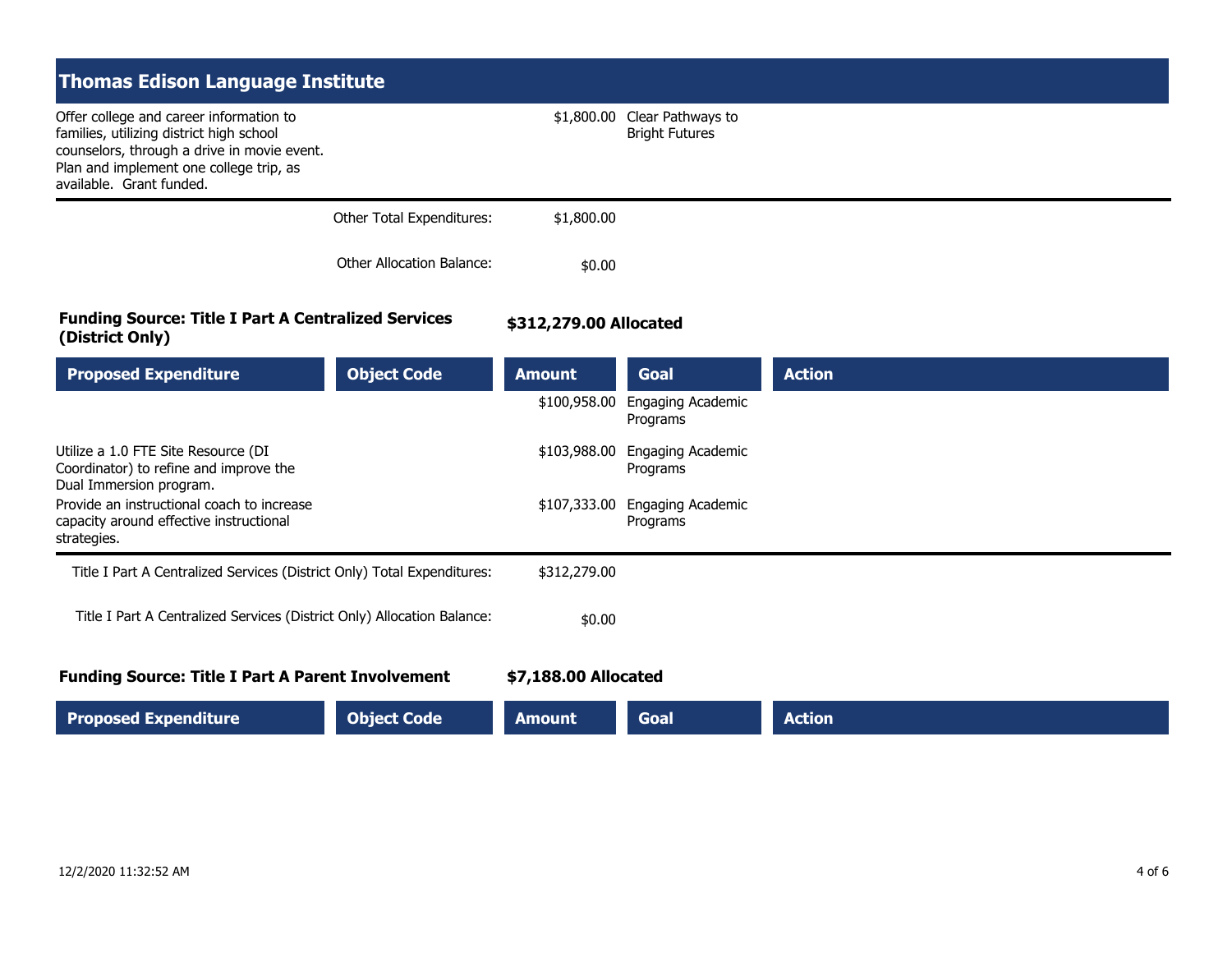### **Thomas Edison Language Institute**

| Parent Engagement and Safety<br>- Campus Monitor<br>- Recreational Aids<br>- Cultural celebrations<br>- Sami's Circuit<br>- School Community Worker<br>-Field Trips<br>-Family Forums<br>-Refreshments | Hire and purchase Materials to support<br>instruction and learning environment:<br>-Supplies for families and family events |            | \$3,188.00 Connected School<br><b>Communities</b> |
|--------------------------------------------------------------------------------------------------------------------------------------------------------------------------------------------------------|-----------------------------------------------------------------------------------------------------------------------------|------------|---------------------------------------------------|
| Provide opportunities for parents to<br>participate and offer voice through<br>trainings.                                                                                                              | community outreach, family events and                                                                                       |            | \$4,000.00 Connected School<br>Communities        |
|                                                                                                                                                                                                        | Title I Part A Parent Involvement Total Expenditures:                                                                       | \$7,188.00 |                                                   |
|                                                                                                                                                                                                        | Title I Part A Parent Involvement Allocation Balance:                                                                       | \$0.00     |                                                   |

#### **Funding Source: Title I Part A Site Allocation**

#### **\$344,170.00 Allocated**

| <b>Proposed Expenditure</b>                                                                                                            | <b>Object Code</b> | <b>Amount</b> | <b>Goal</b>                                              | <b>Action</b> |
|----------------------------------------------------------------------------------------------------------------------------------------|--------------------|---------------|----------------------------------------------------------|---------------|
| Utilize a .5 Counselor to support students<br>in academic progress, assist with socio-<br>emotional issues that may impede learning    |                    | \$38,457.00   | Healthy<br>Environments for<br>Socio-Emotional<br>Growth |               |
| Provide teacher release days for<br>conferences, planning & implementation of<br>engaging English Language Arts (ELA.)<br>instruction. |                    | \$2,000.00    | Engaging Academic<br>Programs                            |               |
| Purchase supplemental books and<br>materials to support intervention,<br>differentiation and engagement around<br>literacy and math.   |                    | \$1,291.00    | Engaging Academic<br>Programs                            |               |